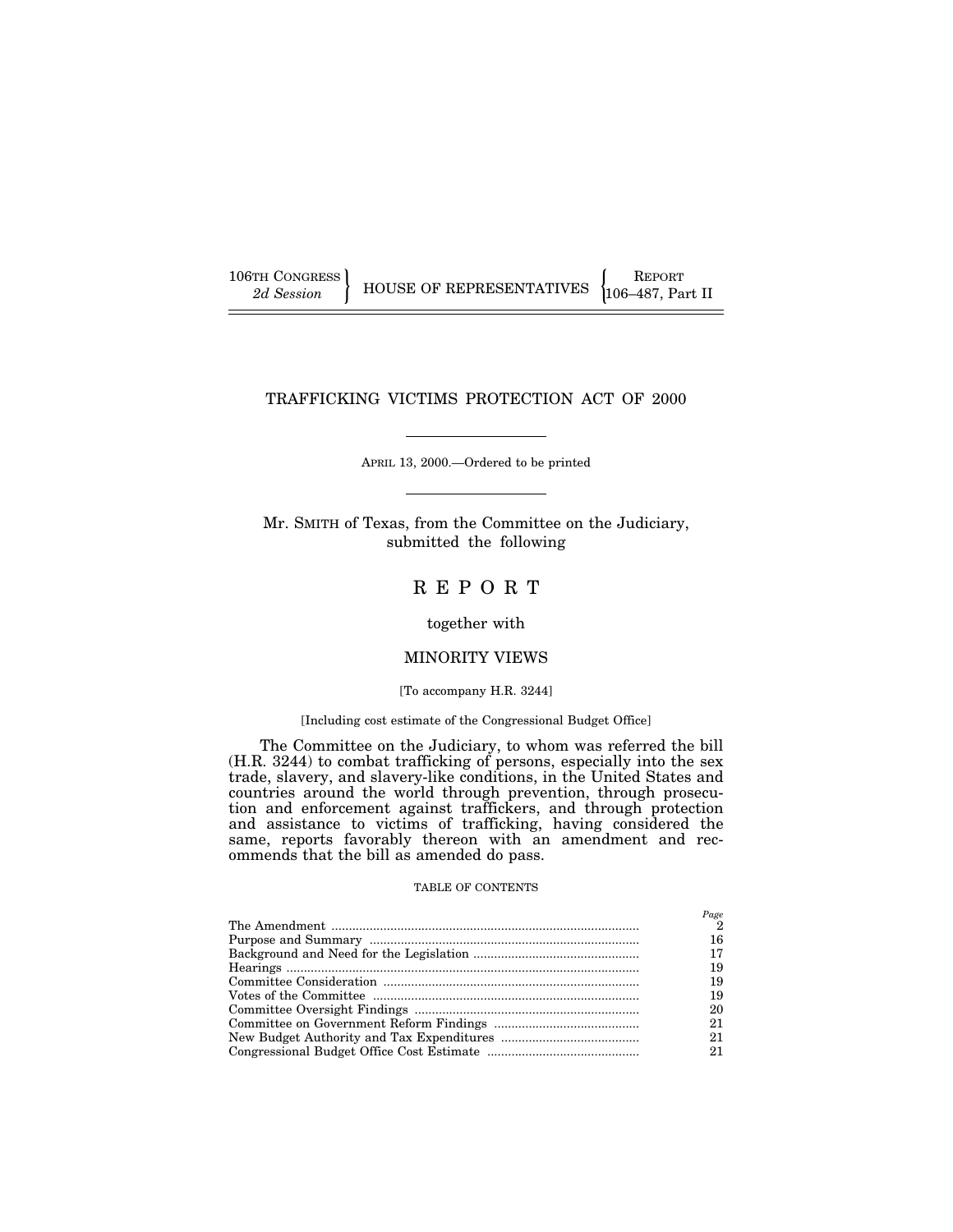| Page |
|------|
| 27   |
| 27   |
| 28   |
| 40   |

## The amendment is as follows:

Strike out all after the enacting clause and insert in lieu thereof the following:

#### **SECTION 1. SHORT TITLE; TABLE OF CONTENTS.**

(a) SHORT TITLE.—This Act may be cited as the ''Trafficking Victims Protection Act of 2000''.

(b) TABLE OF CONTENTS.—The table of contents for this Act is as follows:

Sec. 1. Short title; table of contents.

Sec. 2. Purposes and findings.<br>Sec. 3. Definitions.

Sec. 3. Definitions.<br>Sec. 4. Annual Country Reports on Human Rights Practices.<br>Sec. 5. Interagency task force to monitor and combat trafficking.<br>Sec. 6. Prevention of trafficking.<br>Sec. 7. Protection and assistance for vict

Sec. 12. Strengthening protection and punishment of traffickers. Sec. 13. Authorization of appropriations.

#### **SEC. 2. PURPOSES AND FINDINGS.**

(a) PURPOSES.—The purposes of this Act are to combat trafficking in persons, a contemporary manifestation of slavery whose victims are predominantly women and children, to ensure just and effective punishment of traffickers, and to protect their victims.

(b) FINDINGS.—The Congress finds that:

(1) Millions of people every year, primarily women or children, are trafficked within or across international borders. Approximately 50,000 women and children are trafficked into the United States each year.

(2) Many of these persons, of whom the overwhelming majority are women and children, are trafficked into the international sex trade, often by means of force, fraud, or coercion. The sex industry has rapidly expanded over the past several decades. It involves sexual exploitation of persons, predominantly women and girls, within activities related to prostitution, pornography, sex tourism, and other commercial sexual services. The rapid expansion of the sex industry and the low status of women in many parts of the world have contributed to a burgeoning of the trafficking industry, of which sex trafficking by force, fraud, and coercion is a major component.

(3) Trafficking in persons is not limited to sex trafficking, but often involves forced labor and other violations of internationally recognized human rights. The worldwide trafficking of persons is a growing transnational crime, migration, economics, labor, public health, and human rights problem that is significant on nearly every continent.

(4) Traffickers primarily target women and girls, who are disproportionately affected by poverty, lack of access to education, chronic unemployment, discrimination, and lack of viable economic opportunities in countries of origin. Traffickers lure women and girls into their networks through false promises of good working conditions at relatively high pay as nannies, maids, dancers, factory workers, restaurant workers, sales clerks, or models. Traffickers also buy girls from poor families and sell them into prostitution or into various types of forced or bonded labor.

(5) Traffickers often facilitate victims' movement from their home communities to unfamiliar destinations, away from family and friends, religious institutions, and other sources of protection and support, making the victims more vulnerable.

(6) Victims are often forced to engage in sex acts or to perform labor or other services through physical violence, including rape and other forms of sexual abuse, torture, starvation, and imprisonment, through threats of violence, and through other forms of psychological abuse and coercion.

(7) Trafficking is perpetrated increasingly by organized and sophisticated criminal enterprises. Trafficking in persons is the fastest growing source of prof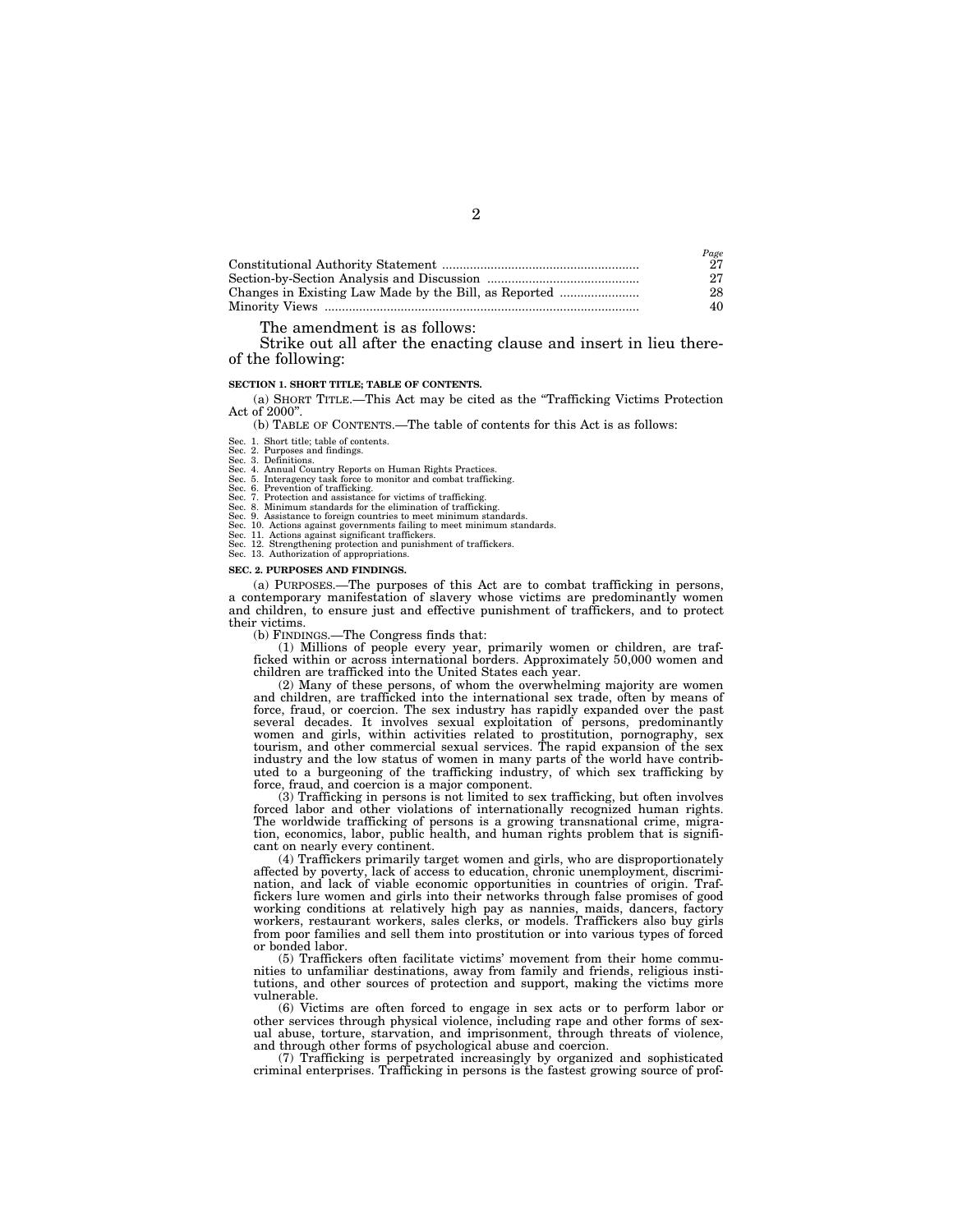its for organized criminal enterprises worldwide. Profits from the trafficking industry contribute to the expansion of organized criminal activity in the United States and around the world. Trafficking often is aided by official corruption in countries of origin, transit, and destination, thereby threatening the rule of law.

(8) Traffickers often make representations to their victims that physical harm may occur to them or to others should the victim escape or attempt to escape. Such representations can have the same coercive effects on victims as specific threats to inflict such harm.

(9) Sex trafficking, when it involves the involuntary participation of another person in sex acts by means of fraud, force, or coercion, includes all the elements of the crime of forcible rape, which is defined by all legal systems as among the most serious of all crimes.

(10) Sex trafficking also involves frequent and serious violations of other laws, including labor and immigration codes and laws against kidnapping, slavery, false imprisonment, assault, battery, pandering, fraud, and extortion.

(11) Women and children trafficked into the sex industry are exposed to deadly diseases, including HIV and AIDS. Trafficking victims are sometimes worked or physically brutalized to death.

(12) Trafficking in persons substantially affects interstate and foreign commerce. The United States must take action to eradicate the substantial burdens on commerce that result from trafficking in persons and to prevent the channels of commerce from being used for immoral and injurious purposes.

(13) Trafficking of persons in all its forms is an evil that calls for concerted and vigorous action by countries of origin, transit countries, receiving countries, and international organizations.

(14) Existing legislation and law enforcement in the United States and in other nations around the world have proved inadequate to deter trafficking and to bring traffickers to justice, principally because such legislation and enforcement do not reflect the gravity of the offenses involved. No comprehensive law exists in the United States that penalizes the range of offenses involved in the trafficking scheme. Instead, even the most brutal instances of forcible sex trafficking are often punished under laws that also apply to far less serious offenses such as consensual sexual activity and illegal immigration, so that traffickers typically escape severe punishment.

(15) In the United States, the seriousness of the crime of trafficking in persons is not reflected in current sentencing guidelines for component crimes of the trafficking scheme, which results in weak penalties for convicted traffickers. Adequate services and facilities do not exist to meet the health care, housing, education, and legal assistance needs for the safe reintegration of domestic trafficking victims.

(16) In some countries, enforcement against traffickers is also hindered by official indifference, by corruption, and sometimes even by active official participation in trafficking.

(17) Because existing laws and law enforcement procedures often fail to make clear distinctions between victims of trafficking and persons who have knowingly and willfully violated laws, and because victims often do not have legal immigration status in the countries into which they are trafficked, the victims are often punished more harshly than the traffickers themselves.

(18) Because victims of trafficking are frequently unfamiliar with the laws, cultures, and languages of the countries into which they have been trafficked, and because they are often subjected to coercion and intimidation including physical detention, debt bondage, fear of retribution, and fear of forcible removal to countries in which they will face retribution or other hardship, these victims often find it difficult or impossible to report the crimes committed against them or to assist in the investigation and prosecution of such crimes.

(19) The United States and the international community are in agreement that trafficking in persons often involves grave violations of human rights and is a matter of pressing international concern. The Universal Declaration of Human Rights; the Supplementary Convention on the Abolition of Slavery, the Slave Trade, and Institutions and Practices Similar to Slavery; the International Covenant on Civil and Political Rights; the Convention on the Elimination of All Forms of Discrimination Against Women; the Convention Against Torture and Other Cruel, Inhuman or Degrading Treatment or Punishment, and other relevant instruments condemn slavery and involuntary servitude, violence against women, and other components of the trafficking scheme.

(20) The Universal Declaration of Human Rights recognizes the right to be free from slavery and involuntary servitude, arbitrary detention, degrading or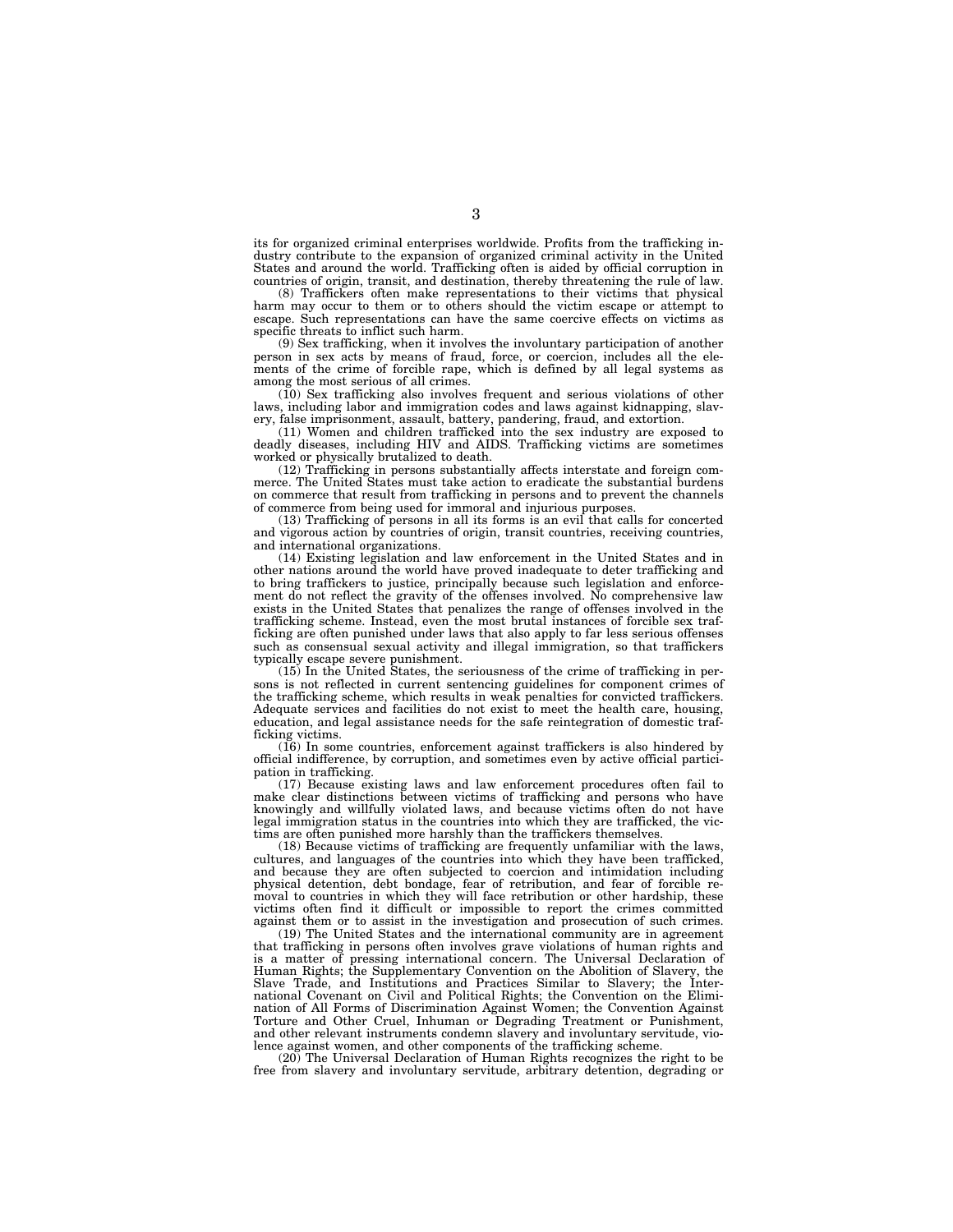inhuman treatment, and arbitrary interference with privacy or the family, as well as the right to protection by law against these abuses.

(21) The United Nations General Assembly has passed three resolutions during the last three years (50/167, 51/66, and 52/98) recognizing that the international traffic in women and girls, particularly for purposes of forced prostitution, is a matter of pressing international concern involving numerous violations of fundamental human rights. The resolutions call upon governments of receiving countries as well as countries of origin to strengthen their laws against such practices, to intensify their efforts to enforce such laws, and to ensure the full protection, treatment, and rehabilitation of women and children who are victims of trafficking.

(22) The Final Report of the Word Congress against Sexual Exploitation of Children, held in Stockholm, Sweden in August 1996, recognized that international sex trafficking is a principal cause of increased exploitation and degradation of children.

(23) The Fourth World Conference of Women (Bejing Conference) called on all governments to take measures, including legislative measures, to provide better protection of the rights of women and girls who are victims of trafficking, to address the root factors that put women and girls at risk to traffickers, and to take measures to dismantle the national, regional, and international networks on trafficking.

(24) In the 1991 Moscow Document of the Organization for Security and Cooperation in Europe, participating states including the United States agreed to 'seek to eliminate all forms of violence against women, and all forms of traffic in women and exploitation of prostitution of women including by ensuring adequate legal prohibitions against such acts and other appropriate measures.

(25) Numerous treaties to which the United States is a party address government obligations to combat trafficking, including such treaties as the 1956 Supplementary Convention on the Abolition of Slavery, the Slave Trade and Institutions and Practices Similar to Slavery, which calls for the complete abolition of debt bondage and servile forms of marriage, and the 1957 Abolition of Forced Labor Convention, which undertakes to suppress and requires signatories not to make use of any forced or compulsory labor.

(26) Trafficking in persons is a transnational crime with national implications. In order to deter international trafficking and to bring its perpetrators to justice, nations including the United States must recognize that trafficking is a serious offense and must act on this recognition by prescribing appropriate punishment, by giving the highest priority to investigation and prosecution of trafficking offenses, and by protecting rather than punishing the victims of such offenses. The United States must work bilaterally and multilaterally to abolish the trafficking industry and take steps to promote and facilitate cooperation among countries linked together by international trafficking routes. The United States must also urge the international community to take strong action in multilateral fora to engage recalcitrant countries in serious and sustained efforts to eliminate trafficking and protect trafficking victims.

#### **SEC. 3. DEFINITIONS.**

For the purposes of this Act:

(1) The term "sex trafficking" means the purchase, sale, recruitment, harboring, transportation, transfer or receipt of a person for the purpose of a commercial sex act.

(2) The term "severe forms of trafficking in persons" means-

(A) sex trafficking in which either a commercial sex act or any act or event contributing to such act is effected or induced by force, coercion, fraud, or deception, or in which the person induced to perform such act has not attained the age of 18 years; and

(B) the purchase, sale, recruitment, harboring, transportation, transfer or receipt of a person for the purpose of subjection to involuntary servitude, peonage, or slavery or slavery-like practices which is effected by force, coercion, fraud, or deception.

(3) The term ''slavery-like practices'' means inducement of a person to perform labor or other services by force, by coercion, or by any scheme, plan, or pattern to cause the person to believe that failure to perform the work will result in the infliction of serious harm, debt bondage in which labor or services are pledged for debt on terms calculated never to allow full payment of the debt or otherwise amounting to indentured servitude for life or for an indefinite period, or subjection of the person to conditions so harsh or degrading as to pro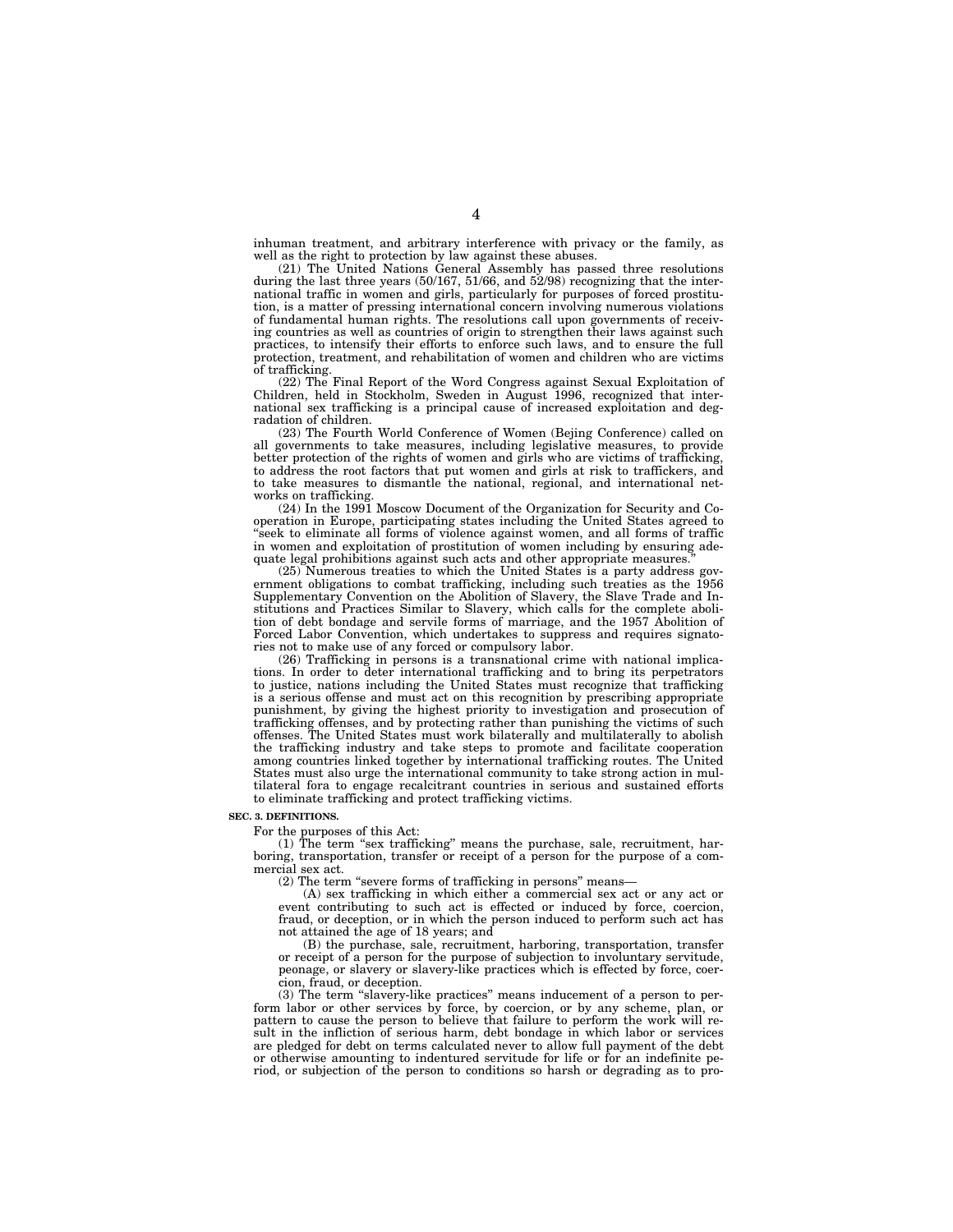vide a clear indication that the person has been subjected to them by force,

fraud, or coercion.<br>
(4) The term "coercion" means the use of force, violence, physical restraint, or acts or circumstances not necessarily including physical force but calculated to have the same effect, such as the credible threat of force or of the infliction of serious harm.

(5) The term ''act of a severe form of trafficking in persons'' means any act at any point in the process of a severe form of trafficking in persons, including any act of recruitment, harboring, transport, transfer, purchase, sale or receipt of a victim of such trafficking, or any act of operation, management, or owner-ship of an enterprise in which a victim of such trafficking engages in a commercial sex act, is subjected to slavery or a slavery-like practice, or is expected or induced to engage in such acts or be subjected to such condition or practice, or sharing in the profits of the process of a severe form of trafficking in persons or any part thereof.

 $(6)$  The terms "victim of sex trafficking" and "victim of a severe form of trafficking in persons'' mean a person subjected to an act or practice described in paragraphs (1) and (2) respectively.

(7) The term ''commercial sex act'' means a sex act on account of which anything of value is given to or received by any person.

(8) The term ''minimum standards for the elimination of trafficking'' means the standards set forth in section 8.

(9) The term ''appropriate congressional committees'' means the Committee on Foreign Relations of the United States Senate and the Committee on International Relations of the United States House of Representatives.

(10) The term "nonhumanitarian foreign assistance" means-

(A) any assistance under the Foreign Assistance Act of 1961 (including programs under title IV of chapter 2 of part I of that Act, relating to the Overseas Private Investment Corporation), other than—

(i) assistance under chapter 8 of part I of that Act;

(ii) any other narcotics-related assistance under part I of that Act or under chapter 4 or 5 of part II of that Act, but any such assistance provided under this clause shall be subject to the prior notification procedures applicable to reprogrammings pursuant to section 634A of that Act;

(iii) disaster relief assistance, including any assistance under chapter 9 of part I of that Act;

(iv) antiterrorism assistance under chapter 8 of part II of that Act; (v) assistance which involves the provision of food (including monetization of food) or medicine;

(vi) assistance for refugees; and

(vii) humanitarian and other development assistance in support of programs of nongovernmental organizations under chapters 1 and 10 of that Act;

(B) sales, or financing on any terms, under the Arms Export Control Act, other than sales or financing provided for narcotics-related purposes following notification in accordance with the prior notification procedures applicable to reprogrammings pursuant to section 634A of the Foreign Assistance Act of 1961; and

(C) financing under the Export-Import Bank Act of 1945.

#### **SEC. 4. ANNUAL COUNTRY REPORTS ON HUMAN RIGHTS PRACTICES.**

The Secretary of State, with the assistance of the Assistant Secretary of Democracy, Human Rights and Labor, shall, as part of the annual Country Reports on Human Rights Practices, include information to address the status of trafficking in persons, including—

(1) a list of foreign countries that are countries of origin, transit, or destination for a significant number of victims of severe forms of trafficking;

(2) a description of the nature and extent of severe forms of trafficking in persons in each country;

(3) an assessment of the efforts by the governments described in paragraph (1) to combat severe forms of trafficking. Such an assessment shall address—

(A) whether any governmental authorities tolerate or are involved in such trafficking;

(B) which governmental authorities are involved in activities to combat such trafficking;

(C) what steps the government has taken against its officials who participate in, facilitate, or condone such trafficking;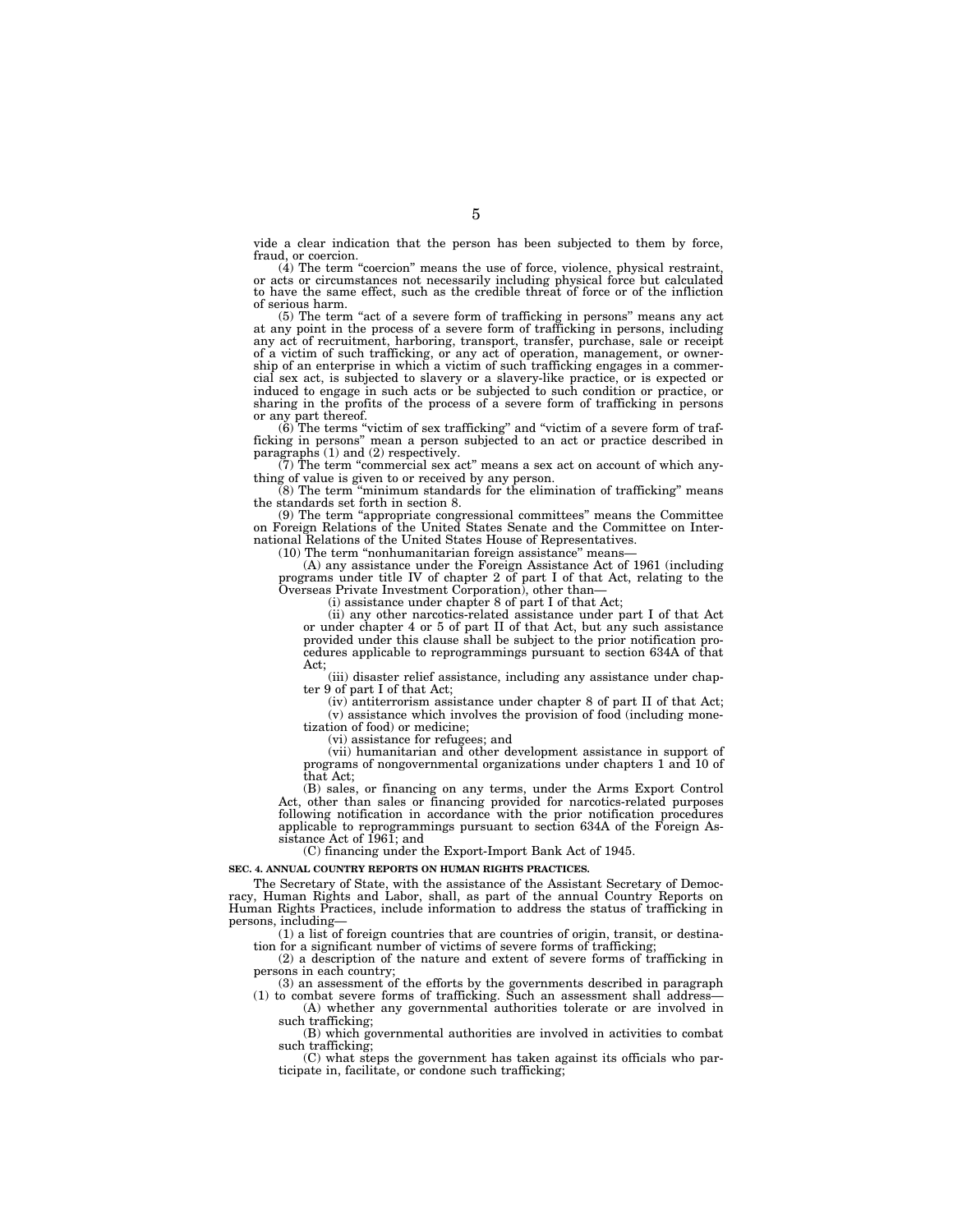(D) what steps the government has taken to investigate and prosecute officials who participate in or facilitate such trafficking;

(E) what steps the government has taken to prohibit other individuals from participating in such trafficking, including the investigation, prosecution, and conviction of individuals involved in severe forms of trafficking in persons, the criminal and civil penalties for such trafficking, and the efficacy of those penalties in eliminating or reducing such trafficking;

 $(F)$  what steps the government has taken to assist victims of such trafficking, including efforts to prevent victims from being further victimized by traffickers, government officials, or others, grants of stays of deportation, and provision of humanitarian relief, including provision of mental and physical health care and shelter;

 $(G)$  whether the government-

(i) is cooperating with governments of other countries to extradite traffickers when requested;

(ii) is assisting in international investigations of transnational trafficking networks and in other co-operative efforts to combat trafficking;

(iii) refrains from prosecuting victims of severe forms of trafficking and from other discriminatory treatment of such victims due to such victims having been trafficked, or due to their having left or entered the country illegally; and

(iv) recognizes the rights of victims and ensures their access to justice.

(4) Information described in paragraph (2) and, where appropriate, in paragraph (3) shall be included in the annual Country Reports on Human Rights Practices on a country-by-country basis.

(5) In addition to the information described in this section, the annual Country Reports on Human Rights Practices may contain such other information relating to trafficking in persons as the Secretary determines to be appropriate.

#### **SEC. 5. INTERAGENCY TASK FORCE TO MONITOR AND COMBAT TRAFFICKING.**

(a) ESTABLISHMENT.—The President shall establish an Interagency Task Force to Monitor and Combat Trafficking (in this section referred to as the ''Task Force'').

(b) APPOINTMENT.—The President shall appoint the members of the Task Force, which shall include the Secretary of State, the Director of the Agency for International Development, the Attorney General, the Secretary of Labor, the Secretary of Health and Human Services, the Director of the Central Intelligence Agency, and such other officials as may be designated by the President.

(c) CHAIRMAN.—The Task Force shall be chaired by the Secretary of State.

(d) SUPPORT FOR THE TASK FORCE.—The Secretary of State is authorized to establish within the Department of State an Office to Monitor and Combat Trafficking, which shall provide assistance to the Task Force. Any such Office shall be administered by a Director. The Director shall have the primary responsibility for assisting the Secretary of State in carrying out the purposes of this Act and may have additional responsibilities as determined by the Secretary. The Director shall consult with domestic, international nongovernmental and intergovernmental organizations, and with trafficking victims or other affected persons. The Director shall have the authority to take evidence in public hearings or by other means. The Office is authorized to retain staff members from agencies represented on the Task Force.

(e) ACTIVITIES OF THE TASK FORCE.—In consultation with nongovernmental organizations, the Task Force shall carry out the following activities:

(1) Coordinate the implementation of this Act.

(2) Measure and evaluate progress of the United States and countries around the world in the areas of trafficking prevention, protection and assistance to victims of trafficking, and prosecution and enforcement against traffickers, including the role of public corruption in facilitating trafficking.

(3) Expand interagency procedures to collect and organize data, including significant research and resource information on domestic and international trafficking. Any data collection procedures established under this subsection shall respect the confidentiality of victims of trafficking.

(4) Engage in efforts to facilitate cooperation among countries of origin, transit, and destination. Such efforts shall aim to strengthen local and regional capacities to prevent trafficking, prosecute traffickers and assist trafficking victims, and shall include initiatives to enhance cooperative efforts between destination countries and countries of origin and assist in the appropriate reintegration of stateless victims of trafficking.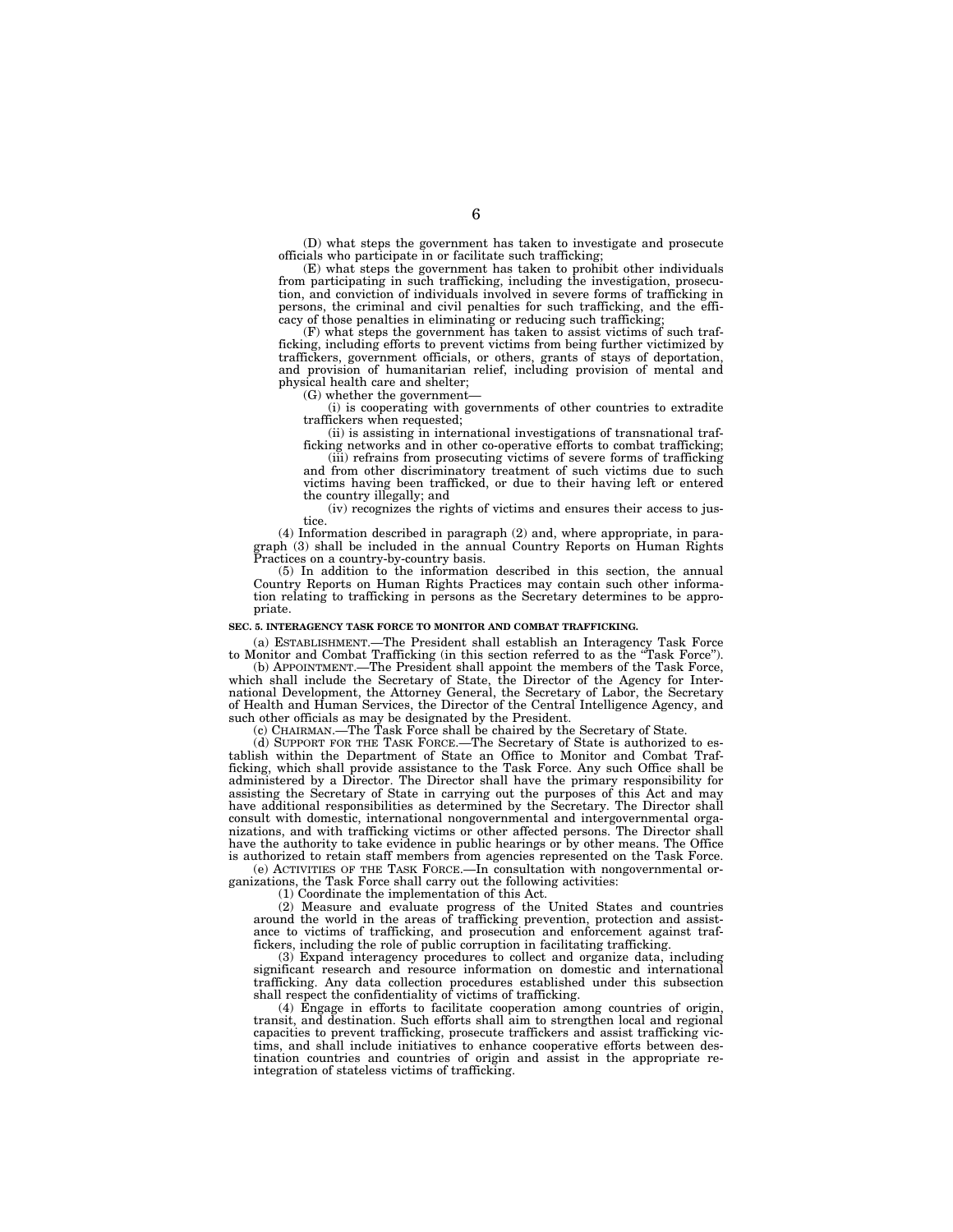(5) Examine the role of the international ''sex tourism'' industry in the trafficking of women and children and in the sexual exploitation of women and children around the world and make recommendations on appropriate measures to combat this industry.

#### **SEC. 6. PREVENTION OF TRAFFICKING.**

(a) ECONOMIC ALTERNATIVES TO PREVENT AND DETER TRAFFICKING.—The President, acting through the Administrator of the United States Agency for International Development and the heads of other appropriate agencies, shall establish and carry out initiatives to enhance economic opportunity for potential victims of trafficking as a method to deter trafficking. Such initiatives may include—

(1) microcredit lending programs, training in business development, skills training, and job counseling;

(2) programs to promote women's participation in economic decision making;

(3) programs to keep children, especially girls, in elementary and secondary schools;

(4) development of educational curricula regarding the dangers of trafficking; and

(5) grants to nongovernmental organizations to accelerate and advance the political, economic, social, and educational roles and capacities of women in their countries.

(b) PUBLIC AWARENESS AND INFORMATION.—The President, acting through the Secretary of Labor, the Secretary of Health and Human Services, the Attorney General, and the Secretary of State, shall establish and carry out programs to increase public awareness, particularly among potential victims of trafficking, of the dangers of trafficking and the protections that are available for victims of trafficking.

(c) CONSULTATION REQUIREMENT.—The President shall consult with appropriate nongovernmental organizations with respect to the establishment and conduct of initiatives described in subsection (a).

#### **SEC. 7. PROTECTION AND ASSISTANCE FOR VICTIMS OF TRAFFICKING.**

(a) ASSISTANCE FOR VICTIMS IN OTHER COUNTRIES.—

(1) IN GENERAL.—The Secretary of State and the Administrator of the United States Agency for International Development, in consultation with appropriate nongovernmental organizations, shall establish and carry out programs and initiatives in foreign countries to assist in the safe integration, reintegration, or resettlement, as appropriate, of victims of trafficking and their children. Such programs and initiatives shall be designed to meet the mental and physical health, housing, legal, and other assistance needs of such victims and their children, as identified by the Inter-Agency Task Force to Monitor and Combat Trafficking established under section 4.

(2) ADDITIONAL REQUIREMENT.—In establishing and conducting programs and initiatives described in paragraph (1), the Secretary of State and the Administrator of the United States Agency for International Development shall take all appropriate steps to enhance cooperative efforts among foreign countries, including countries of origin of victims of trafficking, to assist in the integration, reintegration, or resettlement, as appropriate, of victims of trafficking including stateless victims.

(b) VICTIMS IN THE UNITED STATES.—

(1) ASSISTANCE.—Subject to the availability of appropriations and notwithstanding title IV of the Personal Responsibility and Work Opportunity Reconciliation Act of 1996, the Attorney General, the Secretary of Health and Human Services, the Secretary of Labor, and the Board of Directors of the Legal Services Corporation shall expand existing services to provide assistance to victims of severe forms of trafficking in persons within the United States, without regard to the immigration status of such victims.

(2) BENEFITS.—Subject to the availability of appropriations and notwithstanding any other provision of law, victims of severe forms of trafficking in persons in the United States shall be eligible, without regard to their immigration status, for any benefits that are otherwise available under the Crime Victims Fund, established under the Victims of Crime Act of 1984, including victims' services, compensation, and assistance.

 $(3)$  GRANTS.

(A) Subject to the availability of appropriations, the Attorney General may make grants to States, territories, and possessions of the United States (including the Commonwealths of Puerto Rico and the Northern Mariana Islands), Indian tribes, units of local government, and nonprofit, nongovern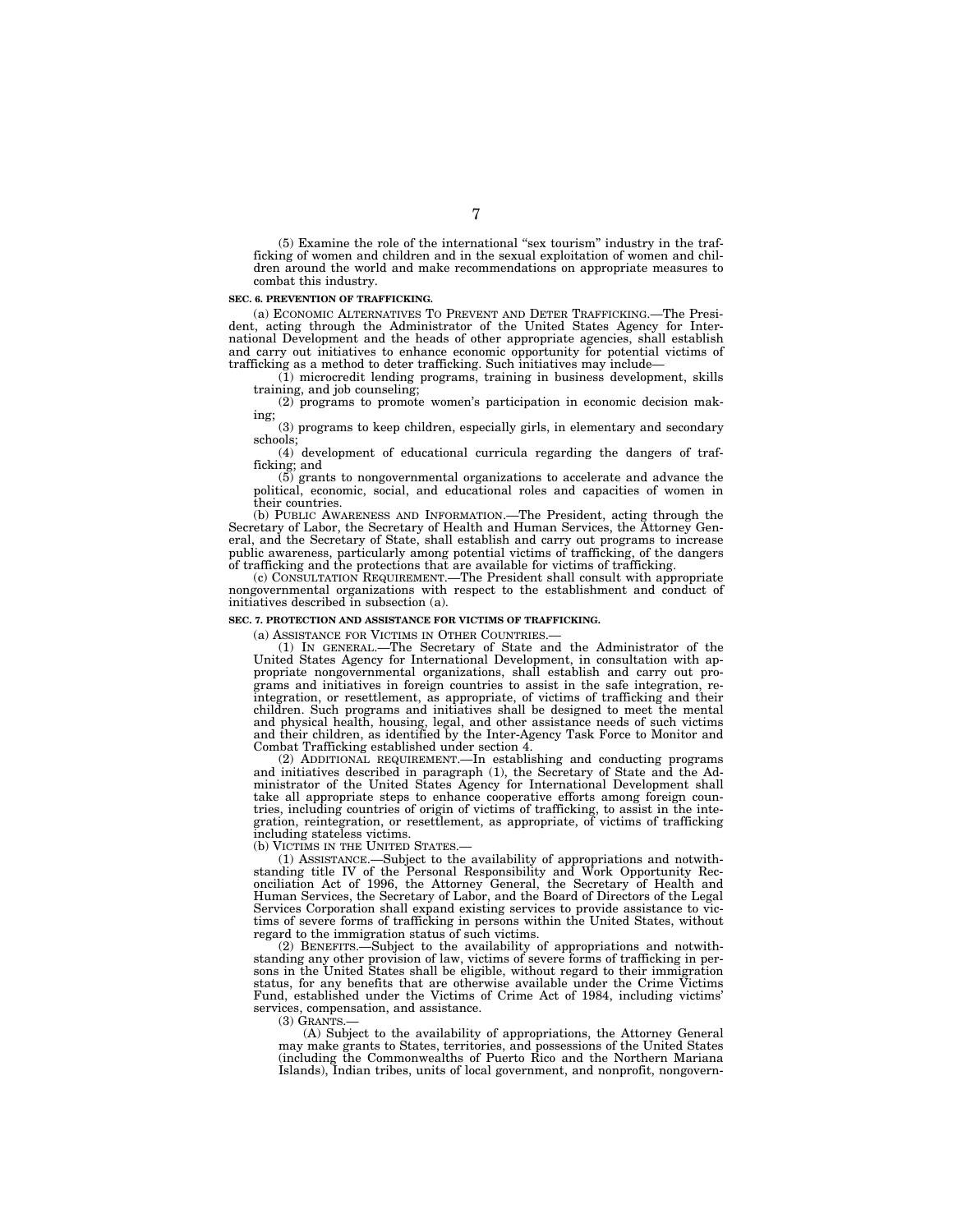mental victims' service organizations to develop, expand, or strengthen victim service programs for victims of trafficking.

(B) To receive a grant under this paragraph, an eligible unit of government or organization shall certify that its laws, policies, and practices, as appropriate, do not punish or deny services to victims of severe forms of trafficking in persons on account of the nature of their employment or services performed in connection with such trafficking.

(C) Of amounts made available for grants under this paragraph, there shall be set aside 3 percent for research, evaluation and statistics; 2 percent for training and technical assistance; and 1 percent for management and administration.

(D) The Federal share of a grant made under this paragraph may not exceed 75 percent of the total costs of the projects described in the application submitted.

(4) CIVIL ACTION.—An individual who is a victim of a violation of section 1589 or section 1589A of title 18, United States Code, regarding trafficking may bring a civil action in United States district court. The court may award actual damages, punitive damages, reasonable attorneys' fees, and other litigation costs reasonably incurred.

(c) TRAFFICKING VICTIM REGULATIONS.—Not later than 180 days after the date of enactment of this Act, the Attorney General and the Secretary of State shall promulgate regulations for law enforcement personnel, immigration officials, and Department of State officials to implement the following:

(1) Victims of severe forms of trafficking, while in the custody of the Federal Government and to the extent practicable, shall be housed in appropriate shelter as quickly as possible; receive prompt medical care, food, and other assistance; and be provided protection if a victim's safety is at risk or if there is danger of additional harm by recapture of the victim by a trafficker.

 $(2)$  Victims of severe forms of trafficking shall not be jailed, fined, or otherwise penalized due to having been trafficked, but the authority of the Attorney General under the Immigration and Nationality Act to detain aliens shall not be curtailed by any regulation promulgated to implement this paragraph.

(3) Victims of severe forms of trafficking shall have access to legal assistance, information about their rights, and translation services.

(4) Federal law enforcement officials shall act to ensure an alien's continued presence in the United States, if after an assessment, it is determined that such alien is a victim of a severe form of trafficking in persons, or a material witness to such trafficking, in order to effectuate prosecution of those responsible and to further the humanitarian interests of the United States. Such officials, in investigating and prosecuting persons engaging in such trafficking, shall take into consideration the safety and integrity of such victims, but the authority of the Attorney General under the Immigration and Nationality Act to detain aliens shall not be curtailed by any regulation promulgated to implement this paragraph.

(5) Appropriate personnel of the Department of State and the Department of Justice are trained in identifying victims of severe forms of trafficking and providing for the protection of such victims. Training under this paragraph should include methods for achieving antitrafficking objectives through the nondiscriminatory application of immigration and other related laws.

(d) CONSTRUCTION.—Nothing in subsection (c) shall be construed as creating any private cause of action against the United States or its offices or employees.

(e) FUNDING.—Funds from asset forfeiture under section 1592 of title 18, United States Code, are authorized to be available in equal amounts for the purposes of subsections (a) and (b) and shall remain available for obligation until expended.

(f) PROTECTION FROM REMOVAL FOR CERTAIN VICTIMS OF TRAFFICKING.

(1) NONIMMIGRANT CLASSIFICATION FOR CERTAIN VICTIMS OF TRAFFICKING.— Section 101(a)(15) of the Immigration and Nationality Act (8 U.S.C. 1101(a)(15)) is amended—

(A) by striking "or" at the end of subparagraph  $(R)$ ;

(B) by striking the period at the end of subparagraph (S) and inserting ''; or''; and

(C) by adding at the end the following:

"(T) subject to section  $214(n)$ , an alien, and the children of the alien if accompanying or following to join the alien, who the Attorney General determines

''(i) is or has been a victim of a severe form of trafficking in persons (as defined in section 3 of the Trafficking Victims Protection Act of 2000);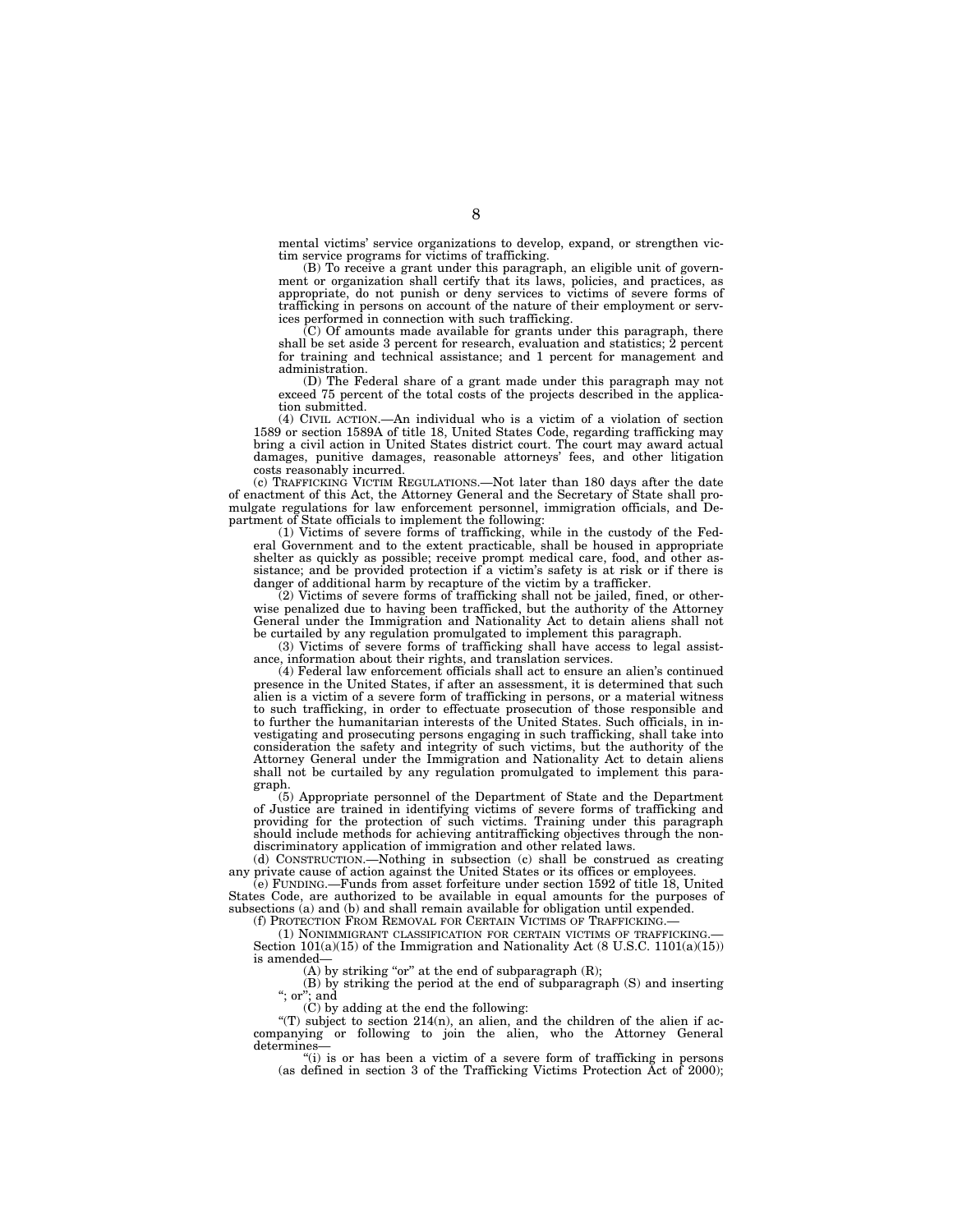''(ii) is physically present in the United States or at a port of entry into the United States by reason of having been transported to the United States or the port of entry in connection with such severe form of trafficking in persons;

 $\mathcal{F}(\text{iii})(I)$  has not attained 15 years of age; or

''(II) was induced to participate in the commercial sex act or condition of involuntary servitude, peonage, or slavery or slavery-like practices that is the basis of the determination under clause (i) by force, coercion, fraud, or deception, did not voluntarily agree to any arrangement including such participation, and has complied with any reasonable request for assistance in the investigation or prosecution of severe forms of trafficking in persons; and

''(iv)(I) has a well-founded fear of retribution involving the infliction of severe harm upon removal from the United States; or

''(II) would suffer extreme hardship in connection with the victimization described in clause (i) upon removal from the United States;

and, if the Attorney General considers it to be necessary to avoid extreme hardship, the spouse, and sons and daughters (who are not children), of any such alien (and the parents of any such alien, in the case of an alien under 21 years of age) if accompanying or following to join the alien.''.

(2) CONDITIONS ON NONIMMIGRANT STATUS.—Section 214 of the Immigration and Nationality Act (8 U.S.C. 1184) is amended—

(1) by redesignating the subsection (l) added by section 625(a) of the Illegal Immigration Reform and Immigrant Responsibility Act of 1996 (Public Law 104–208; 110 Stat. 3009–1820) as subsection (m); and

(2) by adding at the end the following:

" $(n)(1)$  No alien shall be eligible for admission to the United States under section  $101(a)(15)(T)$  if there is substantial reason to believe that the alien has committed an act of a severe form of trafficking in persons (as defined in section 3 of the Trafficking Victims Protection Act of 2000).

''(2) The total number of aliens who may be issued visas or otherwise provided nonimmigrant status during any fiscal year under section  $101(a)(15)(T)$  may not exceed 5,000.

 $(3)$  The numerical limitation of paragraph  $(2)$  shall only apply to principal aliens and not to the spouses, sons, daughters, or parents of such aliens.

"(4) Aliens who are subject to the numerical limitation of paragraph (2) shall be issued visas (or otherwise provided nonimmigrant status) in the order in which petitions are filed for such visas or status."

(3) WAIVER OF GROUNDS FOR INELIGIBILITY FOR ADMISSION.—Section 212(d) of the Immigration and Nationality Act (8 U.S.C. 1182(d)) is amended by adding at the end the following:

 $''(13)(A)$  The Attorney General shall determine whether a ground for inadmissibility exists with respect to a nonimmigrant described in section  $101(a)(15)(T)$ .

''(B) In addition to any other waiver that may be available under this section, in the case of a nonimmigrant described in section  $101(a)(15)(T)$ , if the Attorney General considers it to be in the national interest to do so, the Attorney General, in the Attorney General's discretion, may waive the application of—

"(i) paragraphs  $(1)$  and  $(4)$  of subsection  $(a)$ ; and

''(ii) any other provision of such subsection (excluding paragraphs (3),  $(10)(C)$ , and  $(10(E))$  if the activities rendering the alien inadmissible under the provision were caused by, or were incident to, the victimization described in section  $101(a)(15)(T)(i)$ .

''(C) Nothing in this paragraph shall be regarded as prohibiting the Attorney General from instituting removal proceedings against an alien admitted as a nonimmigrant under section  $101(a)(15)(T)$  for conduct committed after the alien's admission into the United States, or for conduct or a condition that was not disclosed to the Attorney General prior to the alien's admission as a nonimmigrant under section  $101(a)(15)(T)$ .".

(4) ADJUSTMENT TO PERMANENT RESIDENT STATUS.—Section 245 of the Immigration and Nationality Act (8 U.S.C. 1255) is amended by adding at the end the following:

" $(l)(1)$  If, in the opinion of the Attorney General, a nonimmigrant admitted into the United States under section  $101(a)(15)(T)$ 

''(A) has been physically present in the United States for a continuous period of at least 3 years since the date of such admission;

''(B) has, throughout such period, been a person of good moral character;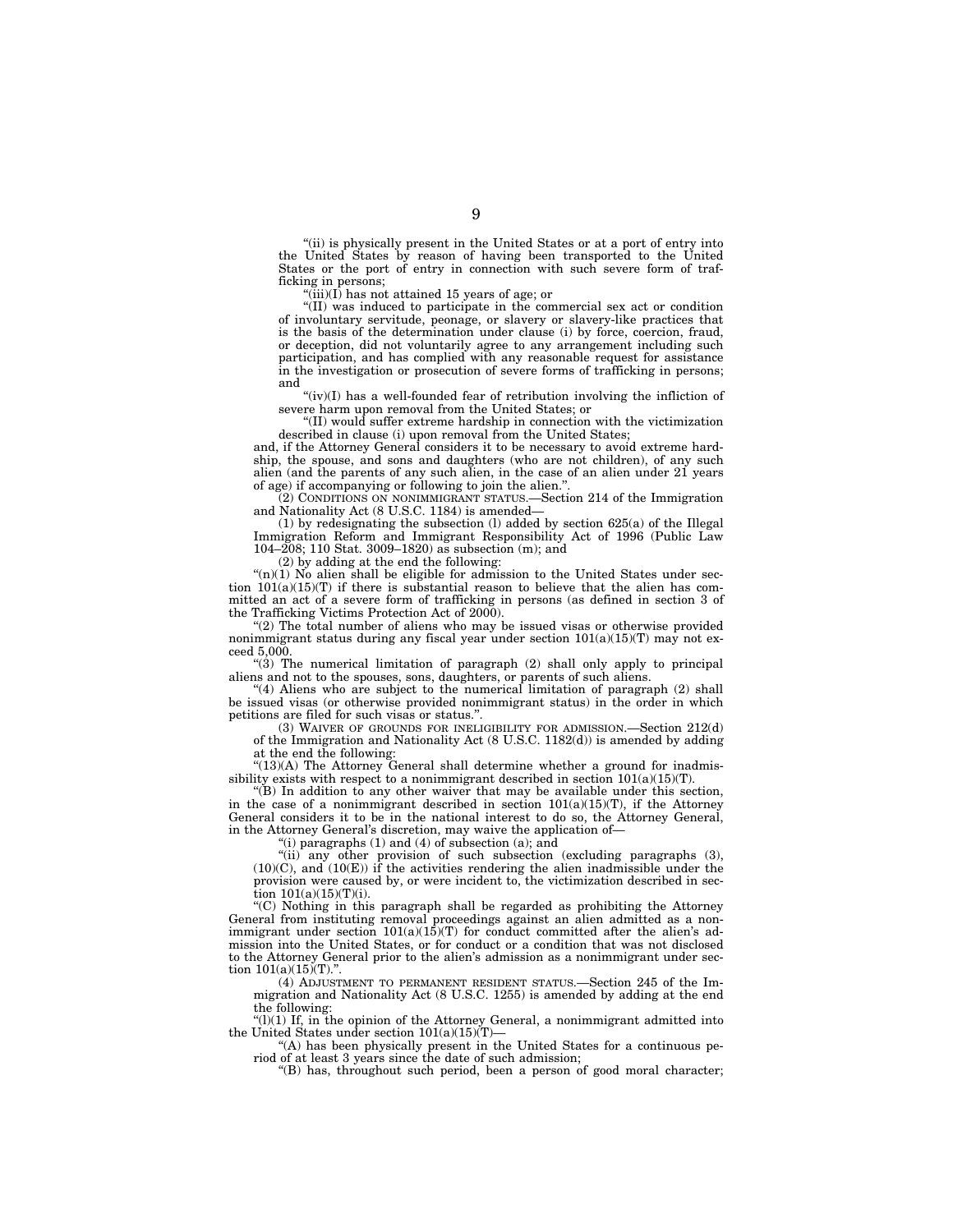''(C) has, during such period, complied with any reasonable request for assistance in the investigation or prosecution of severe forms of trafficking in per-

sons; and ''(D)(i) has a well-founded fear of retribution involving the infliction of se-vere harm upon removal from the United States; or

''(ii) would suffer extreme hardship in connection with the victimization described in section  $101(a)(15)(T)(i)$  upon removal from the United States;

the Attorney General may adjust the status of the alien (and the spouse, parents, married and unmarried sons and daughters of the alien if admitted under such section) to that of an alien lawfully admitted for permanent residence. ''(2) Paragraph (1) shall not apply to an alien admitted under section

 $101(a)(15)(T)$  who is inadmissible to the United States by reason of a ground that has not been waived under section 212, except that, if the Attorney General considers it to be in the national interest to do so, the Attorney General, in the Attorney General's discretion, may waive the application of—

"(A) paragraphs  $(1)$  and  $(4)$  of section  $212(a)$ ; and

"(B) any other provision of such section (excluding paragraphs  $(3)$ ,  $(10)(C)$ , and (10(E)), if the activities rendering the alien inadmissible under the provision were caused by, or were incident to, the victimization described in section  $101(a)(15)(T)(i)$ .

''(3) An alien shall be considered to have failed to maintain continuous physical presence in the United States for purposes of paragraph (1)(A) if the alien has departed from the United States for any period in excess of 90 days or for any periods in the aggregate exceeding 180 days.

 $^{(4)}$ (A) The total number of aliens whose status may be adjusted under paragraph (1) during any fiscal year may not exceed 5,000.

''(B) The numerical limitation of subparagraph (A) shall only apply to principal aliens and not to the spouses, sons, daughters, or parents of such aliens.

 $C^{\prime\prime}(C)$  Aliens who are subject to the numerical limitation of subparagraph  $(A)$ shall have their status adjusted in the order in which applications are filed for such adjustment.

"(D) Upon the approval of adjustment of status under paragraph  $(1)$ -

"(i) the Attorney General shall record the alien's lawful admission for permanent residence as of the date of such approval; and

"(ii) the Secretary of State shall not be required to reduce the number of immigrant visas authorized to be issued under this Act for any fiscal year.''.

#### **SEC. 8. MINIMUM STANDARDS FOR THE ELIMINATION OF TRAFFICKING.**

(a) MINIMUM STANDARDS.—Minimum standards for the elimination of trafficking for a country that is a country of origin, of transit, or of destination for a significant number of victims are as follows:

(1) The country should prohibit severe forms of trafficking in persons and punish acts of such trafficking.

(2) For the knowing commission of any act of sex trafficking involving fraud, force, or coercion or in which the victim of sex trafficking is a child incapable of giving meaningful consent, or of trafficking which includes rape or kidnapping or which causes a death, the country should prescribe punishment commensurate with that for the most serious crimes, such as forcible sexual assault.

(3) For the knowing commission of any act of a severe form of trafficking in persons, the country should prescribe punishment which is sufficiently strin-

gent to deter and which adequately reflects the heinous nature of the offense. (4) The country should make serious and sustained efforts to eliminate severe forms of trafficking in persons.

(b) CRITERIA.—In determinations under subsection (a)(3) the following factors should be considered:

(1) Whether the country vigorously investigates and prosecutes acts of severe forms of trafficking in persons that take place wholly or partly within the territory of the country.

(2) Whether the country cooperates with other countries in the investigation and prosecution of severe forms of trafficking in persons.

(3) Whether the country extradites persons charged with acts of severe forms of trafficking in persons on the same terms and to the same extent as persons charged with other serious crimes.

(4) Whether the country monitors immigration and emigration patterns for evidence of severe forms of trafficking in persons and whether law enforcement agencies of the country respond to any such evidence in a manner which is consistent with the vigorous investigation and prosecution of acts of such traffick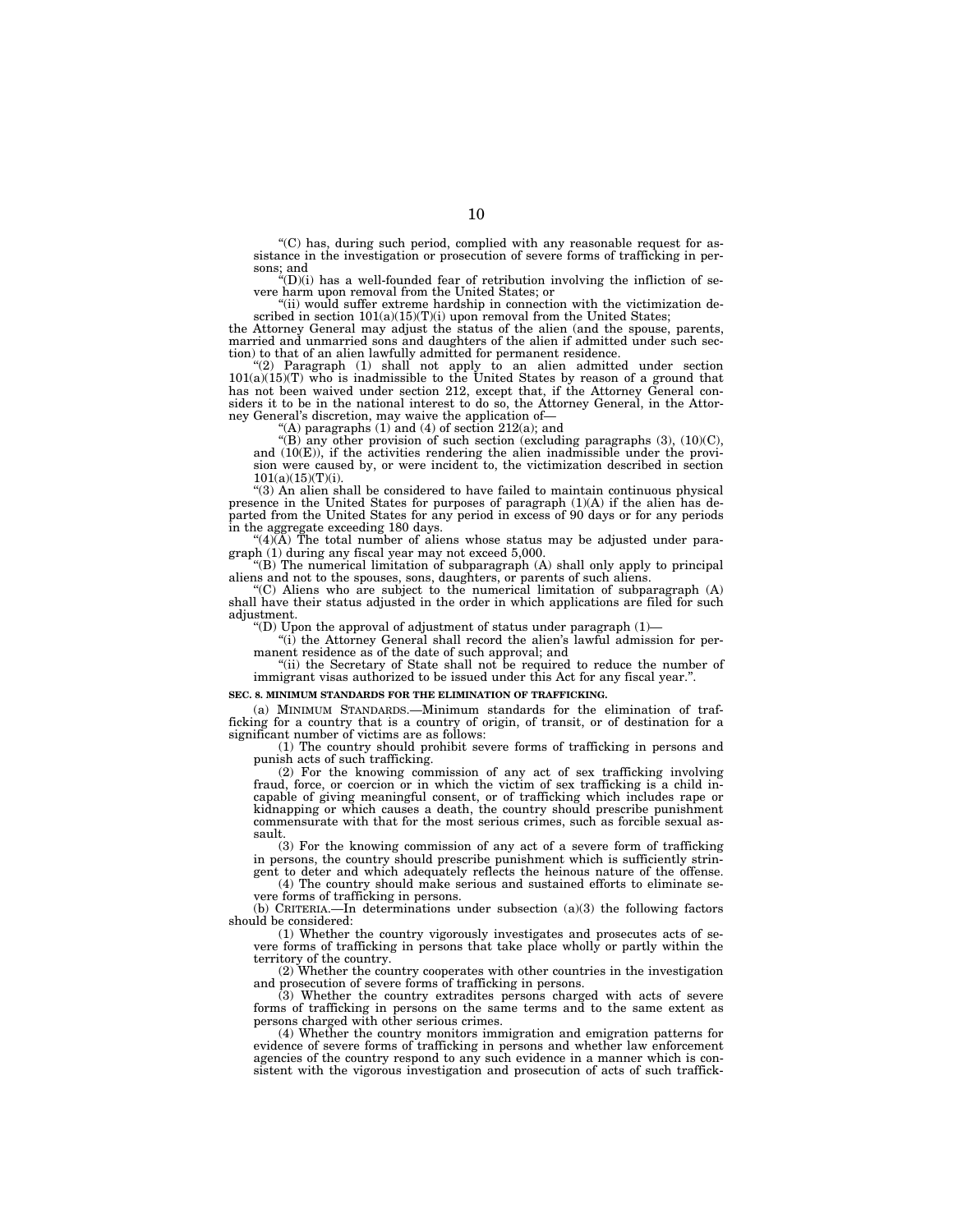ing, as well as with the protection of victims and the internationally recognized

human right to travel. (5) Whether the country protects victims of severe forms of trafficking in persons and encourages their assistance in the investigation and prosecution of such trafficking, including provision for legal alternatives to their removal to countries in which they would face retribution or other hardship.

(6) Whether the country vigorously investigates and prosecutes public officials who participate in or facilitate severe forms of trafficking in persons, and takes all appropriate measures against officials who condone such trafficking.

#### **SEC. 9. ASSISTANCE TO FOREIGN COUNTRIES TO MEET MINIMUM STANDARDS.**

The Secretary of State and the Director of the Agency for International Development are authorized to provide assistance to foreign countries for programs and activities designed to meet the minimum international standards for the elimination of trafficking, including drafting of legislation to prohibit and punish acts of trafficking, investigation and prosecution of traffickers, and facilities, programs, and activities for the protection of victims.

#### **SEC. 10. ACTIONS AGAINST GOVERNMENTS FAILING TO MEET MINIMUM STANDARDS.**

(a) STATEMENT OF POLICY.—It is the policy of the United States not to provide nonhumanitarian foreign assistance to countries which do not meet minimum standards for the elimination of trafficking.<br>(b) REPORTS TO CONGRESS.—

(1) ANNUAL REPORT.—Not later than April 30 of each year, the Secretary of State shall submit to the appropriate congressional committees a report with respect to the status of severe forms of trafficking in persons which shall include a list of those countries, if any, to which the minimum standards for the elimination of trafficking under section 8 are applicable and which do not meet such standards, and which may include additional information, including information about efforts to combat trafficking and about countries which have taken appropriate actions to combat trafficking.

(2) INTERIM REPORTS.—The Secretary of State may submit to the appropriate congressional committees in addition to the annual report under subsection (b) one or more interim reports with respect to the status of severe forms of trafficking in persons, including information about countries whose governments have come into or out of compliance with the minimum standards for the elimination of trafficking since the transmission of the last annual report.

(c) NOTIFICATION.—For fiscal year 2002 and each subsequent fiscal year, for each foreign country to which the minimum standards for the elimination of trafficking are applicable and which has failed to meet such standards, as described in an annual or interim report under subsection (b), not less than 45 days and not more than 90 days after the submission of such a report the President shall submit a notification to the appropriate congressional committees of one of the determinations described in subsection (d).

(d) DETERMINATIONS.—The determinations referred to in subsection (c) are as follows:

(1) WITHHOLDING OF NONHUMANITARIAN ASSISTANCE.—The President has determined that—

(A)(i) the United States will not provide nonhumanitarian foreign assistance to the government of the country for the subsequent fiscal year until such government complies with the minimum standards; or

(ii) in the case of a country whose government received no nonhumanitarian foreign assistance from the United States during the previous fiscal year, the United States will not provide funding for participation by officials or employees of such governments in educational and cultural exchange programs for the subsequent fiscal year until such government complies with the minimum standards; and

(B) the President will instruct the United States Executive Director of each multilateral development bank and of the International Monetary Fund to vote against, and to use his or her best efforts to deny, any loan or other utilization of the funds of his or her institution to that country (other than for humanitarian assistance, or for development assistance which directly addresses basic human needs, is not administered by the government of the sanctioned country, and confers no benefit to that country) for the subsequent fiscal year until such government complies with the minimum standards.

(2) SUBSEQUENT COMPLIANCE.—The Secretary of State has determined that the country has come into compliance with the minimum standards.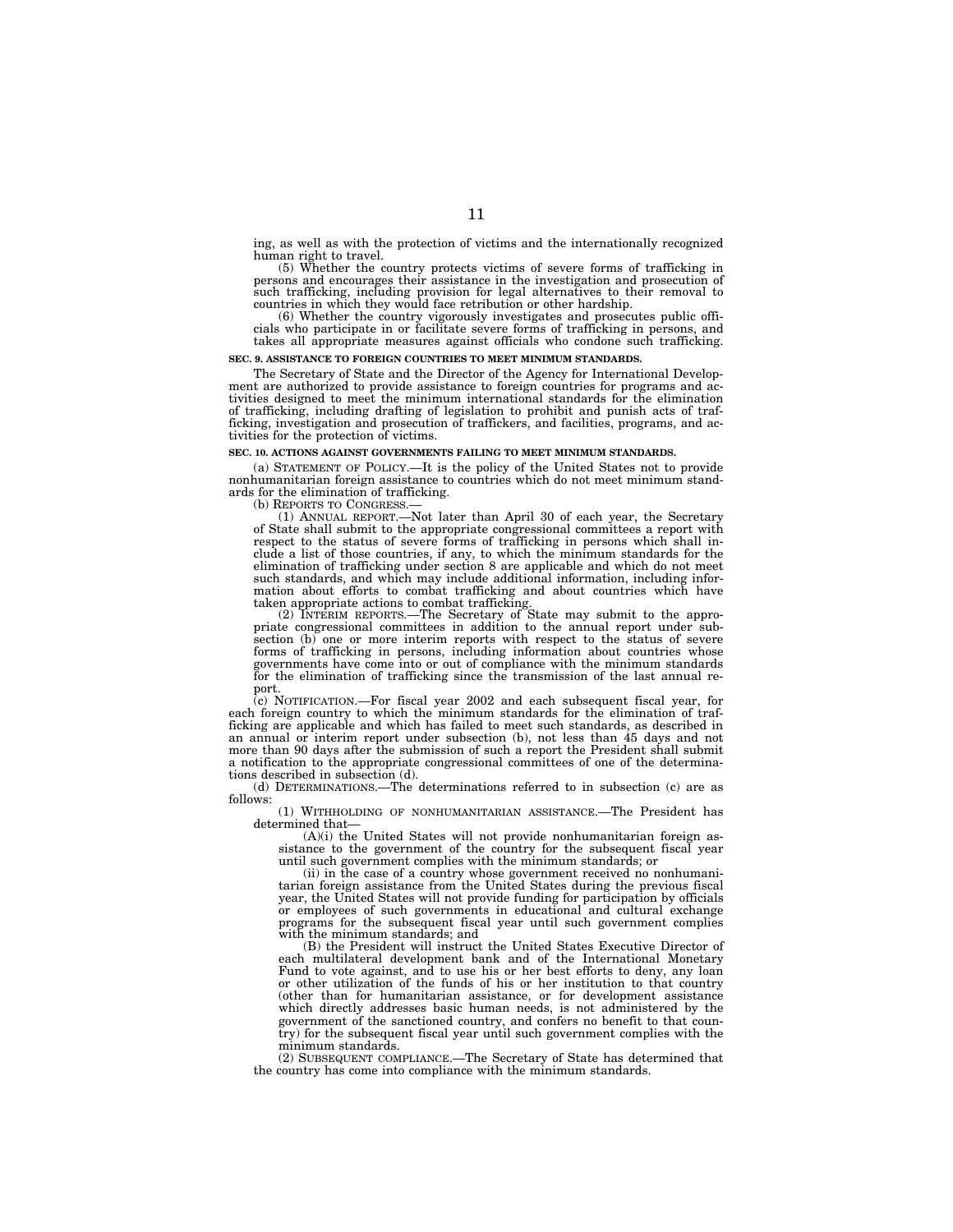(3) CONTINUATION OF ASSISTANCE IN THE NATIONAL INTEREST.—Notwithstanding the failure of the country to comply with minimum standards for the elimination of trafficking, the President has determined that the provision of nonhumanitarian foreign assistance to the country is in the national interest of the United States.

(e) CERTIFICATION.—Together with any notification under subsection (c), the President shall provide a certification by the Secretary of State that with respect to assistance described in clause (i), (ii), or (iv) of subparagraph  $3(10)(A)$  or in subparagraph 3(10)(B), no assistance is intended to be received or used by any agency or official who has participated in, facilitated, or condoned a severe form of trafficking in persons.

#### **SEC. 11. ACTIONS AGAINST SIGNIFICANT TRAFFICKERS IN PERSONS.**

(a) AUTHORITY TO SANCTION SIGNIFICANT TRAFFICKERS IN PERSONS.—

(1) IN GENERAL.—The President may exercise IEEPA authorities (other than authorities relating to importation) without regard to section 202 of the International Emergency Economic Powers Act (50 U.S.C. 1705) in the case of any foreign person who is on the list described in subsection (b).

(2) PENALTIES.—The penalties set forth in section 206 of the International Emergency Economic Powers Act (50 U.S.C. 1705) apply to violations of any license, order, or regulation issued under this clause (i).

(3) IEEPA AUTHORITIES.—For purposes of clause (i), the term ''IEEPA authorities'' means the authorities set forth in section 203(a) of the International Emergency Economic Powers Act (50 U.S.C. 1702(a)).

(b) LIST OF TRAFFICKERS OF PERSONS.—

(1) COMPILING LIST OF TRAFFICKERS IN PERSONS.—The Secretary of State is authorized to compile a list of the following persons:

 $(A)$  any foreign person that plays a significant role in a severe form of trafficking in persons, directly or indirectly in the United States or any of its territories or possessions;

(B) foreign persons who materially assist in, or provide financial or technological support for or to, or providing goods or services in support of, activities of a significant foreign trafficker in persons identified pursuant to subparagraph  $(A)$ ; and

(C) foreign persons that are owned, controlled, or directed by, or acting for or on behalf of, a significant foreign trafficker so identified pursuant to subparagraph (A).

(2) REVISIONS TO LIST.—The Secretary of State shall make additions or deletions to any list published under paragraph (1) on an ongoing basis based on the latest information available.

(3) CONSULTATION.—The Secretary of State shall consult with the following officers in carrying out paragraphs (1) and (2).

(A) the Attorney General;

(B) the Director of Central Intelligence;

(C) the Director of the Federal Bureau of Investigation;

(D) the Secretary of Labor; and

(E) the Secretary of Health and Human Services.

(4) PUBLICATION OF LIST.—Upon compiling the list referred to in paragraph (1) and within 30 days of any revisions to such list, the Secretary of State shall submit the list or revisions to such list to the Committees on the International Relations and Judiciary and the Permanent Select Committee on Intelligence of the House of Representatives; and to the Committees on the Foreign Relations and the Select Committee on Intelligence of the Senate; and publish the list or revisions to such list in the Federal Register.

(c) REPORT TO CONGRESS ON IDENTIFICATION AND SANCTIONING OF SIGNIFICANT TRAFFICKERS IN PERSONS.—Upon exercising the authority of subsection (a), the President shall report to the Committees on the International Relations and Judiciary and the Permanent Select Committee on Intelligence of the House of Representatives; and to the Committees on the Foreign Relations and the Select Committee on Intelligence of the Senate-

(1) identifying publicly the foreign persons that the President determines are appropriate for sanctions pursuant to this section; and

(2) detailing publicly the sanctions imposed pursuant to this section.

(d) EXCLUSION OF CERTAIN INFORMATION.

(1) INTELLIGENCE.—Notwithstanding any other provision of this section, the list and report described in subsections (b) and (c) shall not disclose the identity of any person, if the Director of Central Intelligence determines that such dis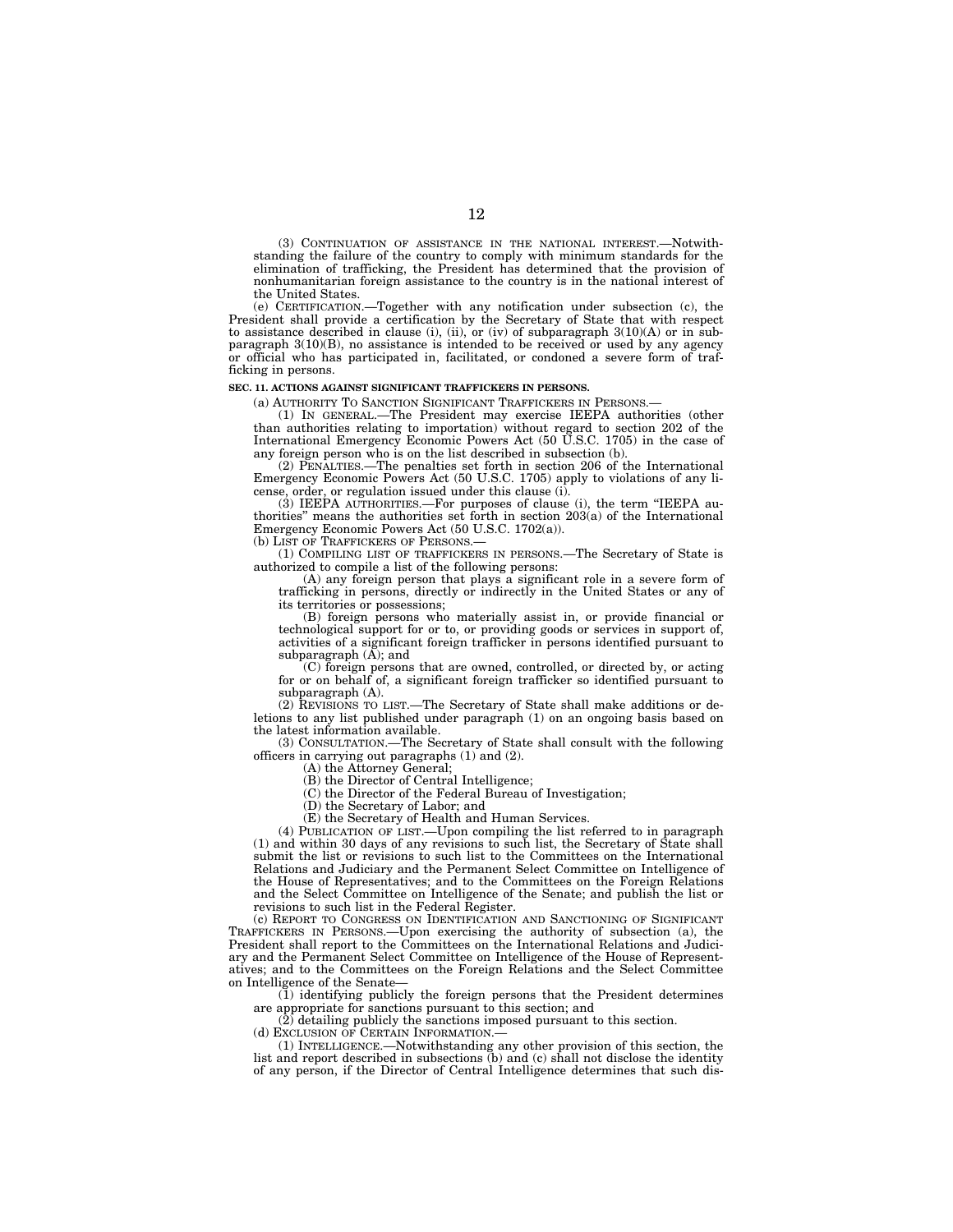closure could compromise an intelligence operation, activity, source, or method of the United States.

(2) LAW ENFORCEMENT.—Notwithstanding any other provision of this section, the list and report described in subsections (b) and  $(c)$  shall not disclose the name of any person if the Attorney General, in coordination as appropriate with the Director of the Federal Bureau of Investigation, the Administrator of the Drug Enforcement Administration, and the Secretary of the Treasury, determines that such disclosure could reasonably be expected to—

(A) compromise the identity of a confidential source, including a State, local, or foreign agency or authority or any private institution that furnished information on a confidential basis;

(B) jeopardize the integrity or success of an ongoing criminal investigation or prosecution;

(C) endanger the life or physical safety of any person; or

(D) cause substantial harm to physical property.

(3) NOTIFICATION REQUIRED.—(A) Whenever either the Director of Central Intelligence or the Attorney General makes a determination under this subsection, the Director of Central Intelligence or the Attorney General shall notify the Permanent Select Committee on Intelligence of the House of Representatives and the Select Committee on Intelligence of the Senate, and explain the reasons for such determination.

(B) The notification required under this paragraph shall be submitted to the Permanent Select Committee on Intelligence of the House of Representatives and the Select Committee on Intelligence of the Senate not later than July 1, 2000, and on an annual basis thereafter.

(e) LAW ENFORCEMENT AND INTELLIGENCE ACTIVITIES NOT AFFECTED.—Nothing in this section prohibits or otherwise limits the authorized law enforcement or intelligence activities of the United States, or the law enforcement activities of any State or subdivision thereof.

(f) EXCLUSION OF PERSONS WHO HAVE BENEFITED FROM ILLICIT ACTIVITIES OF TRAFFICKERS IN PERSONS.—Section 212(a)(2) of the Immigration and Nationality Act  $(8 \text{ U.S.C. } 1182(a)(2))$  is amended by adding at the end the following:

"(H) TRAFFICKERS IN PERSONS.—Any alien who-

"(i) is a foreign person (as defined in section  $11(h)$  of the Trafficking Victims Protection Act of 2000) on the most recent list compiled under section 11(b) of such Act;

"(ii) the consular officer or the Attorney General knows or has reason to believe is or has been a knowing aider, abettor, assister, conspirator, or colluder with an alien described in clause (i) in severe forms of trafficking in persons (as defined in section 3 of such Act); or

 $\tilde{f}$ (iii) the consular officer or the Attorney General knows or has reason to believe—

''(I) is the spouse, son, or daughter of an alien inadmissible under clause (i) or (ii);

''(II) has, within the previous 5 years, obtained any financial or other benefit from the illicit activity of such alien that is described in such clause; and

''(III) knew or reasonably should have known that the financial or other benefit was the product of such illicit activity;

is inadmissible."

(g) IMPLEMENTATION.—The Secretary of State, the Attorney General, and the Secretary of Treasury are authorized to take such actions as may be necessary to carry out this section, including promulgating rules and regulations permitted under this Act.

(h) DEFINITION OF FOREIGN PERSONS.—As used in this section, the term ''foreign person'' means any citizen or national of a foreign state or any entity not organized under the laws of the United States, including a foreign government official, but does not include a foreign state.

#### **SEC. 12. STRENGTHENING PROSECUTION AND PUNISHMENT OF TRAFFICKERS.**

(a) TITLE 18 AMENDMENTS.—Chapter 77 of title 18, United States Code, is amended—

(1) in each of sections 1581(a), 1583, and 1584—

(A) by striking ''10 years'' and inserting ''20 years''; (B) by adding at the end the following: ''If, in addition to the foregoing elements, death results from a violation of this section, or if such violation includes kidnapping or an attempt to kidnap, aggravated sexual abuse or the attempt to commit aggravated sexual abuse, or an attempt to kill, the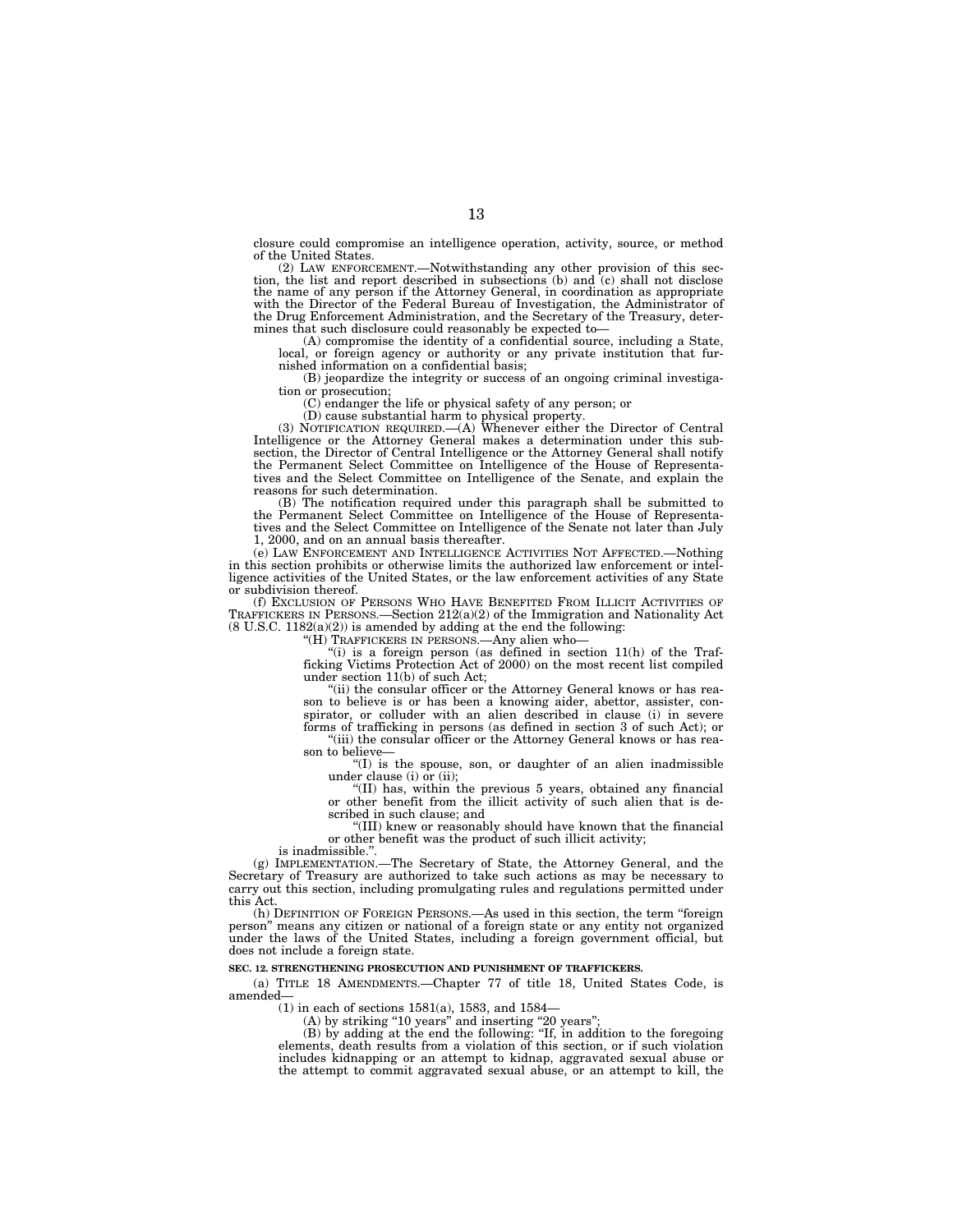defendant shall be fined under this title or imprisoned for any term of years or life, or both.'';

(2) by inserting at the end the following:

#### **''§ 1589. Trafficking into involuntary servitude, peonage, or slavery-like conditions**

"(a) Whoever recruits, harbors, provides, transports, employs, purchases, sells, or secures, by any means, any person, knowing or having reason to know that the person is or will be subjected to involuntary servitude or peonage or to slavery-like conditions as described in subsection (b) of this section, or in any way, financially or otherwise, knowingly benefits from, or makes use of, the labor or services of a person subjected to a condition of involuntary servitude or peonage, shall be fined under this title or imprisoned not more than 20 years, or both; and if, in addition to the foregoing elements, death results from an act committed in violation of this section, or if such act includes kidnapping or an attempt to kidnap, aggravated sexual abuse or the attempt to commit aggravated sexual abuse, or an attempt to kill, shall be fined under this title or imprisoned for any term of years or life, or both.

''(b) As used in this section, the term 'slavery-like conditions' means that the labor or services of a person are obtained or maintained through any scheme or artifice to defraud, or by means of any plan or pattern, including but not limited to false and fraudulent pretense and misrepresentations, such that the person reasonably believes that if he did not perform the labor or services serious harm would be inflicted on himself or on another person.

''(c) This section does not apply to labor performed as a punishment for a crime whereof the party shall have been duly convicted.

#### **''§ 1589A. Sex trafficking of children or by force, fraud, or coercion**

''(a) IN GENERAL.—Whoever—

''(1) recruits, entices, harbors, purchases, sells, transports, or transfers a person, or

"(2) owns, manages, operates, or shares in the proceeds of an enterprise in which a person has been recruited, enticed, harbored, purchased, sold, transported, or transferred,

knowing or having reason to know that the person will be caused by force, fraud, or coercion to engage in a commercial sex act, or that the person has not attained the age of 18 years and will be caused or expected to engage in a commercial sexual act, shall be punished as provided in subsection (b).

''(b) PUNISHMENT.—The punishment for an offense under subsection (a) is—

''(1) if the offense was effected by fraud, force, or coercion, or if the person transported had not attained the age of 14 years at the time of such offense, by a fine under this title or imprisonment for any term of years or for life, or both; or

" $(2)$  if the offense was not effected by fraud, force, or coercion, and the person transported had attained the age of 14 years but had not attained the age of 18 years at the time of such offense, by a fine under this title or imprisonment for not more than 20 years, or both.

"(c) DEFINITION OF COMMERCIAL SEXUAL ACT.—In this section, the term 'commercial sexual act' means any sexual act, on account of which anything of value is given to or received by any person, and—

" $(1)$  which takes place in the United States;

"(2) which affects United States foreign commerce; or

 $(3)$  in which either the person caused or expected to participate in the act or the person committing the violation is a United States citizen or an alien admitted for permanent residence in the United States.

#### **''§ 1590. Unlawful possession of documents in furtherance of trafficking, involuntary servitude, or peonage**

''(a) Whoever destroys, conceals, removes, confiscates, or possesses any identification, passport, or other immigration documents, or any other documentation of another person—

''(1) in the course of, or under circumstances which facilitate a violation of section 1581, 1583, 1584, 1589, or 1589A or a conspiracy or attempt to commit such a violation; or

" $(2)$  to conceal or impair the investigation or prosecution of a violation of any section described in paragraph (1); or

"(3) to prevent or restrict, without lawful authority, the person's liberty to move or travel in interstate or foreign commerce,

shall be fined under this title or imprisoned for not more than 5 years, or both.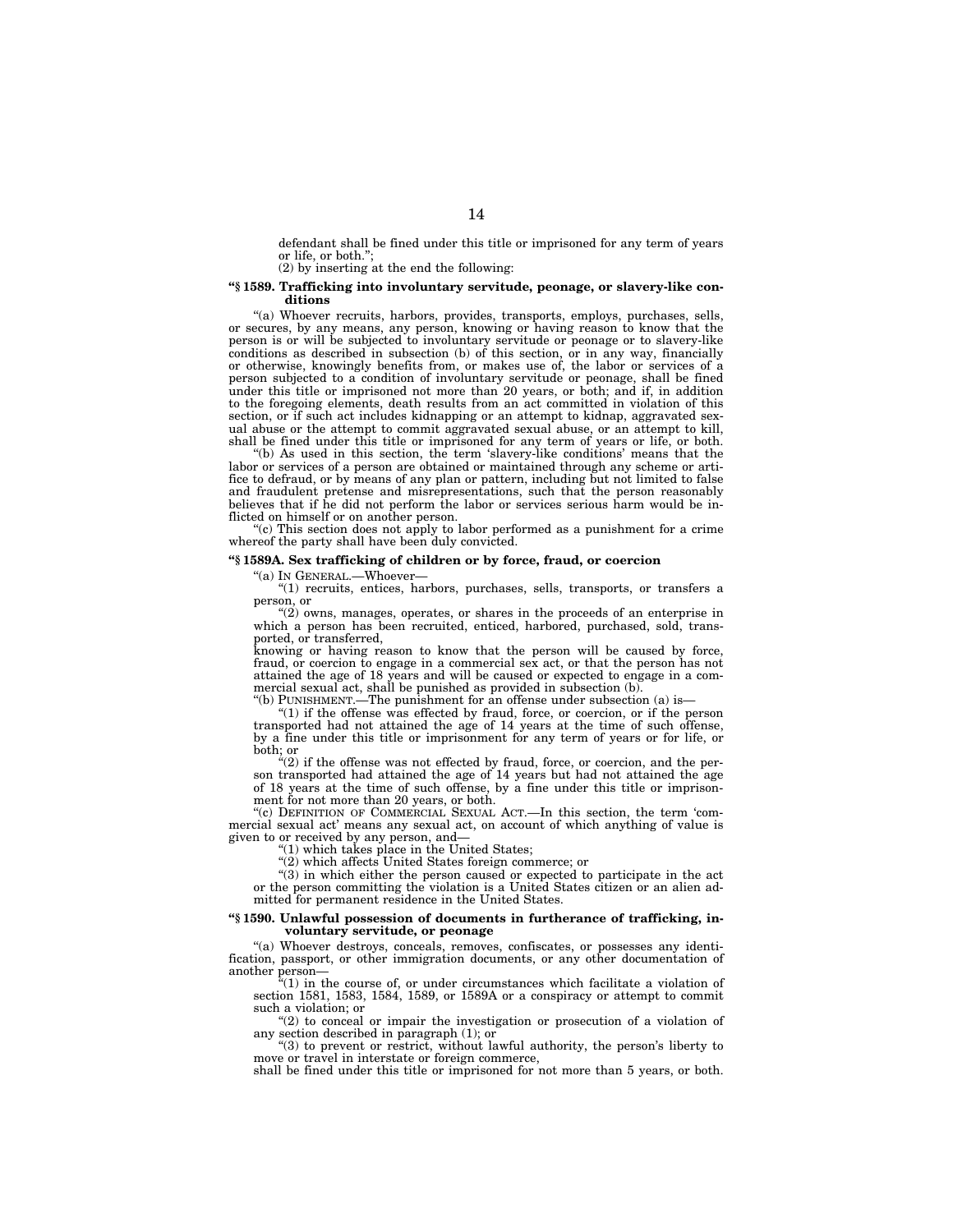#### **''§ 1591. Mandatory restitution**

"(a) Notwithstanding sections 3663 or 3663A, and in addition to any other civil or criminal penalties authorized by law, the court shall order restitution for any offense under this chapter.

 $f(b)(1)$  The order of restitution under this section shall direct the defendant to pay the victim (through the appropriate court mechanism) the full amount of the victims losses, as determined by the court under paragraph (3) of this subsection.

''(2) An order of restitution under this section shall be issued and enforced in accordance with section 3664 in the same manner as an order under section 3663A. ''(3) As used in this subsection, the term 'full amount of the victim's losses' has

the same meaning as provide in section 2259(b)(3) and shall in addition include the greater of the gross income or value to the defendant of the victim's services or labor or the value of the victim's labor as guaranteed under the minimum wage and overtime guarantees of the Fair Labor Standards Act (29 U.S.C. 201, et seq.).

 $\overline{c}$ ) As used in this section, the term 'victim' means the individual harmed as a result of a crime under this chapter, including, in the case of a victim who is under 18 years of age, incompetent, incapacitated, or deceased, the legal guardian of the victim or a representative of the victim's estate, or another family member, or any other person appointed as suitable by the court, but in no event shall the defendant be named such representative or guardian.

# **''§ 1592. General provisions**

 $(4)$  In a prosecution under sections 1581, 1583, 1584, or 1589, a condition of involuntary servitude or peonage may be established by proof that the defendant obtained or maintained the labor or service of any person— ''(1) by the use, or threatened use, of force, violence, physical restraint, or

physical injury, or by extortion or the abuse of threatened abuse of law or the

legal process; ''(2) through representations made to any person that physical harm may occur to that person, or to another, in an effort to wrongfully obtain or maintain the labor or services of that person; or

''(3) by the use of fraud, deceit, or misrepresentation toward any person in an effort to wrongfully obtain or maintain the labor or services of that person, where the person is a minor, one who is mentally disabled, or one who is otherwise particularly susceptible to coercion.

 $(6)$  Ån attempt or conspiracy to violate sections 1581, 1583, 1584, 1589, or 1589A shall be punishable in the same manner as a completed violation of each of these sections, respectively.

 $C'(c)(1)$  The court, in imposing sentence on any person convicted of a violation of this chapter, shall order, in addition to any other sentence imposed and irrespec-tive of any provision of State law, that such person shall forfeit to the United **States** 

"(A) such person's interest in any property, real or personal, that was used or intended to be used to commit or to facilitate the commission of such violation; and

''(B) any property, real or personal, constituting or derived from, any proceeds that such person obtained, directly or indirectly, as a result of such violation.

"(2) The criminal forfeiture of property under this subsection, any seizure and disposition thereof, and any administrative or judicial proceeding in relation thereto, shall be governed by the provisions of section 413 of the Comprehensive Drug Abuse Prevention and Control Act of 1970 (21 U.S.C. 853), except subsection (d) of that section.

 $'(d)(1)$  The following shall be subject to forfeiture to the United States and no property right shall exist in them—

" $(A)$  any property, real or personal, used or intended to be used to commit

or to facilitate the commission of any violation of this chapter; and ''(B) any property, real or personal, which constitutes or is derived from pro-

ceeds traceable to any violation of this chapter.

"(2) The provisions of chapter 46 of this title relating to civil forfeitures shall extend to any seizure or civil forfeiture under this subsection.

''(e) WITNESS PROTECTION.—Any violation of this chapter shall be considered an organized criminal activity or other serious offense for the purposes of application of chapter 224 (relating to witness protection).''; and

(3) by amending the table of sections at the beginning of chapter 77 by adding at the end the following new items:

''1589. Trafficking into involuntary servitude, peonage, or slavery-like conditions. ''1589A. Sex trafficking of children or by force, fraud, or coercion.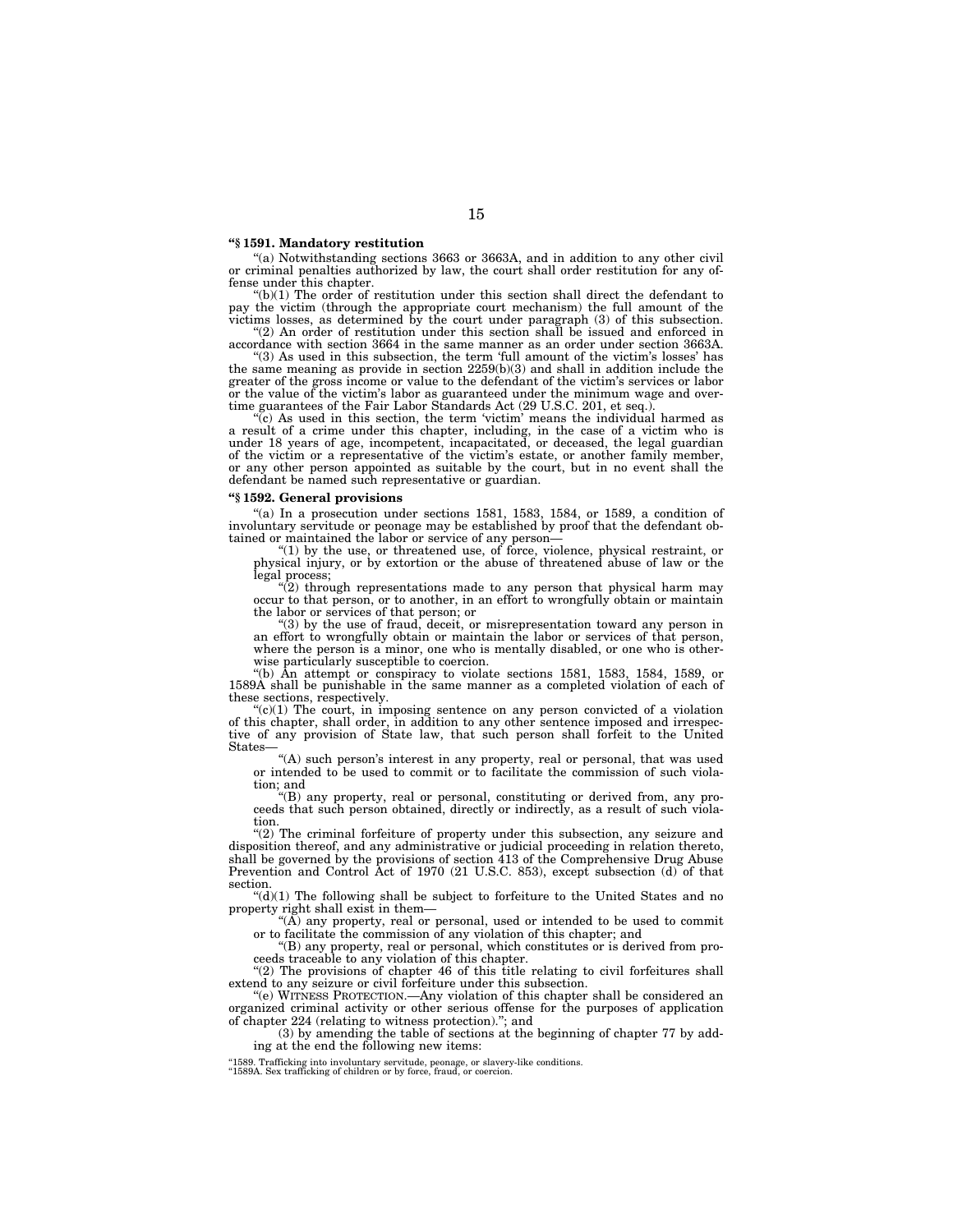''1590. Unlawful possession of documents in furtherance of trafficking involuntary servitude, or peonage. "1591. Mandatory≀ restitution.<br>"1592. General provisions.".

(b) AMENDMENT TO THE SENTENCING GUIDELINES.— (1) Pursuant to its authority under section 994 of title 28, United States Code, and in accordance with this section, the United States Sentencing Commission shall review and, if appropriate, amend the sentencing guidelines and policy statements applicable to persons convicted of offenses involving the traf-ficking of persons including component or related crimes of peonage, involuntary servitude, slave trade offenses, and possession, transfer or sale of false immigration documents in furtherance of trafficking, and the Fair Labor Standards Act and the Migrant and Seasonal Agricultural Worker Protection Act.

(2) In carrying out this subsection, the Sentencing Commission shall—

(A) take all appropriate measures to ensure that these sentencing guidelines and policy statements applicable to the offenses described in paragraph (1) of this subsection are sufficiently stringent to deter and adequately reflect the heinous nature of such offenses;

(B) consider conforming the sentencing guidelines applicable to offenses involving trafficking in persons to the guidelines applicable to peonage, involuntary servitude, and slave trade offenses; and

(C) consider providing sentencing enhancements for those convicted of the offenses described in paragraph (1) of this subsection that—

(i) involve a large number of victims;

(ii) involve a pattern of continued and flagrant violations;

(iii) involve the use or threatened use of a dangerous weapon; or (iv) result in the death or bodily injury of any person.

(3) The Commission may promulgate the guidelines or amendments under this subsection in accordance with the procedures set forth in section 21(a) of the Sentencing Act of 1987, as though the authority under that Act had not expired.

(c) RACKETEERING.—Section 1961(1) of title 18, United States Code, is amended by inserting "section 1589 (relating to trafficking into involuntary servitude, peonage, or slavery-like conditions), section 1589A (relating to sex trafficking of children or by force, fraud, or coercion)," after "murder-for-hire),".

#### **SEC. 13. AUTHORIZATION OF APPROPRIATIONS.**

(a) AUTHORIZATION OF APPROPRIATIONS FOR THE INTERAGENCY TASK FORCE.— To carry out the purposes of section 5, there are authorized to be appropriated to the Secretary of State \$1,500,000 for fiscal year 2000 and \$3,000,000 for fiscal year 2001.

(b) AUTHORIZATION OF APPROPRIATIONS TO THE SECRETARY OF HEALTH AND HUMAN SERVICES.—To carry out the purposes of section 7(b) there are authorized to be appropriated to the Secretary of Health and Human Services \$5,000,000 for fiscal year 2000 and \$10,000,000 for fiscal year 2001.

(c) AUTHORIZATION OF APPROPRIATIONS TO THE SECRETARY OF STATE.—To carry out the purposes of section  $7(a)$  there are authorized to be appropriated to the Secretary of State \$5,000,000 for fiscal year 2000 and \$10,000,000 for fiscal year 2001.

(d) AUTHORIZATION OF APPROPRIATIONS TO ATTORNEY GENERAL.—To carry out the purposes of section 7(b) there are authorized to be appropriated to the Attorney General \$5,000,000 for fiscal year 2000 and \$10,000,000 for fiscal year 2001.

(e) AUTHORIZATION OF APPROPRIATIONS TO PRESIDENT.—

(1) FOREIGN VICTIM ASSISTANCE.—To carry out the purposes of section 6 there are authorized to be appropriated to the President \$5,000,000 for fiscal year 2000 and \$10,000,000 for fiscal year 2001.

(2) ASSISTANCE TO FOREIGN COUNTRIES TO MEET MINIMUM STANDARDS.—To carry out the purposes of section 9 there are authorized to be appropriated to the President \$5,000,000 for fiscal year 2000 and \$10,000,000 for fiscal year 2001.

(f) AUTHORIZATION OF APPROPRIATIONS TO THE SECRETARY OF LABOR.—To carry out the purposes of section 7(b) there are authorized to be appropriated to the Secretary of Labor \$5,000,000 for fiscal year 2000 and \$10,000,000 for fiscal year 2001.

#### PURPOSE AND SUMMARY

H.R. 3244, the Trafficking Victims Protection Act, is intended to prevent trafficking in persons, to ensure punishment of traffickers, and to protect their victims. It creates an interagency task force to monitor and combat trafficking. It also requires initiatives to en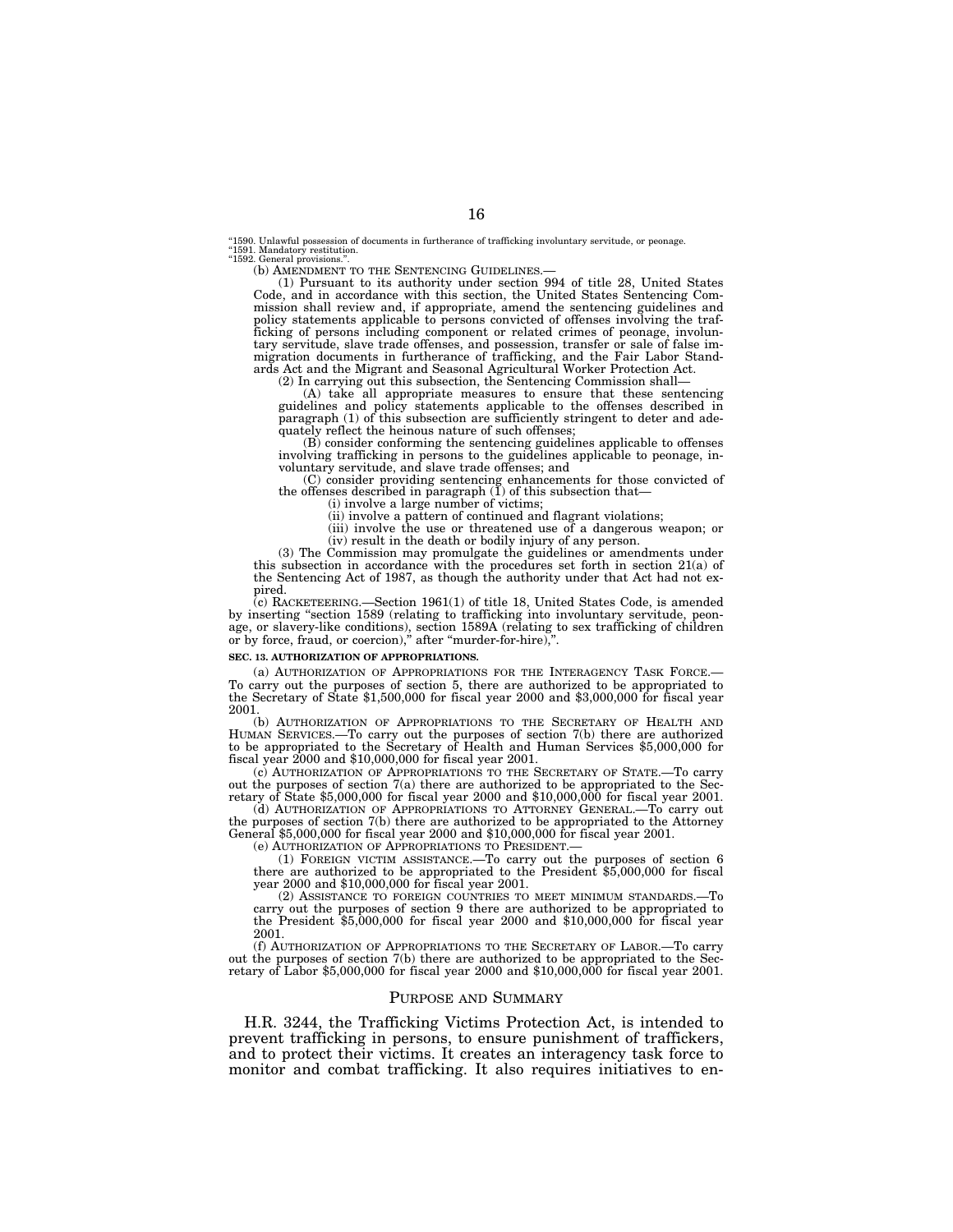hance economic opportunity for potential trafficking victims abroad as a method to deter trafficking. H.R. 3244 provides protection and assistance for trafficking victims both inside the United States and abroad. It sets minimum standards for countries to eliminate trafficking, provides assistance to foreign countries which meet the minimum standards, and sets policy to withhold assistance from governments failing to meet those standards. Finally, it strengthens prosecution and punishment of traffickers.

The immigration provisions and criminal penalty provisions of the bill are the only provisions within the jurisdiction of the Committee on the Judiciary. The immigration provisions, as amended by the committee, are intended to protect certain trafficking victims and their immediate family members in the United States and to effectuate prosecution of the victims' traffickers.

#### BACKGROUND AND NEED FOR THE LEGISLATION

# **BACKGROUND**

Trafficking of persons has recently become a growing phenomenon within and across international borders, including the United States. Many trafficked persons are forced into the sex industry. The rapid expansion of the sex industry and the low status of women in many parts of the world have contributed to a burgeoning of the trafficking industry.

Trafficking of persons also involves forced labor, involuntary servitude, or slavery. Many trafficked persons are induced to perform labor or other services by force or the threat of force.

#### TRAFFICKING OF PERSONS AND IMMIGRATION

When trafficked persons are brought to the United States, they are often deportable for having entered illegally. Many are smuggled into the country. Others obtain visas under false pretenses, use fraudulent passports, or overstay their visas. Once placed in the sex trade or forced labor, the victims' traffickers control them through threats. The victims are told that if they escape or go to law enforcement authorities, they will be deported. Of those victims who do give information to the authorities, some claim they cannot return to their home country for fear of retribution at the hands of their traffickers.

#### THE BILL

Each year, tens of thousands of aliens pay smugglers to be brought to the United States. Once here, they must work long hours to pay off their smuggling debts of tens of thousands of dollars. It is not the committee's intent that such people receive the new nonimmigrant "T" visa created by H.R. 3244 or the permanent residence provided by the bill. Otherwise, this bill would become a general amnesty for aliens who, we must remember, voluntarily sought out smugglers to bring them illegally to the United States. Additionally, the bill would actually encourage alien smuggling by providing the expectation of eventual amnesty.

Accordingly, to be eligible for a "T" visa, H.R. 3244 requires that a trafficking victim show that he or she was induced to participate in the commercial sex act or condition of involuntary servitude, pe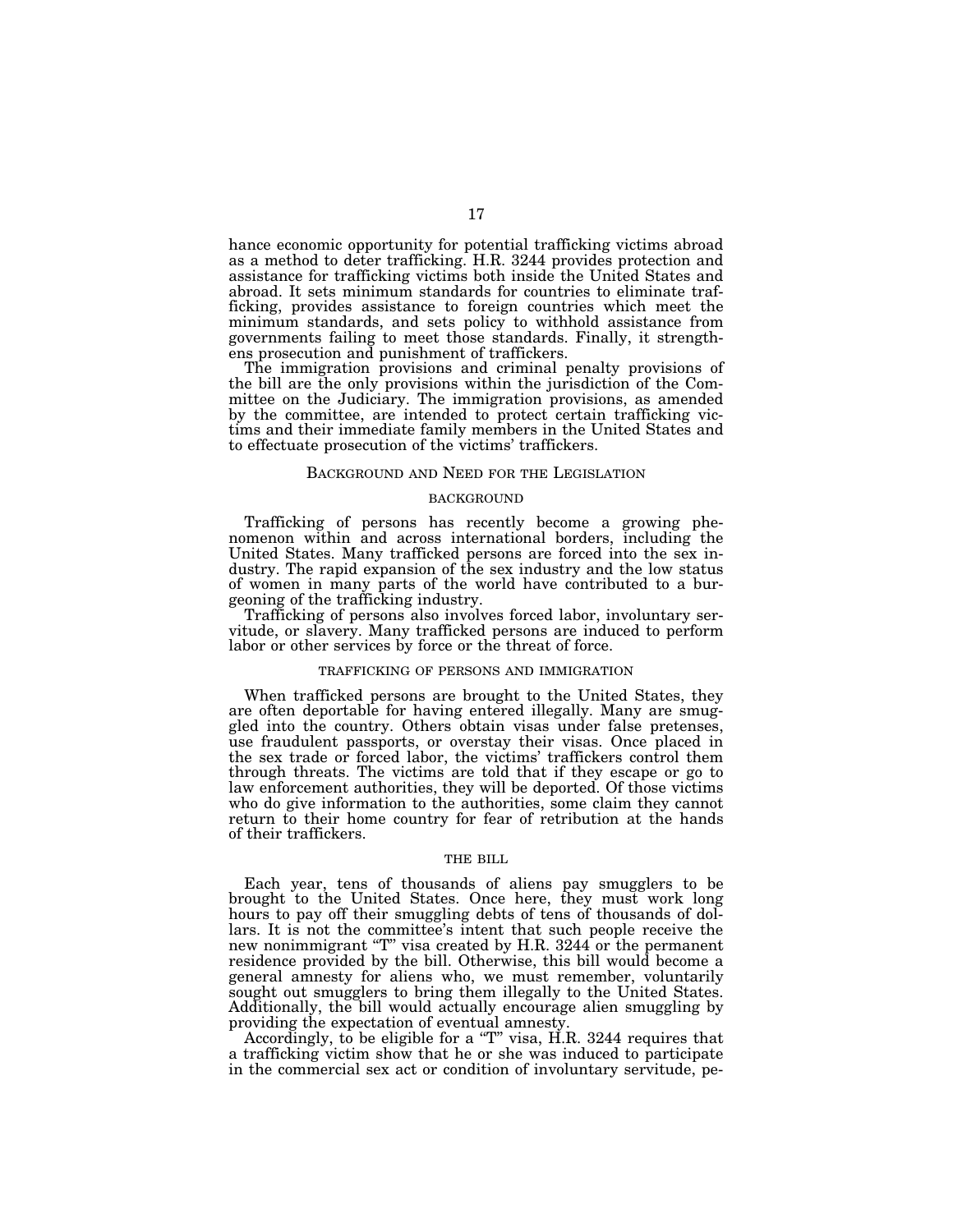onage, or slavery or slavery-like practices by force, coercion, fraud or deception. The alien will not be eligible for the visa if the alien knew that, after being voluntarily smuggled here, he or she would be subjected to involuntary servitude, peonage, slavery, or slaverylike practices. In addition, merely being forced to work for a period of time in order to pay off a smuggling fee does not constitute a severe form of trafficking (entitling an alien to a "T" visa and eventual permanent residence) under the bill.

The intent is to provide "T" visas (and eventual permanent residence) to trafficking victims who were trafficked to the United States. Victims who were trafficked between two other countries but who eventually arrive in the United States without being trafficked here do not merit a "T" visa. As such, H.R. 3244 restricts "T" visas to only those trafficking victims who are physically present in the United States or at a port of entry into the United States by reason of having been transported to the United States or the port of entry in connection with a severe form of trafficking in persons.

The most important goal of H.R. 3244 is to prevent trafficking of persons. To achieve this goal, cooperation from trafficking victims with law enforcement authorities is essential to investigate, indict, and prosecute traffickers. Therefore, H.R. 3244 requires that a trafficking victim show that he or she has complied with any reasonable request for assistance in the investigation or prosecution of severe forms of trafficking in persons, or be under the age of 15 years old, to receive a "T" visa.

In hearings held by other committees on trafficking in persons, victims have explained that they are afraid of returning to their home countries—fearing retribution from their traffickers for having gone to United States law enforcement authorities. To combat this intimidation, H.R. 3244 provides relief to aliens who show either a well-founded fear of retribution involving the infliction of severe harm or extreme hardship in connection with having been trafficked. Absent such intimidation, there is no rationale to provide relief.

Any alien who traffics persons or assists in the trafficking of persons, including a victim's family member, does not merit a visa. Therefore, H.R. 3244 bars any alien from a "T" visa if there is substantial reason to believe that the alien has committed an act of a severe form of trafficking in persons. In addition, H.R. 3244 creates a new ground of inadmissibility for an alien who is a trafficker in persons, assisted in trafficking of persons, or is a family member of a trafficker who knowingly benefitted from the trafficking within the previous five years.

In order that this bill never become a general amnesty program for smuggled aliens, H.R. 3244 places an annual cap of  $5,000$  on visas available to trafficking victims. If that cap is reached in any fiscal year, neither the INS, nor the Executive Office for Immigration Review should permit " $T$ " visa applicants who exceed the  $5,000$ cap to remain in the United States to await a ''T'' visa in the next fiscal year.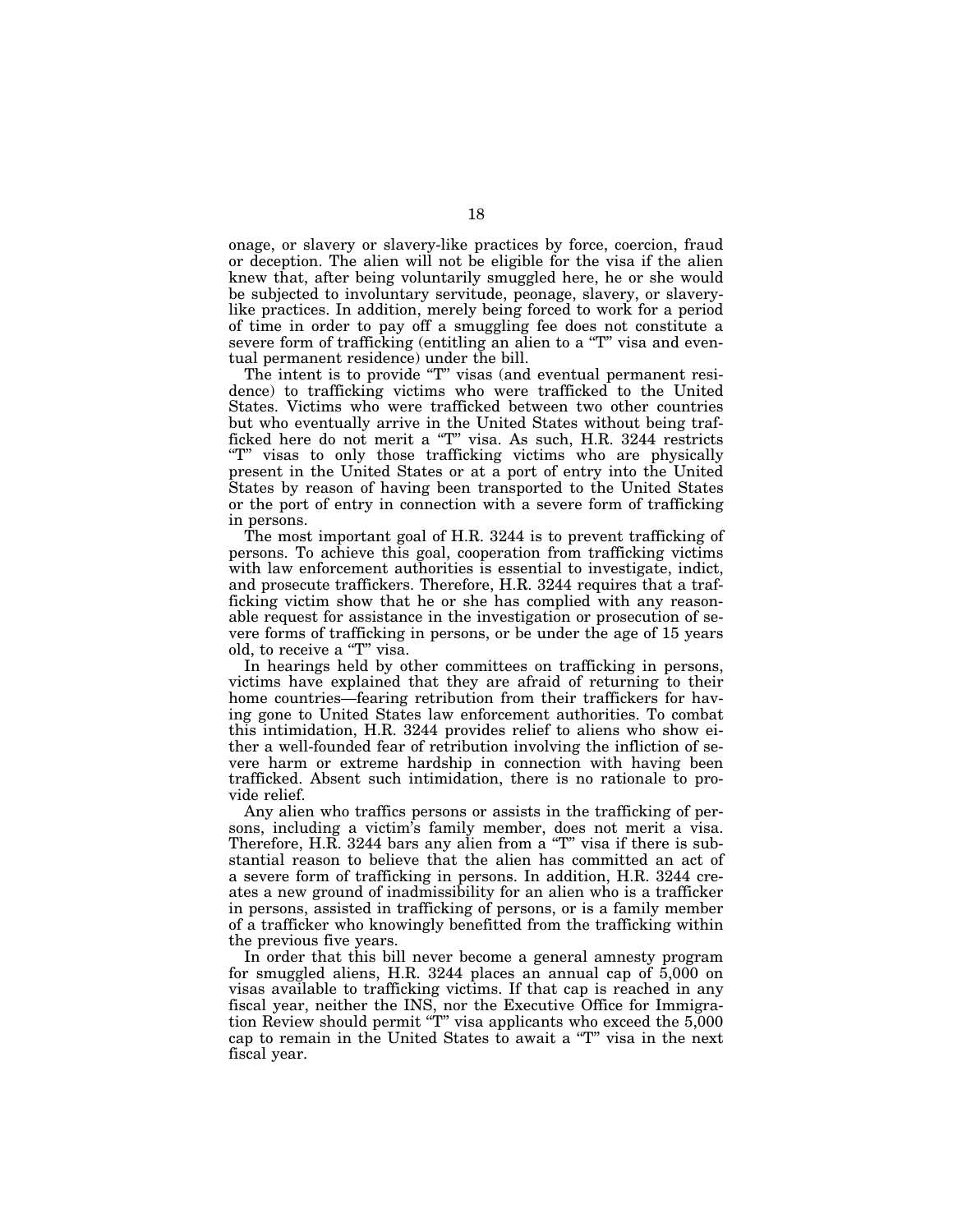#### **HEARINGS**

The committee's Subcommittee on Immigration and Claims held no hearings on H.R. 3244.

# **COMMITTEE CONSIDERATION**

On March 8, 2000, the Subcommittee on Immigration and Claims met in open session and ordered favorably reported the bill H.R. 3244, as amended, by a voice vote, a quorum being present. On April 4, 2000, the committee met in open session and ordered fa-<br>vorably reported the bill H.R. 3244 with an amendment in the nature of a substitute by voice vote, a quorum being present.

# **VOTES OF THE COMMITTEE**

Subject: Amendment offered by Mr. Conyers to the Smith/Canady amendment to the amendment in the nature of a substitute to H.R. 3244 which would eliminate the 5,000 cap placed on visas and T.R. 3244 which would enfinite the 3,000 cap placed on visas and<br>adjustments of status for trafficking victims "if the Attorney Gen-<br>eral determines that it should be exceeded by a specific number in<br>any year for humanitar to 16 nays, the amendment was defeated.

|           | лусэ | ivayə | <b>I</b> ICSCIIL |
|-----------|------|-------|------------------|
|           |      |       | .                |
|           |      | X     | .                |
|           |      |       | .                |
|           |      |       | .                |
|           |      | X     | .                |
|           |      | χ     |                  |
|           |      | χ     | .                |
|           |      |       | .                |
|           |      | χ     | .                |
|           |      | χ     | .                |
|           |      | χ     | .                |
|           |      | χ     | .                |
|           |      | χ     | .                |
|           |      | χ     | .                |
|           |      | χ     | .                |
|           |      | χ     | .                |
|           |      | χ     | .                |
|           |      | X     | .                |
|           |      |       | .                |
|           |      |       | .                |
|           |      | X     | .                |
|           | X    |       | .                |
|           | X    |       | .                |
|           | X    |       | .                |
|           | X    |       | .                |
|           | X    |       | .                |
|           | X    |       | .                |
|           | X    |       | .                |
|           | X    |       | .                |
|           | χ    |       | .                |
|           | X    |       |                  |
|           |      |       | .                |
|           | X    |       | .                |
|           |      |       | .                |
|           | X    |       | .                |
|           | x    |       | .                |
|           |      |       | .                |
| Mr Wainar | Y    |       |                  |

ROLLCALL NO. 1

 $\mathbf{A}$ 

 $N_{\text{max}}$ 

 $D_{\text{max}}$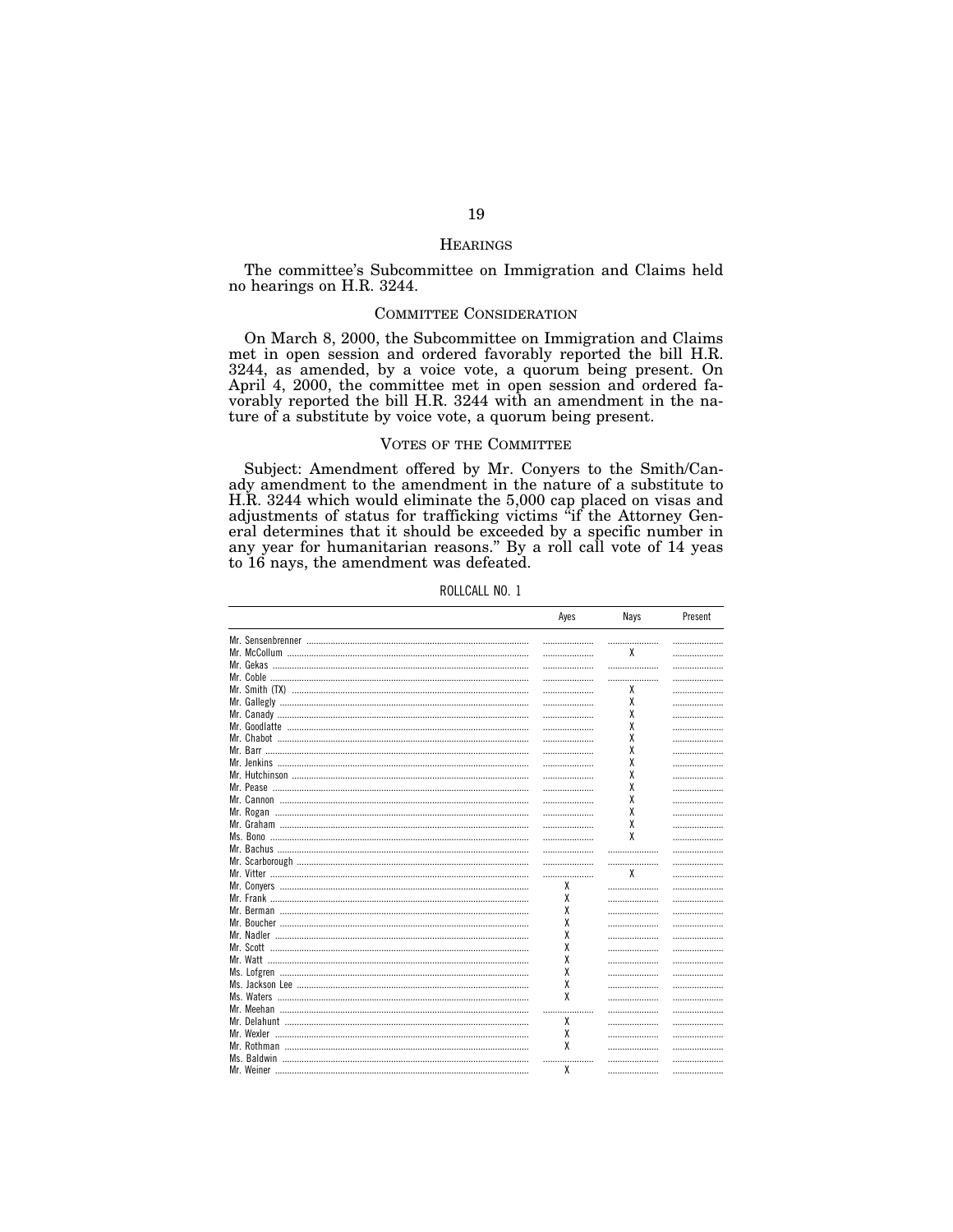| ROLLCALL NO. 1-Continued |  |  |  |
|--------------------------|--|--|--|
|--------------------------|--|--|--|

|       | Aves | Navs | Present |
|-------|------|------|---------|
|       |      |      |         |
| Total |      |      |         |

Subject: Amendment offered by Ms. Jackson Lee to the Smith/ Canady amendment to the amendment in the nature of a substitute to H.R. 3244 to permit family members of trafficking victims to receive visas without the family members having to show extreme hardship. By a roll call vote of 14 yeas to 16 nays, the amendment was defeated.

| ROLLCALL NO. 2 |  |
|----------------|--|
|                |  |

|                                       | Ayes   | Nays | Present |
|---------------------------------------|--------|------|---------|
|                                       |        |      |         |
|                                       |        | X    |         |
|                                       |        | χ    |         |
|                                       |        |      |         |
|                                       |        |      |         |
|                                       |        | χ    |         |
|                                       |        | χ    |         |
|                                       |        | χ    |         |
|                                       |        | χ    |         |
|                                       |        | χ    |         |
|                                       |        |      |         |
|                                       |        | χ    |         |
|                                       |        | χ    |         |
|                                       |        | χ    |         |
|                                       |        | χ    |         |
|                                       |        |      |         |
|                                       |        | χ    |         |
|                                       |        | χ    |         |
|                                       |        | χ    |         |
|                                       |        |      |         |
|                                       |        |      |         |
|                                       |        | x    |         |
|                                       | X      |      |         |
|                                       | χ      |      |         |
|                                       | X      |      |         |
|                                       | χ      |      |         |
|                                       | χ      |      |         |
|                                       | χ      |      |         |
|                                       |        |      |         |
|                                       | χ      |      |         |
|                                       | χ      |      |         |
|                                       | χ      |      |         |
|                                       | χ      |      |         |
|                                       | .<br>. |      |         |
|                                       | X      |      |         |
|                                       | X      |      |         |
|                                       | X      |      |         |
|                                       |        |      |         |
|                                       | x      |      |         |
|                                       |        | x    |         |
|                                       |        |      |         |
| Total ………………………………………………………………………………… | 14     | 16   |         |

# **COMMITTEE OVERSIGHT FINDINGS**

In compliance with clause  $3(c)(1)$  of rule XIII of the Rules of the House of Representatives, the committee reports that the findings and recommendations of the committee, based on oversight activities under clause 2(b)(1) of rule X of the Rules of the House of Rep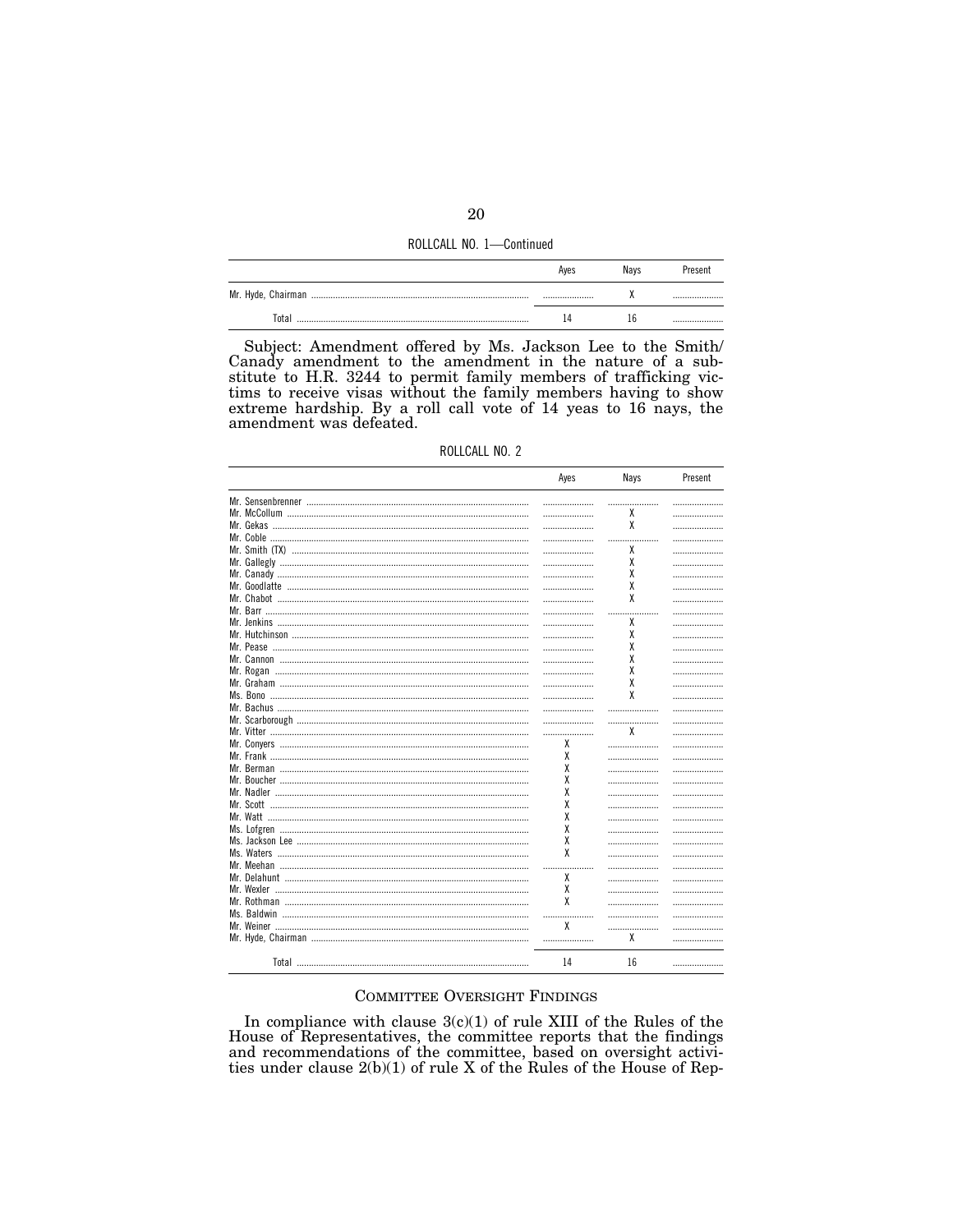resentatives, are incorporated in the descriptive portions of this report.

#### COMMITTEE ON GOVERNMENT REFORM FINDINGS

No findings or recommendations of the Committee on Government Reform were received as referred to in clause 3(c)(4) of rule XIII of the Rules of the House of Representatives.

#### NEW BUDGET AUTHORITY AND TAX EXPENDITURES

Clause  $3(c)(2)$  of House Rule XIII is inapplicable because this legislation does not provide new budgetary authority or increased tax expenditures.

# CONGRESSIONAL BUDGET OFFICE COST ESTIMATE

In compliance with clause  $3(c)(3)$  of rule XIII of the Rules of the House of Representatives, the committee sets forth, with respect to the bill, H.R. 3244, the following estimate and comparison prepared by the Director of the Congressional Budget Office under section 402 of the Congressional Budget Act of 1974:

# U.S. CONGRESS, CONGRESSIONAL BUDGET OFFICE, *Washington, DC, April 13, 2000.*

# Hon. HENRY J. HYDE, *Chairman,*

*Committee on the Judiciary,*

*House of Representatives, Washington, DC.*

DEAR MR. CHAIRMAN: The Congressional Budget Office has prepared the enclosed cost estimate for H.R. 3244, the Trafficking Victims Protection Act of 2000.

If you wish further details on this estimate, we will be pleased to provide them. The CBO staff contact for federal costs is Sunita D'Monte, who can be reached at 226–2840. The CBO staff contacts for intergovernmental and private-sector mandates are Leo Lex  $(225-3220)$  and Keith Mattrick  $(226-2940)$ , respectively.

Sincerely,

DAN L. CRIPPEN, *Director.*

Enclosure

cc: Honorable John Conyers Jr. Ranking Democratic Member

*H.R. 3244—Trafficking Victims Protection Act of 2000.*

# SUMMARY

H.R. 3244 is aimed at combating trafficking of persons, especially into the sex trade, slavery, and slavery-like conditions. The bill would establish an interagency task force within the State Department to monitor and report such trafficking, prohibit certain forms of assistance to countries that fail to combat trafficking, criminalize certain activities related to trafficking, allow victims of trafficking to enter and remain in the United States, and authorize various programs to assist victims. The bill defines trafficking as the purchase, sale, recruitment, harboring, transportation, transfer, or re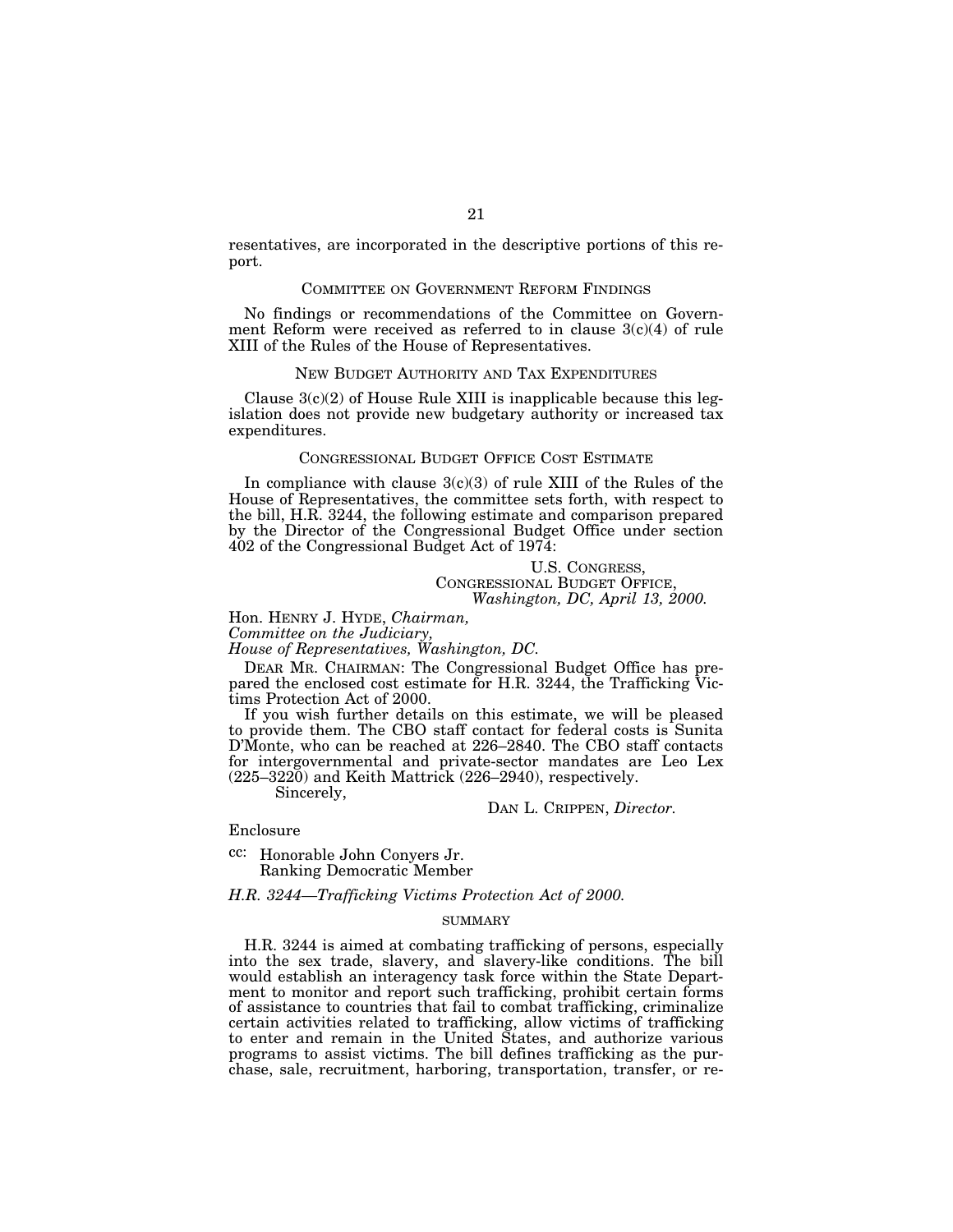ceipt of a person for the purpose of a commercial sex act or forced labor. CBO estimates that appropriation of the authorized amounts would result in additional discretionary spending of \$89 million over the 2000–2005 period. Enactment of the legislation would affect direct spending and revenues; thus, pay-as-you-go procedures would apply. We estimate that direct spending would increase by less than \$500,000 in 2000 and by \$20 million over the 2000–2005 period, and that revenues would increase by less than \$500,000 annually.

H.R. 3244 contains an intergovernmental mandate as defined in the Unfunded Mandates Reform Act (UMRA); however, CBO estimates that the cost of the mandate would not be significant. Increased spending for Medicaid and Temporary Assistance for Needy Families (TANF) would not be intergovernmental mandates because states have flexibility within those programs to alter their financial or programmatic responsibilities to accommodate the change. Other provisions of the bill would provide grant assistance to state, local, and tribal governments for programs benefitting victims of trafficking crimes.

The bill would impose mandates on entities that engage in certain transactions with foreign persons identified as human traffickers. CBO estimates that the costs of those mandates would fall well below the threshold for private-sector mandates established in UMRA (\$109 million in 2000, adjusted annually for inflation).

## ESTIMATED COST TO THE FEDERAL GOVERNMENT

The estimated budgetary impact of H.R. 3244 is shown in the following table. The costs of this legislation fall within budget functions 150 (international affairs), 500 (education, employment, training, and social services), 550 (health), 600 (income security), and 750 (administration of justice).

## *Spending Subject to Appropriation*

For purposes of this estimate, CBO assumes that H.R. 3244 will be enacted and the initial appropriations will be provided by July 1, 2000. The bill would authorize appropriations of \$95 million over the 2000–2001 period. Assuming appropriation of the amounts authorized for each year and based on historical spending patterns for similar programs, CBO estimates that the bill would result in discretionary outlays totaling \$89 million over the 2000–2005 period.

#### *Overseas Assistance.*

The bill would authorize appropriations for the President, through the Agency for International Development (AID) and other agencies, to establish and administer programs to increase public awareness of trafficking and to offer microcredit lending, skills training, business development and other initiatives for potential victims of trafficking. It would also require the State Department and AID to initiate programs for the safe integration and resettlement of victims and to assist foreign countries in eliminating trafficking. CBO estimates these provisions would increase spending by  $$4\bar{1}$  million over the 2000–2005 period.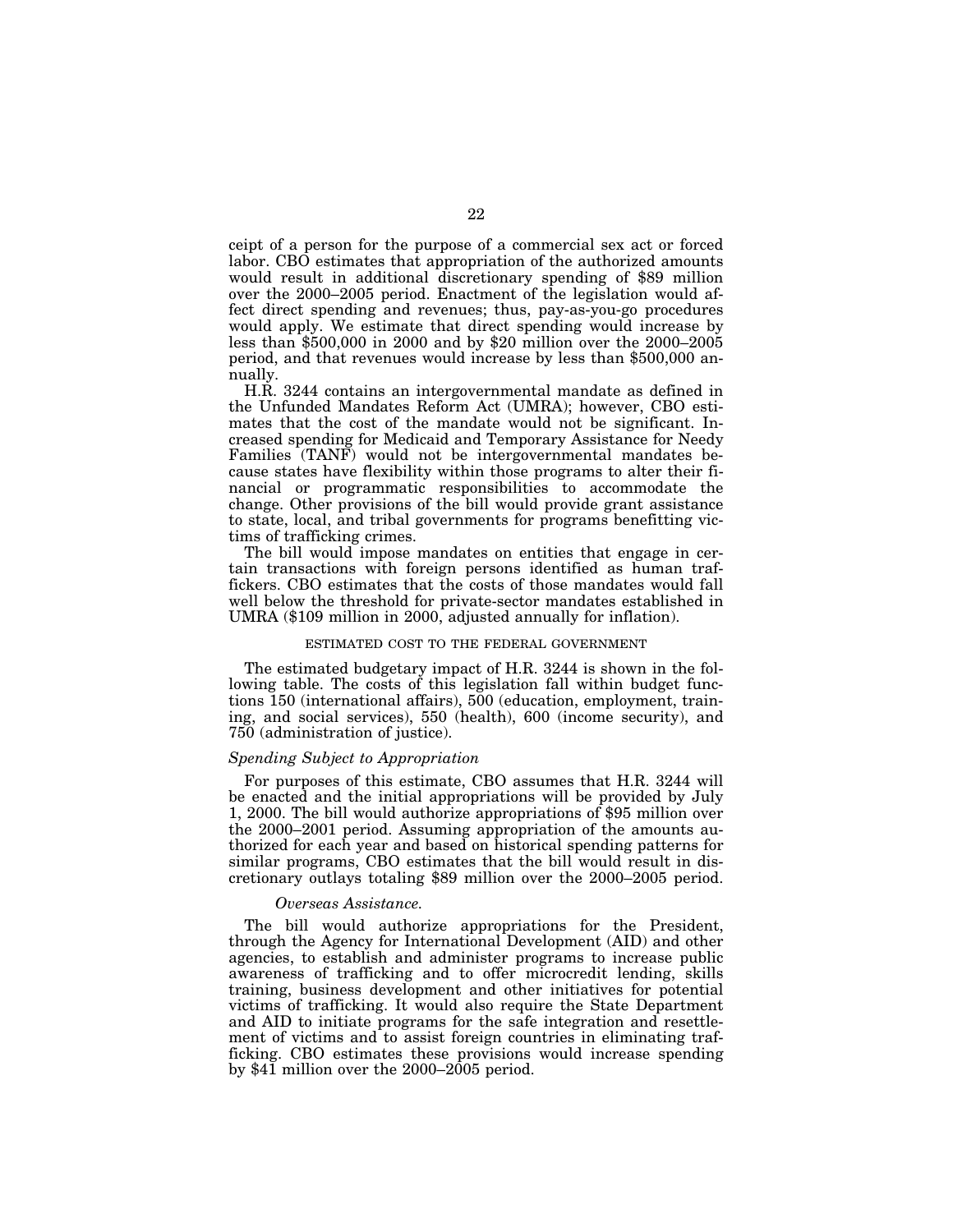# *Domestic Assistance.*

Section 13 would authorize appropriations for the Attorney General, the Secretary of Labor, and the Department of Health and Human Services (HHS) to expand existing services to provide assistance for victims of trafficking. CBO estimates that outlays would increase by \$43 million over the 2000–2005 period. In addition to increases in discretionary spending, CBO expects that HHS would expand services in mandatory programs to provide assistance to victims of trafficking.

## *Interagency Task Force.*

Section 13 would authorize appropriations for an interagency task force within the State Department to monitor, combat, and report on trafficking. CBO estimates this section would increase spending by \$5 million over the 2000–2005 period.

## *Law Enforcement.*

Section 12 would make certain activities related to trafficking federal crimes and would increase penalties for existing offenses relating to trafficking. As a result, the federal government could pursue cases that it otherwise would not be able to prosecute. CBO expects that any increase in federal costs for law enforcement, court proceedings, or prison operations would not be significant, however, because of the relatively small number of cases likely to be involved. Any such additional costs would be subject to the availability of appropriated funds.

| By fiscal year, in millions of dollars |  |  |
|----------------------------------------|--|--|
|----------------------------------------|--|--|

|                                                                                     | 2000                                         | 2001              | 2002              | 2003                 | 2004                | 2005                                 |
|-------------------------------------------------------------------------------------|----------------------------------------------|-------------------|-------------------|----------------------|---------------------|--------------------------------------|
|                                                                                     | CHANGES IN SPENDING SUBJECT TO APPROPRIATION |                   |                   |                      |                     |                                      |
| Overseas Assistance<br>Authorization Level<br><b>Estimated Outlays</b>              | 15<br>$\mathbf{1}$                           | 30<br>13          | 0<br>17           | 0<br>6               | 0<br>3              | 0<br>a                               |
| Domestic Assistance<br>Authorization Level<br><b>Estimated Outlays</b>              | 15<br>1                                      | 30<br>21          | 0<br>12           | 0<br>$6\overline{6}$ | 0<br>$\overline{2}$ | 0<br>1                               |
| Interagency Task Force<br>Authorization Level<br><b>Estimated Outlays</b>           | $\overline{c}$<br>a                          | 3<br>3            | 0<br>1            | 0<br>a               | 0<br>a              | 0<br>$\theta$                        |
| Law Enforcement<br><b>Estimated Authorization Level</b><br><b>Estimated Outlays</b> | a<br>a                                       | a<br>a            | a<br>a            | a<br>a               | a<br>a              | a<br>a                               |
| Total<br><b>Estimated Authorization Level</b><br><b>Estimated Outlays</b>           | 32<br>3                                      | 63<br>37          | a<br>30           | a<br>13              | a<br>5              | a<br>$\mathbf{1}$                    |
|                                                                                     | CHANGES IN DIRECT SPENDING AND REVENUES      |                   |                   |                      |                     |                                      |
| Medicaid<br><b>Estimated Budget Authority</b><br><b>Estimated Outlays</b>           | a<br>a                                       | 1<br>$\mathbf{1}$ | 1<br>$\mathbf{1}$ | $\frac{2}{2}$        | 3<br>$\overline{3}$ | 4<br>4                               |
| <b>TANF</b><br><b>Estimated Budget Authority</b><br><b>Estimated Outlays</b>        | 0<br>a                                       | $\mathbf{0}$<br>a | 0<br>$\mathbf{1}$ | 0<br>$\overline{c}$  | 0<br>$\overline{2}$ | $\begin{matrix} 0 \\ 3 \end{matrix}$ |
| <b>Other</b><br><b>Estimated Budget Authority</b>                                   | a                                            | a                 | a                 | a                    | a                   | a                                    |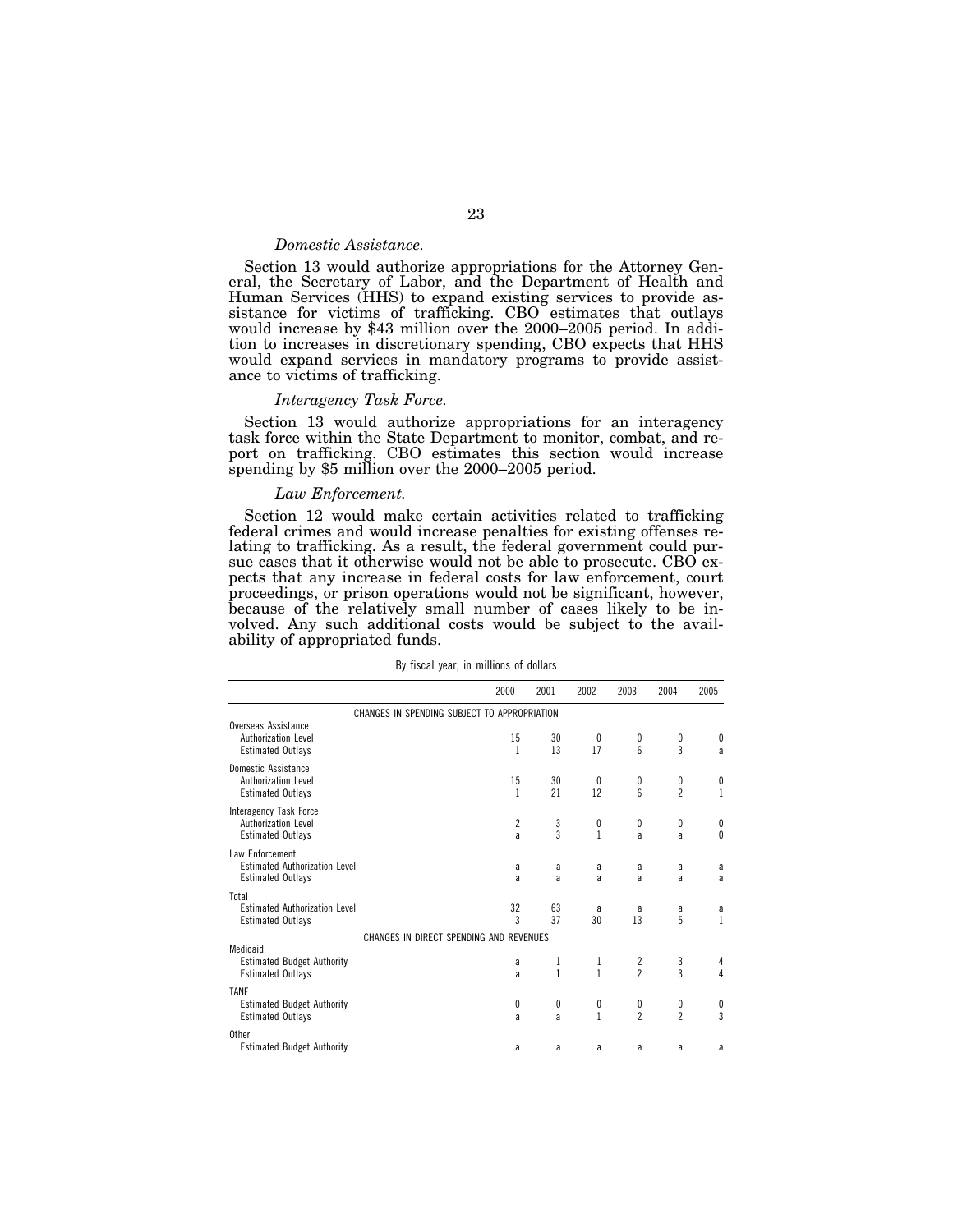| By fiscal year, in millions of dollars-Continued |  |
|--------------------------------------------------|--|
|--------------------------------------------------|--|

|                                            | 2000 | 2001 | 2002 | 2003 | 2004 | 2005 |
|--------------------------------------------|------|------|------|------|------|------|
| CHANGES IN DIRECT SPENDING AND REVENUES    |      |      |      |      |      |      |
| <b>Estimated Outlays</b>                   | a    | a    | a    | a    | a    | a    |
| Total<br><b>Estimated Budget Authority</b> | a    |      |      |      |      | 4    |
| <b>Estimated Outlays</b>                   | a    |      | 2    | 4    | 5    |      |
| <b>Estimated Penalties (Revenues)</b>      | a    | a    | a    | a    | a    | a    |

a. Less than \$500,000.

#### *Direct Spending and Revenues*

# *Medicaid and TANF.*

H.R. 3244 would require the Secretary of HHS to expand existing services to provide assistance to victims of trafficking, regardless of their immigration status. Under current law, aliens who are in the United States illegally or admitted under a nonimmigrant class are ineligible for most federal public benefits. HHS administers several mandatory benefit programs for which victims of trafficking could be newly eligible. Those programs include Medicaid and TANF.

Based on information from the State Department, CBO assumes that about 50,000 women and children are trafficked into the United States every year. Although data on the number of trafficking victims who are able to leave their situations are unavailable, discussions with State Department officials led CBO to assume that only about 2,000 victims would be freed each year and could potentially receive benefits. Of these 2,000 individuals, we anticipate that one-third would be nonelderly adult women and another third would be children, for a total of about 1,300 women and children who could be eligible for Medicaid or TANF each year. In addition, we adjusted the total number of children eligible for benefits to account for births to adult women, based on an estimated 9 percent annual fertility rate among noncitizen women of childbearing age.

CBO expects that 80 percent of the eligible individuals would participate in Medicaid and 45 percent would participate in TANF. These participation rates are based on the utilization rates of these programs by the most disadvantaged refugees in the United States. CBO estimates that 460 children and 110 women would receive Medicaid benefits in fiscal year 2001, at a federal cost of \$1 million. With the cumulative effects of additional applicants and births each year, participation would grow to about 2,500 children and 900 women in 2005, for a total cost of \$11 million over the 2000– 2005 period. Because of the lower participation rate in TANF, the number of women and children receiving TANF benefits would be roughly half the number participating in Medicaid, resulting in insignificant costs in 2001 and a total cost of \$8 million over the period.

In addition, children born to women in the United States would be citizens and could be eligible for other federal means-tested benefits, such as Food Stamps or Supplemental Security Income. CBO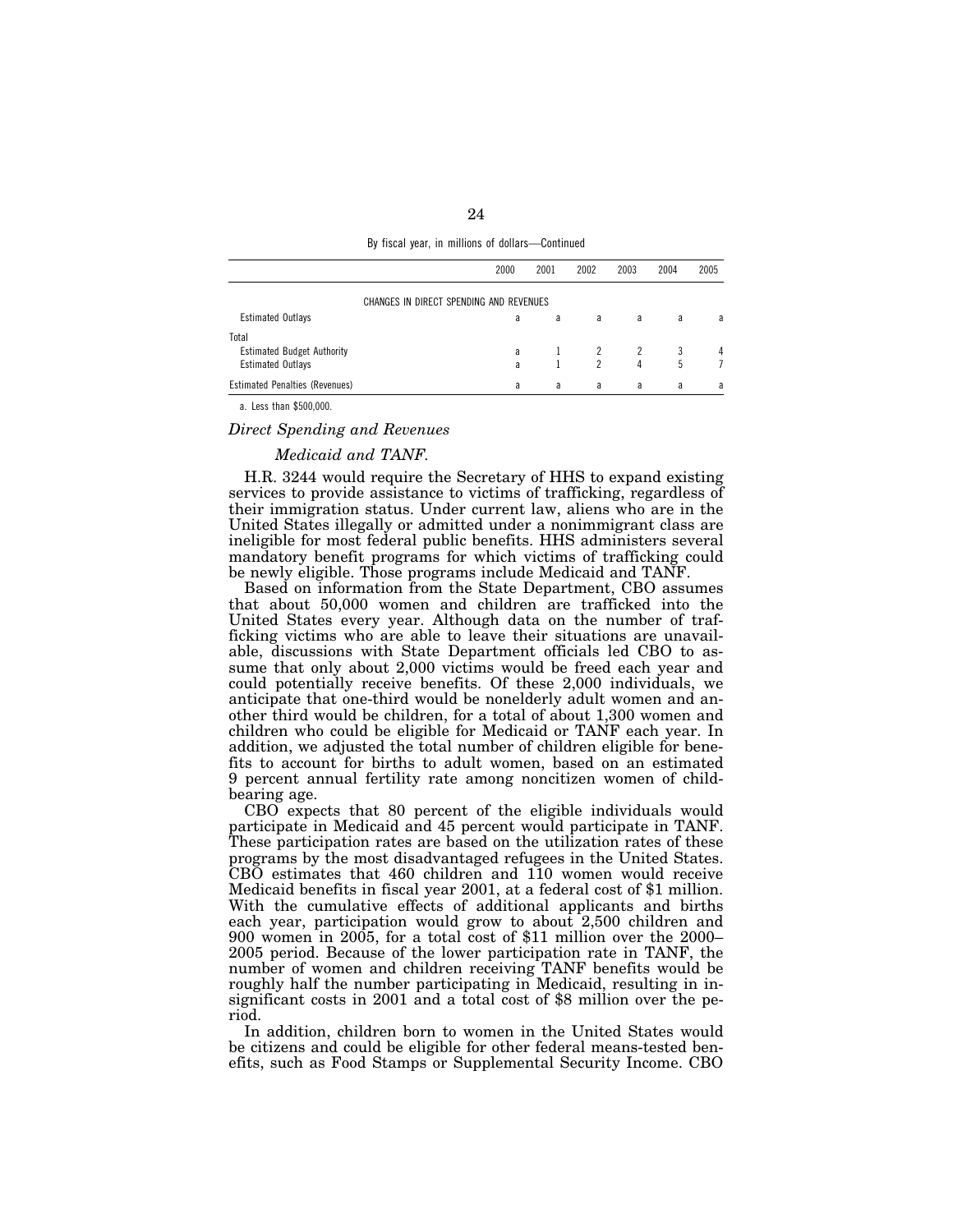estimates that additional costs for those programs would be insignificant during the next five years.

#### *Other Provisions.*

The bill contains other provisions that, in total, would affect direct spending and revenues by less than \$500,000 a year.

*Immigration Status for Certain Victims.* Section 7(f) would establish a new nonimmigrant category for certain victims of trafficking and would permit certain victims to attain permanent U.S. residence. Costs to the Immigration and Naturalization Service for adjudicating such cases would be funded from fees collected by the agency. CBO estimates that any such costs would not be significant because of the small number of trafficking victims likely to be involved.

*Penalties for Trafficking.* Section 11 would allow the President to impose penalties on foreign traffickers of persons under the International Emergency Economic Powers Act. CBO estimates that this provision would result in a negligible increase in revenues.

*Criminal Fines and Seizure of Assets.* Section 12 would allow the federal government to pursue new cases related to trafficking. Because those prosecuted and convicted under H.R. 3244 could be subject to criminal fines, the federal government might collect additional fines if the bill is enacted. Collections of such fines are recorded in the budget as governmental receipts (revenues), which are deposited in the Crime Victims Fund and spent in subsequent years. CBO expects that any additional receipts and direct spending would not be significant.

Persons prosecuted and convicted under the bill also could be subject to the seizure of certain assets by the federal government. Proceeds from the sale of such assets would be deposited into the Assets Forfeiture Fund and spent from that fund, mostly in the same year. Thus, enacting H.R. 3244 could increase both revenues deposited into the fund and direct spending from the fund. However, CBO estimates that any increased revenues or spending would be negligible.

#### PAY-AS-YOU-GO CONSIDERATIONS

The Balanced Budget and Emergency Deficit Control Act sets up pay-as-you-go procedures for legislation affecting direct spending or receipts. The net changes in direct spending and receipts are shown in the following table. For the purposes of enforcing pay-asyou-go procedures, only the effects in current year, the budget year, and the succeeding four years are counted.

|                                           | 2000 | 2001 | 2002 | 2003 | 2004              | 2005 | 2006 | 2007 | 2008 | 2009 | 2010 |
|-------------------------------------------|------|------|------|------|-------------------|------|------|------|------|------|------|
| Changes in outlays<br>Changes in receipts |      |      |      | 4    | $5 -$<br>$\theta$ |      | 11.  | -12  | 15   | 19   | 23   |

#### INTERGOVERNMENTAL AND PRIVATE-SECTOR IMPACT

The bill would require courts to order forfeitures of property against people who are convicted of trafficking persons, irrespective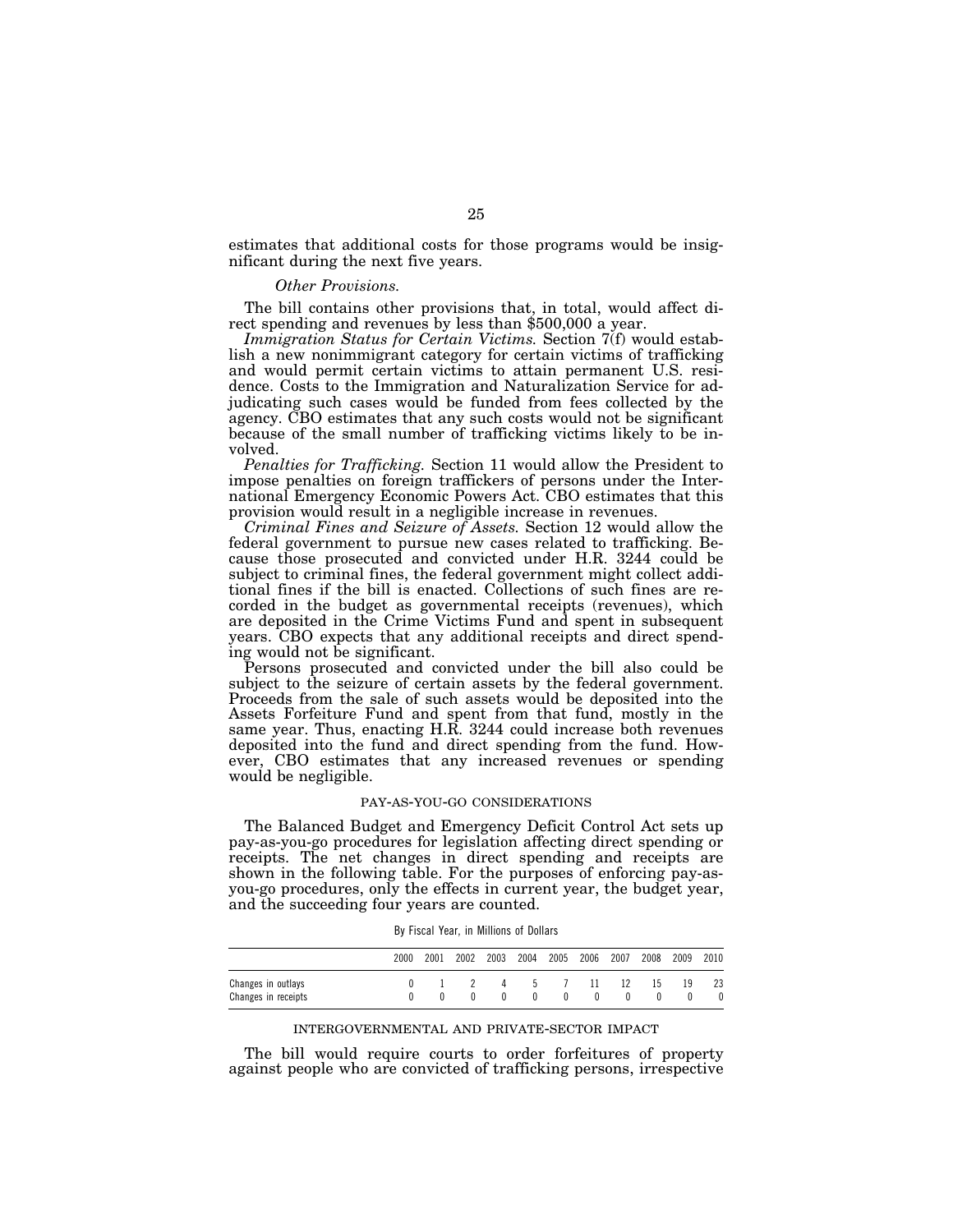of state law. By preempting the application of state laws, the bill would impose a mandate on state governments, and the imposition of the mandate could result in the loss of forfeited property under state laws. However, CBO estimates any such loss to state governments would be not significant.

By directing various federal agencies to expand existing services and provide assistance to victims of severe forms of trafficking without regard to immigration status, the bill would increase spending for a number of federal and state public assistance programs, including Medicaid and TANF. The state portion of Medicaid spending for services to trafficking victims would total \$11 million over the fiscal year 2000–2005 period. Spending within the TANF program is estimated to total \$8 million over the same period. Generally, states would be able to use unspent federal TANF funds to cover these additional costs.

The bill would also authorize federal matching grants to state, local, and tribal governments, as well as other organizations, for programs benefitting trafficking victims. The authorizations for such grants would total \$5 million in fiscal year 2000 and \$10 million in fiscal year 2001. State, local, and tribal governments and other organizations would have to spend at least \$1 for every \$3 of federal assistance.

The bill would authorize the President to regulate or prohibit certain transactions involving foreign persons identified as participants in human trafficking. New presidential restrictions could impose costs on U.S. entities engaged in those transactions. Although CBO cannot predict the nature of such measures, information provided by government sources indicates that the new authority is not likely to impose significant costs on the private sector.

## PREVIOUS CBO ESTIMATE:

On December 29,1999, CBO prepared a cost estimate for H.R. 3244 as reported by the House Committee on International Relations. Although both versions of the bill have similar provisions and costs, CBO assumes a later enactment date for H.R. 3244 as ordered reported by the House Committee on the Judiciary.

## ESTIMATE PREPARED BY:

Federal Costs: International affairs: Sunita D'Monte (226–2840) Immigration and Law Enforcement: Mark Grabowicz (226–2860) Education, Employment, Training, and Social Services: Christi

Hawley Sadoti (226–2820)

Income Security: Valerie Baxter and Sheila Dacey (226–2820)

Health: Eric Rollins (226–9010)

Impact on State, Local, and Tribal Governments: Leo Lex (225– 3220)

Impact on the Private Sector: Keith Mattrick (226–2940)

#### ESTIMATE APPROVED BY:

Robert A. Sunshine Assistant Director for Budget Analysis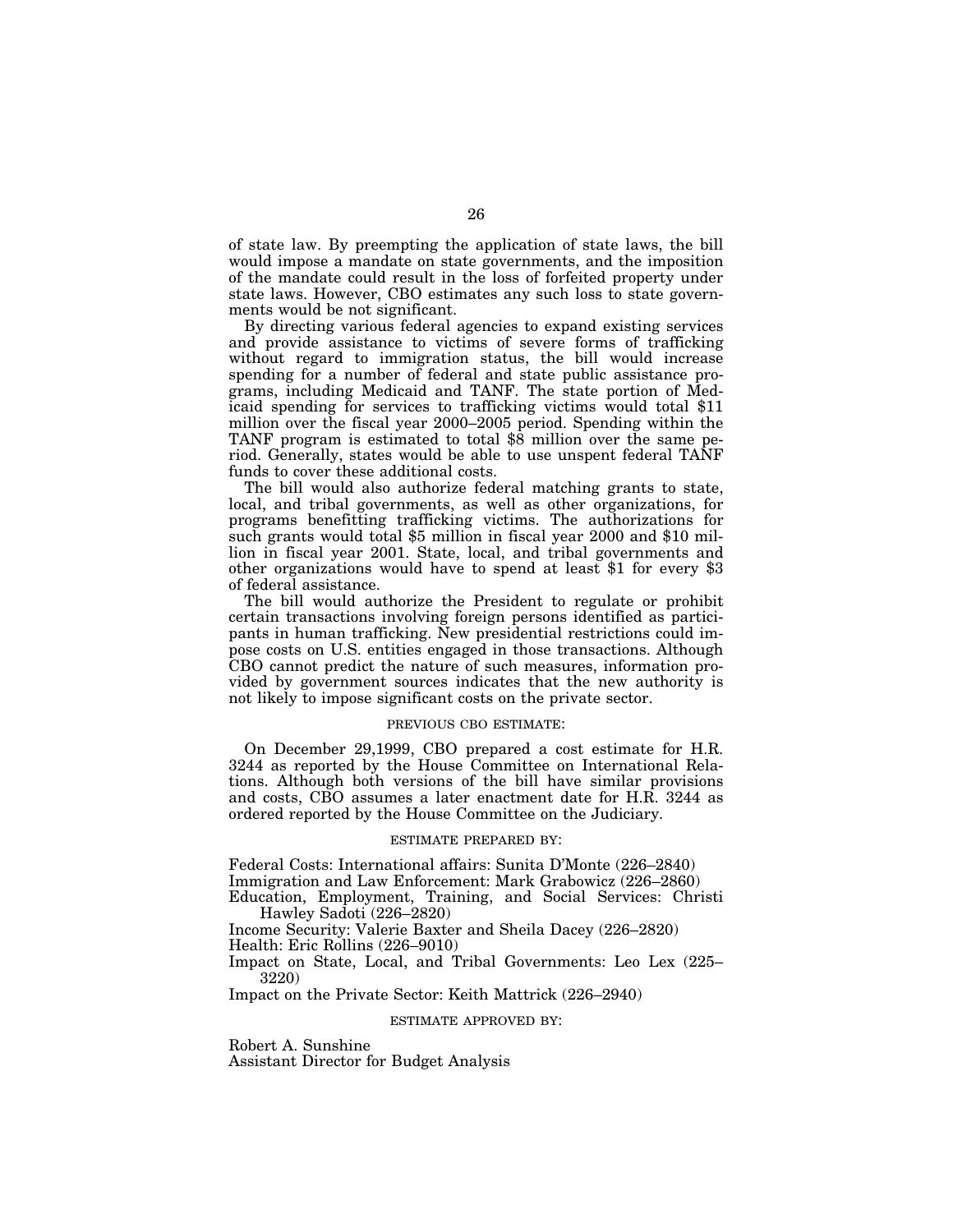#### CONSTITUTIONAL AUTHORITY STATEMENT

Pursuant to clause  $3(d)(1)$  of rule XIII of the Rules of the House of Representatives, the committee finds the authority for this legislation in Article I, section 8, clause 4 of the Constitution.

#### SECTION-BY-SECTION ANALYSIS AND DISCUSSION

H.R. 3244 was referred to the Committee on International Relations and, in addition, to the Committee on the Judiciary and the Committee on Banking and Financial Services in each case for consideration of such provisions as fall within the jurisdiction of the committee concerned. The following is a discussion of sections within the jurisdiction of the Committee on the Judiciary.

## *Sec. 7. Protection and Assistance for Victims of Trafficking*

*Section 7(c) Trafficking Victim Regulations.* Section 7(c) requires the Attorney General to promulgate regulations for law enforcement personnel and immigration officials to: (1) provide protection if a victim's safety is at risk; (2) refrain from imprisoning, fining or penalizing victims due to having been trafficked; (3) provide victims with access to legal assistance and translation services; (4) ensure an alien's continued presence in the United States if a trafficking victim or a material witness to effectuate prosecution of those responsible; and (5) train personnel in identifying victims. Subsections  $7(c)(2)$  and  $(c)(4)$  state that the INS' authority to detain aliens shall not be curtailed by such regulations.

*Section 7(f) Protection from Removal for Certain Victims of Trafficking.* Section 7(f)(1) creates a new nonimmigrant ''T'' visa for an alien who: (1) is a victim of a severe form of trafficking in persons, as defined in section 3 of the act; (2) is in the United States or at a United States port of entry by reason of having been trafficked here; (3) is no older than 14 years of age or was induced to participate in the sex trade or slavery-like practices by force, coercion, fraud, or deception, did not voluntarily agree to any arrangement including such participation, and has complied with any reasonable request for assistance in the investigation or prosecution of trafficking acts; and (4) has a well-founded fear of retribution involving the infliction of severe harm upon removal from the United States or would suffer extreme hardship in connection with the trafficking upon removal from the United States. It also permits the Attorney General to grant a "T" visa if necessary to avoid extreme hardship to the victim's spouse, sons and daughters (who are not children), and the parents if the victim is under 21 years old. A victim's children who are unmarried and under 21 years old need not establish extreme hardship to receive a "T" visa. It precludes anyone in this section from receiving a ''T'' visa if there is substantial reason to believe that the person has committed an act of a severe form of trafficking in persons.

Section  $7(f)(2)$  permits the Attorney General to waive grounds of inadmissibility, including health-related grounds, public charge, and, with the exception of security, international child abduction, and former citizens who renounced citizenship to avoid taxation, any other provision of section  $212(a)$  of the INA if the activities rendering the alien inadmissible were caused by the trafficking. It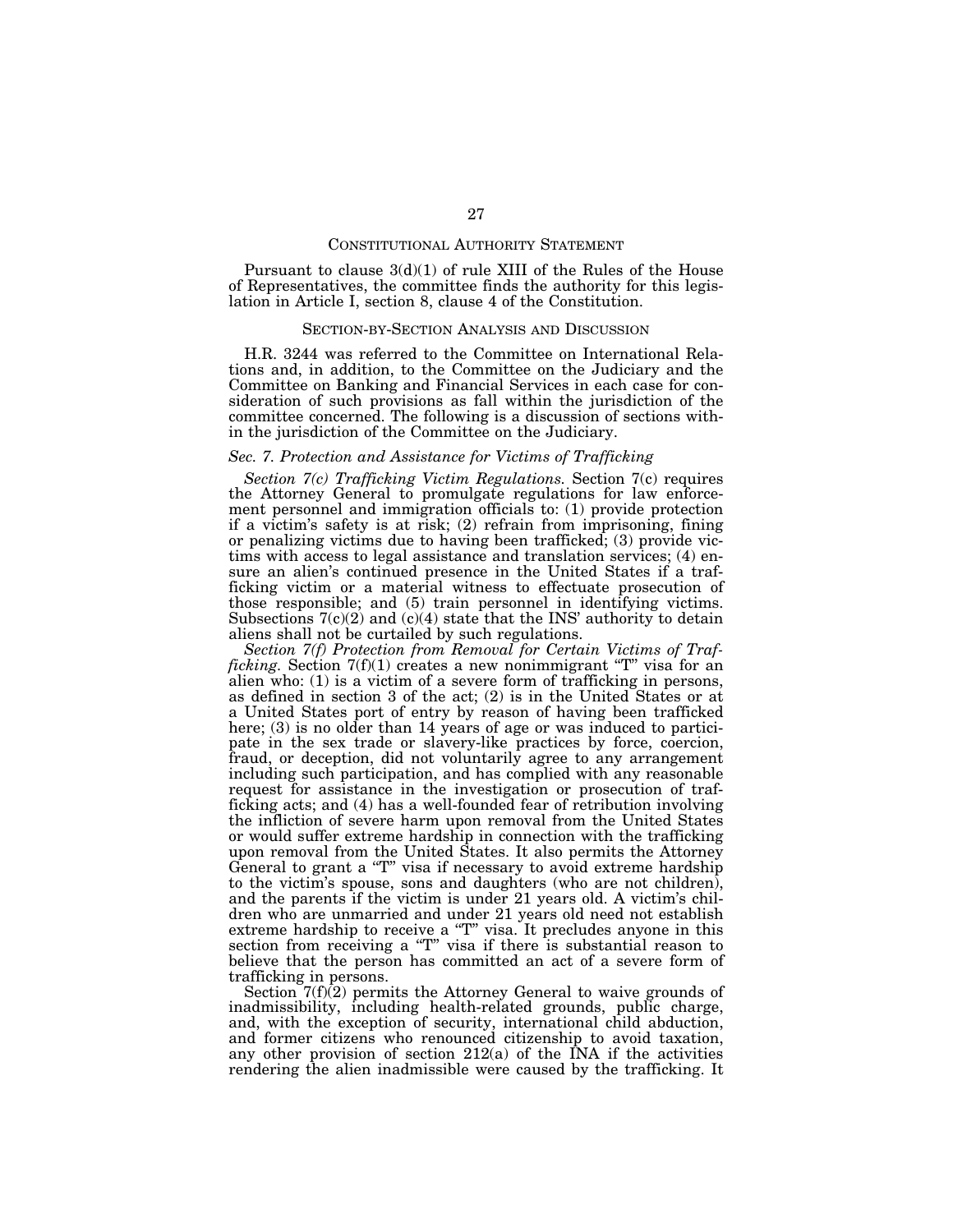states that the INS is not prohibited from instituting removal proceedings against an alien admitted with a ''T'' visa for conduct committed after the alien's admission into the United States, or for conduct or a condition that was not disclosed to the Attorney General prior to the alien's admission. This section also places an annual cap of 5,000 on "T" visas for trafficking victims.

Section 7(f)(4) permits the Attorney General to adjust the status of a "T" visa holder to that of a permanent resident if the alien: (1) has been physically present in the United States for a continuous period of at least  $3$  years since the date of admission; (2) has throughout such period been a person of good moral character; (3) has during such period complied with any reasonable request for assistance in the investigation or prosecution of trafficking acts; and (4) has a well-founded fear of retribution involving the infliction of severe harm upon removal from the United States, or would suffer extreme hardship in connection with the trafficking upon removal from the United States. It also permits the Attorney General to adjust the status of the victim's spouse, parents, and married and unmarried sons and daughters, if admitted with a ''T'' visa, to that of an alien lawfully admitted for permanent residence. An annual cap of 5,000 is placed on adjustments of status for victims. It also permits the Attorney General to waive grounds of inadmissibility, including health-related grounds, public charge, and, with the exception of security, international child abduction, and former citizens who renounced citizenship to avoid taxation, any other provision of section 212(a) of the INA if the activities rendering the alien inadmissible were caused by the trafficking. Finally, it explains that an alien has not maintained continuous physical presence in the United States if the alien has departed the United States for any period in excess of 90 days or for any period in the aggregate exceeding 180 days.

# *Section 11. Actions Against Significant Traffickers in Persons*

*Section 11(f) Exclusion of Persons Who Have Benefitted from Illicit Activities of Traffickers.* Section 11(f) creates a ground of inadmissibility for any alien who is a trafficker in persons, assisted in trafficking of persons, or is a family member of a trafficker who knowingly benefitted from the trafficking within the previous five years.

# CHANGES IN EXISTING LAW MADE BY THE BILL, AS REPORTED

In compliance with clause 3(e) of rule XIII of the Rules of the House of Representatives, changes in existing law made by the bill, as reported, are shown as follows (existing law proposed to be omitted is enclosed in black brackets, new matter is printed in italics, existing law in which no change is proposed is shown in roman):

#### **IMMIGRATION AND NATIONALITY ACT**

\* \* \* \* \* \* \*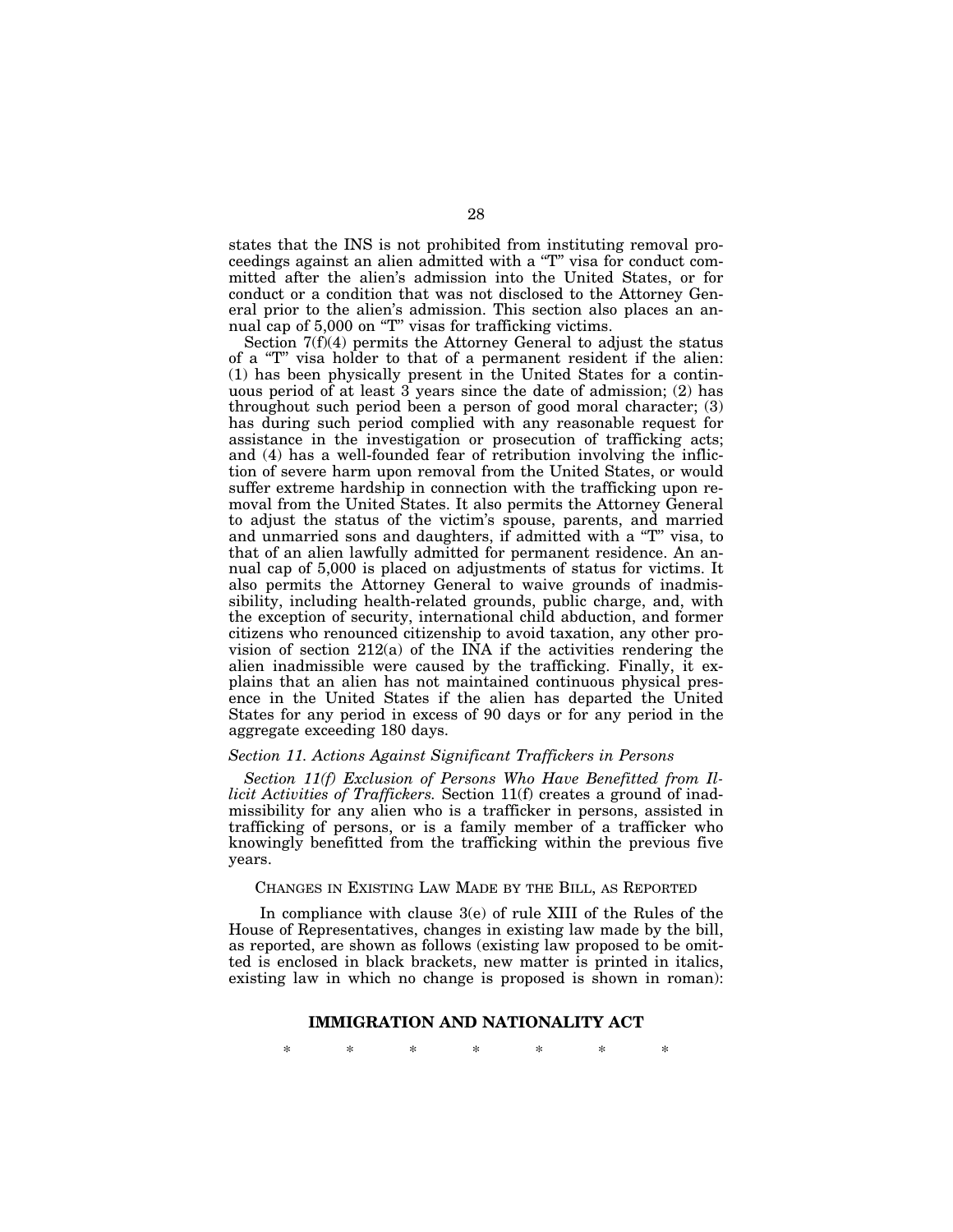## TITLE I—GENERAL

#### DEFINITIONS

SECTION 101. (a) As used in this Act—  $(1)$  \* \*

\* \* \* \* \* \* \* (15) The term ''immigrant'' means every alien except an alien who is within one of the following classes of nonimmigrant aliens—  $(A)$ 

\* \* \* \* \* \* \* (R) an alien, and the spouse and children of the alien if accompanying or following to join the alien, who—  $(i)$ 

(ii) seeks to enter the United States for a period not to exceed 5 years to perform the work described in subclause (I), (II), or (III) of paragraph  $(27)(C)(ii)$ ; [or] (S) subject to section  $214(k)$ , an alien—

 $(i)$ 

\* \* \* \* \* \* \* (ii) who the Secretary of State and the Attorney General jointly determine—

 $(I)$ 

\* \* \* \* \* \* \* (IV) is eligible to receive a reward under section 36(a) of the State Department Basic Authorities Act of 1956,

and, if the Attorney General (or with respect to clause (ii), the Secretary of State and the Attorney General jointly) considers it to be appropriate, the spouse, married and unmarried sons and daughters, and parents of an alien described in clause (i) or (ii) if accompanying, or following to join, the alien[.]; or

*(T) subject to section 214(n), an alien, and the children of the alien if accompanying or following to join the alien, who the Attorney General determines—*

*(i) is or has been a victim of a severe form of trafficking in persons (as defined in section 3 of the Trafficking Victims Protection Act of 2000);*

*(ii) is physically present in the United States or at a port of entry into the United States by reason of having been transported to the United States or the port of entry in connection with such severe form of trafficking in persons;*

*(iii)(I) has not attained 15 years of age; or*

*(II) was induced to participate in the commercial sex act or condition of involuntary servitude, peonage, or slavery or slavery-like practices that is the basis of the determination under clause (i) by force, coercion, fraud, or deception, did not voluntarily agree to any arrangement including such participation, and has complied with any reasonable request for assistance in the investigation or prosecution of severe forms of trafficking in persons; and*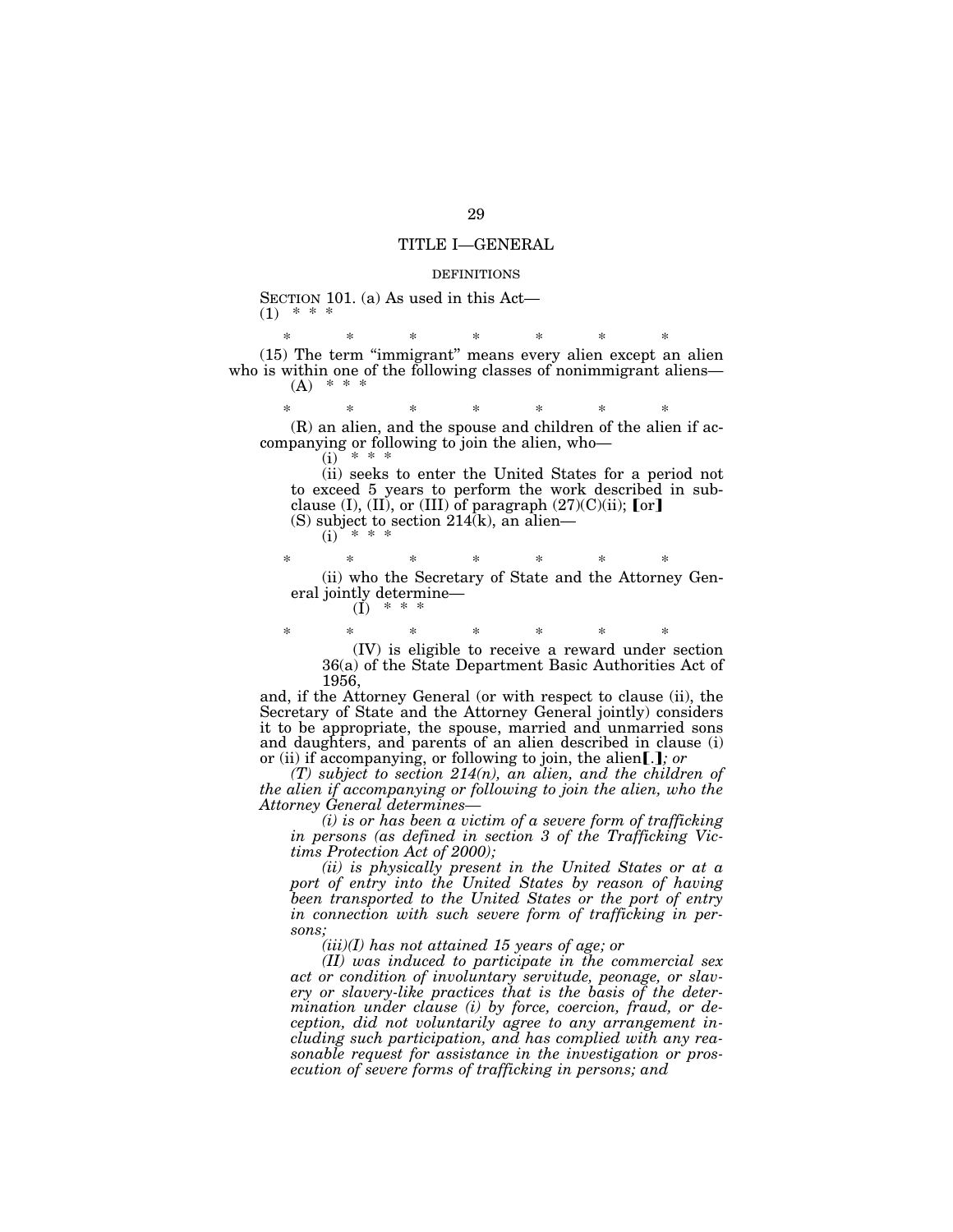*(iv)(I) has a well-founded fear of retribution involving the infliction of severe harm upon removal from the United States; or*

*(II) would suffer extreme hardship in connection with the victimization described in clause (i) upon removal from the United States;*

*and, if the Attorney General considers it to be necessary to avoid extreme hardship, the spouse, and sons and daughters (who are not children), of any such alien (and the parents of any such alien, in the case of an alien under 21 years of age) if accompanying or following to join the alien.*

\* \* \* \* \* \* \*

# TITLE II—IMMIGRATION

\* \* \* \* \* \* \* CHAPTER 2—QUALIFICATIONS FOR ADMISSION OF ALIENS; TRAVEL CONTROL OF CITIZENS AND ALIENS

\* \* \* \* \* \* \*

GENERAL CLASSES OF ALIENS INELIGIBLE TO RECEIVE VISAS AND INELIGIBLE FOR ADMISSION; WAIVERS OF INADMISSIBILITY

SEC. 212. (a) CLASSES OF ALIENS INELIGIBLE FOR VISAS OR AD-MISSION.—Except as otherwise provided in this Act, aliens who are inadmissible under the following paragraphs are ineligible to receive visas and ineligible to be admitted to the United States:  $(1)$  \* \* \*

> \* \* \* \* \* \* \* (2) CRIMINAL AND RELATED GROUNDS.—  $(A)$  \* \* \*

\* \* \* \* \* \* \* *(H) TRAFFICKERS IN PERSONS.—Any alien who—*

*(i) is a foreign person (as defined in section 11(h) of the Trafficking Victims Protection Act of 2000) on the most recent list compiled under section 11(b) of such Act;*

*(ii) the consular officer or the Attorney General knows or has reason to believe is or has been a knowing aider, abettor, assister, conspirator, or colluder with an alien described in clause (i) in severe forms of trafficking in persons (as defined in section 3 of such Act); or*

*(iii) the consular officer or the Attorney General knows or has reason to believe—*

*(I) is the spouse, son, or daughter of an alien inadmissible under clause (i) or (ii);*

*(II) has, within the previous 5 years, obtained any financial or other benefit from the illicit activity of such alien that is described in such clause; and*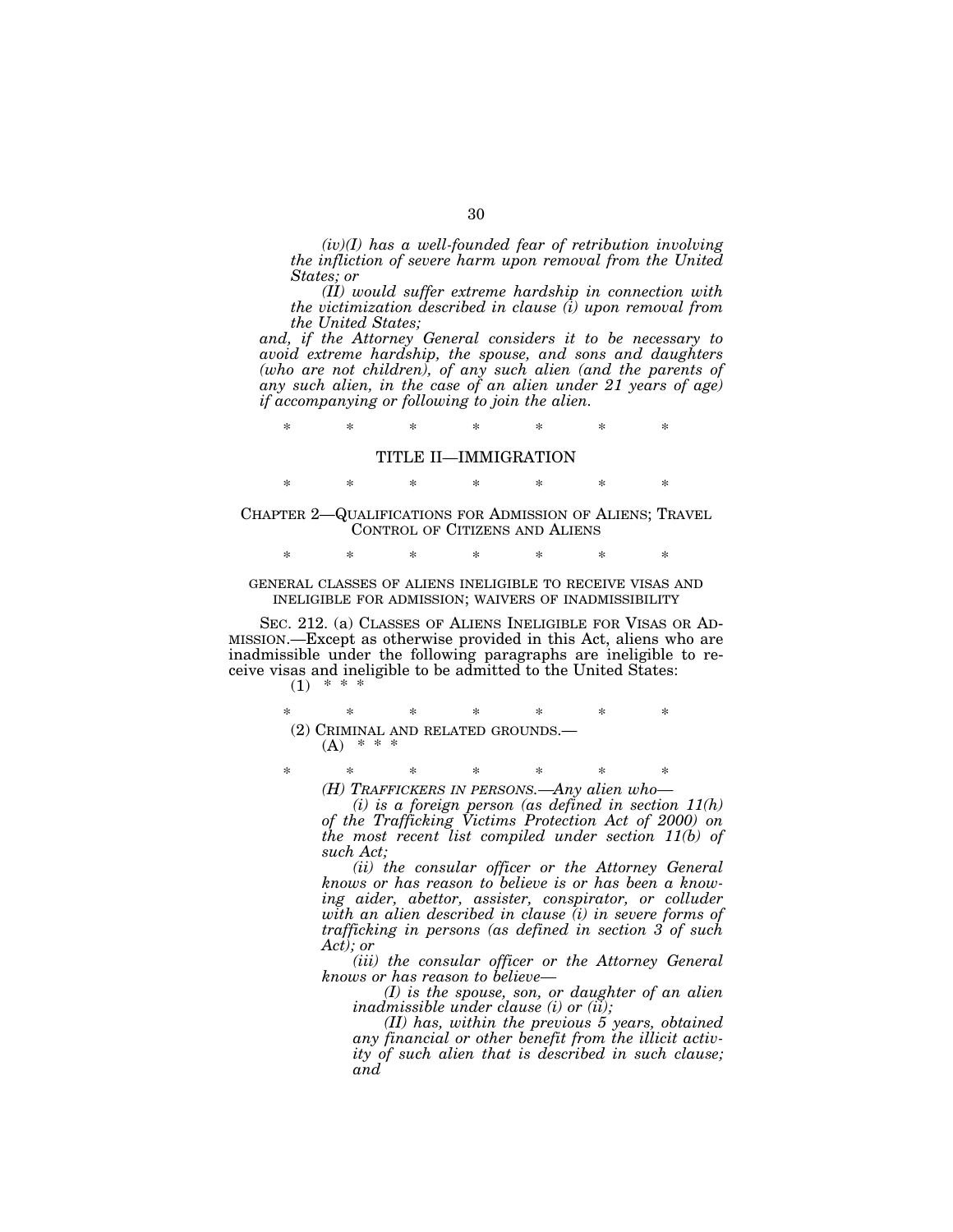*(III) knew or reasonably should have known that the financial or other benefit was the product of such illicit activity;*

*is inadmissible.*

\* \* \* \* \* \* \*  $(d)(1)$  \* \* \* \* \* \* \* \* \* \*

*(13)(A) The Attorney General shall determine whether a ground for inadmissibility exists with respect to a nonimmigrant described in section 101(a)(15)(T).*

*(B) In addition to any other waiver that may be available under this section, in the case of a nonimmigrant described in section 101(a)(15)(T), if the Attorney General considers it to be in the national interest to do so, the Attorney General, in the Attorney General's discretion, may waive the application of—*

*(i) paragraphs (1) and (4) of subsection (a); and*

*(ii) any other provision of such subsection (excluding paragraphs (3), (10)(C), and (10(E)) if the activities rendering the alien inadmissible under the provision were caused by, or were incident to, the victimization described in section 101(a)(15)(T)(i).*

*(C) Nothing in this paragraph shall be regarded as prohibiting the Attorney General from instituting removal proceedings against an alien admitted as a nonimmigrant under section 101(a)(15)(T) for conduct committed after the alien's admission into the United States, or for conduct or a condition that was not disclosed to the Attorney General prior to the alien's admission as a nonimmigrant under section*  $101(a)(15)(T)$ *.* 

\* \* \* \* \* \* \*

#### ADMISSION OF NONIMMIGRANTS

SEC. 214. (a)  $* * *$ 

\* \* \* \* \* \* \*  $[(1)]$   $(m)(1)$  An alien may not be accorded status as a nonimmigrant under section  $101(a)(15)(F)(i)$  in order to pursue a course of study—

(A) at a public elementary school or in a publicly funded adult education program; or

(B) at a public secondary school unless—

(i) the aggregate period of such status at such a school does not exceed 12 months with respect to any alien, and (ii) the alien demonstrates that the alien has reimbursed the local educational agency that administers the school for the full, unsubsidized per capita cost of providing education at such school for the period of the alien's attendance.

(2) An alien who obtains the status of a nonimmigrant under section  $101(a)(15)(F)(i)$  in order to pursue a course of study at a private elementary or secondary school or in a language training program that is not publicly funded shall be considered to have violated such status, and the alien's visa under section  $101(a)(15)(F)$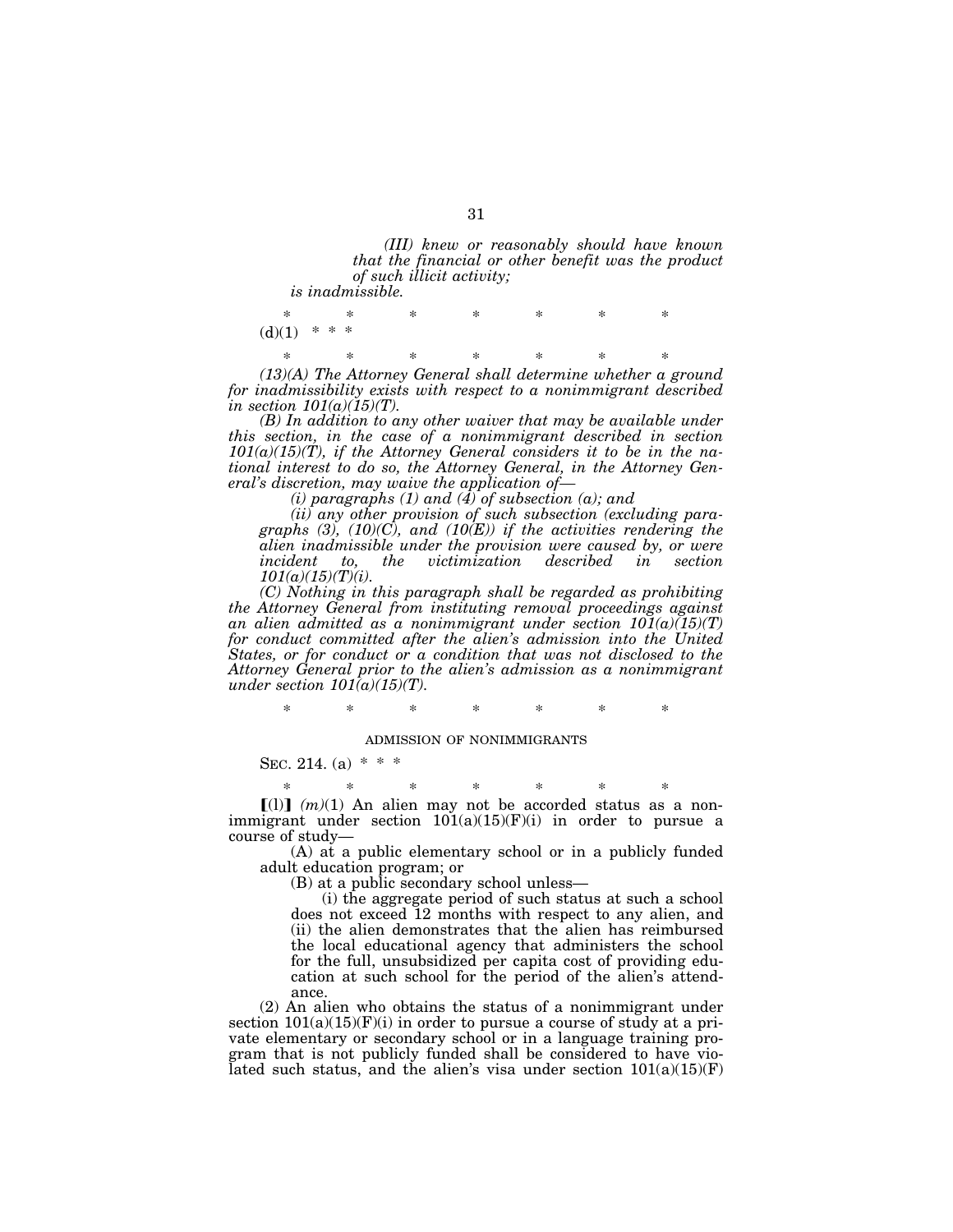shall be void, if the alien terminates or abandons such course of study at such a school and undertakes a course of study at a public elementary school, in a publicly funded adult education program, in a publicly funded adult education language training program, or at a public secondary school (unless the requirements of paragraph  $(1)(B)$  are met).

*(n)(1) No alien shall be eligible for admission to the United States under section 101(a)(15)(T) if there is substantial reason to believe that the alien has committed an act of a severe form of trafficking in persons (as defined in section 3 of the Trafficking Victims Protection Act of 2000).*

*(2) The total number of aliens who may be issued visas or otherwise provided nonimmigrant status during any fiscal year under section 101(a)(15)(T) may not exceed 5,000.*

*(3) The numerical limitation of paragraph (2) shall only apply to principal aliens and not to the spouses, sons, daughters, or parents of such aliens.*

*(4) Aliens who are subject to the numerical limitation of paragraph (2) shall be issued visas (or otherwise provided nonimmigrant status) in the order in which petitions are filed for such visas or status.*

\* \* \* \* \* \* \*

#### CHAPTER 5—ADJUSTMENT AND CHANGE OF STATUS

## ADJUSTMENT OF STATUS OF NONIMMIGRANT TO THAT OF PERSON ADMITTED FOR PERMANENT RESIDENCE

SEC. 245. (a)  $*$  \*

\* \* \* \* \* \* \* *(l)(1) If, in the opinion of the Attorney General, a nonimmigrant admitted into the United States under section 101(a)(15)(T)—*

*(A) has been physically present in the United States for a continuous period of at least 3 years since the date of such admission;*

*(B) has, throughout such period, been a person of good moral character;*

*(C) has, during such period, complied with any reasonable request for assistance in the investigation or prosecution of severe forms of trafficking in persons; and*

*(D)(i) has a well-founded fear of retribution involving the infliction of severe harm upon removal from the United States; or*

*(ii) would suffer extreme hardship in connection with the victimization described in section 101(a)(15)(T)(i) upon removal from the United States;*

*the Attorney General may adjust the status of the alien (and the spouse, parents, married and unmarried sons and daughters of the alien if admitted under such section) to that of an alien lawfully admitted for permanent residence.*

*(2) Paragraph (1) shall not apply to an alien admitted under section 101(a)(15)(T) who is inadmissible to the United States by reason of a ground that has not been waived under section 212, except that, if the Attorney General considers it to be in the national*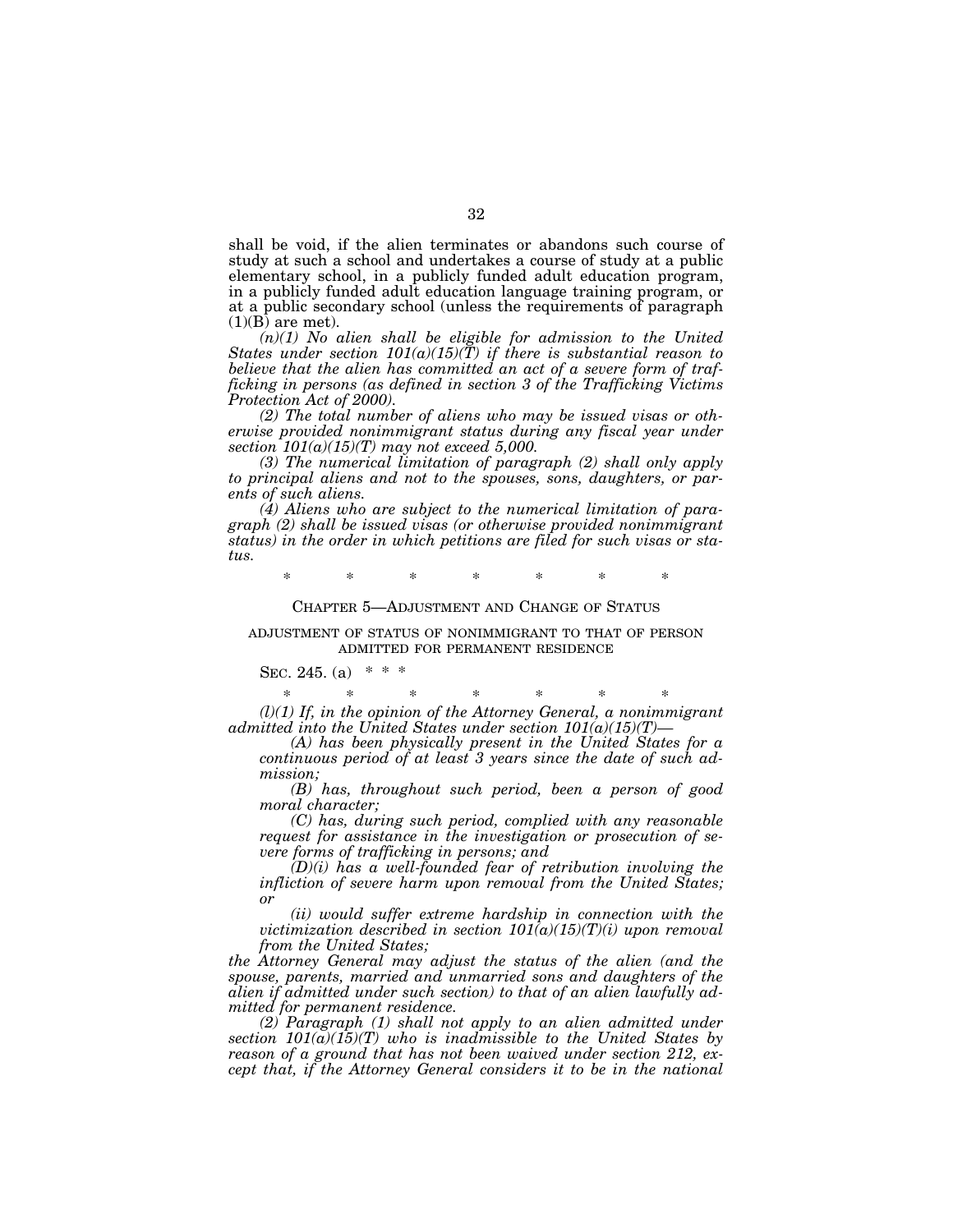*interest to do so, the Attorney General, in the Attorney General's discretion, may waive the application of—*

*(A) paragraphs (1) and (4) of section 212(a); and*

*(B) any other provision of such section (excluding paragraphs (3), (10)(C), and (10(E)), if the activities rendering the alien inadmissible under the provision were caused by, or were incident to, the victimization described in section 101(a)(15)(T)(i).*

*(3) An alien shall be considered to have failed to maintain continuous physical presence in the United States for purposes of paragraph (1)(A) if the alien has departed from the United States for any period in excess of 90 days or for any periods in the aggregate exceeding 180 days.*

*(4)(A) The total number of aliens whose status may be adjusted under paragraph (1) during any fiscal year may not exceed 5,000.*

*(B) The numerical limitation of subparagraph (A) shall only apply to principal aliens and not to the spouses, sons, daughters, or parents of such aliens.*

*(C) Aliens who are subject to the numerical limitation of subparagraph (A) shall have their status adjusted in the order in which applications are filed for such adjustment.*

*(D) Upon the approval of adjustment of status under paragraph*  $(1)$ 

*(i) the Attorney General shall record the alien's lawful admission for permanent residence as of the date of such approval; and*

*(ii) the Secretary of State shall not be required to reduce the number of immigrant visas authorized to be issued under this Act for any fiscal year.*

\* \* \* \* \* \* \*

## **TITLE 18, UNITED STATES CODE**

\* \* \* \* \* \* \*

# **CHAPTER 77—PEONAGE AND SLAVERY**

Sec.

1581. Peonage; obstructing enforcement.

\* \* \* \* \* \* \* *1589. Trafficking into involuntary servitude, peonage, or slavery-like conditions. 1589A. Sex trafficking of children or by force, fraud, or coercion. 1590. Unlawful possession of documents in furtherance of trafficking involuntary ser-*

*vitude, or peonage.*

*1591. Mandatory restitution.*

*1592. General provisions.*

\* \* \* \* \* \* \*

# **§ 1581. Peonage; obstructing enforcement**

(a) Whoever holds or returns any person to a condition of peonage, or arrests any person with the intent of placing him in or returning him to a condition of peonage, shall be fined under this title or imprisoned not more than [10] 20 years, or both. If, in ad-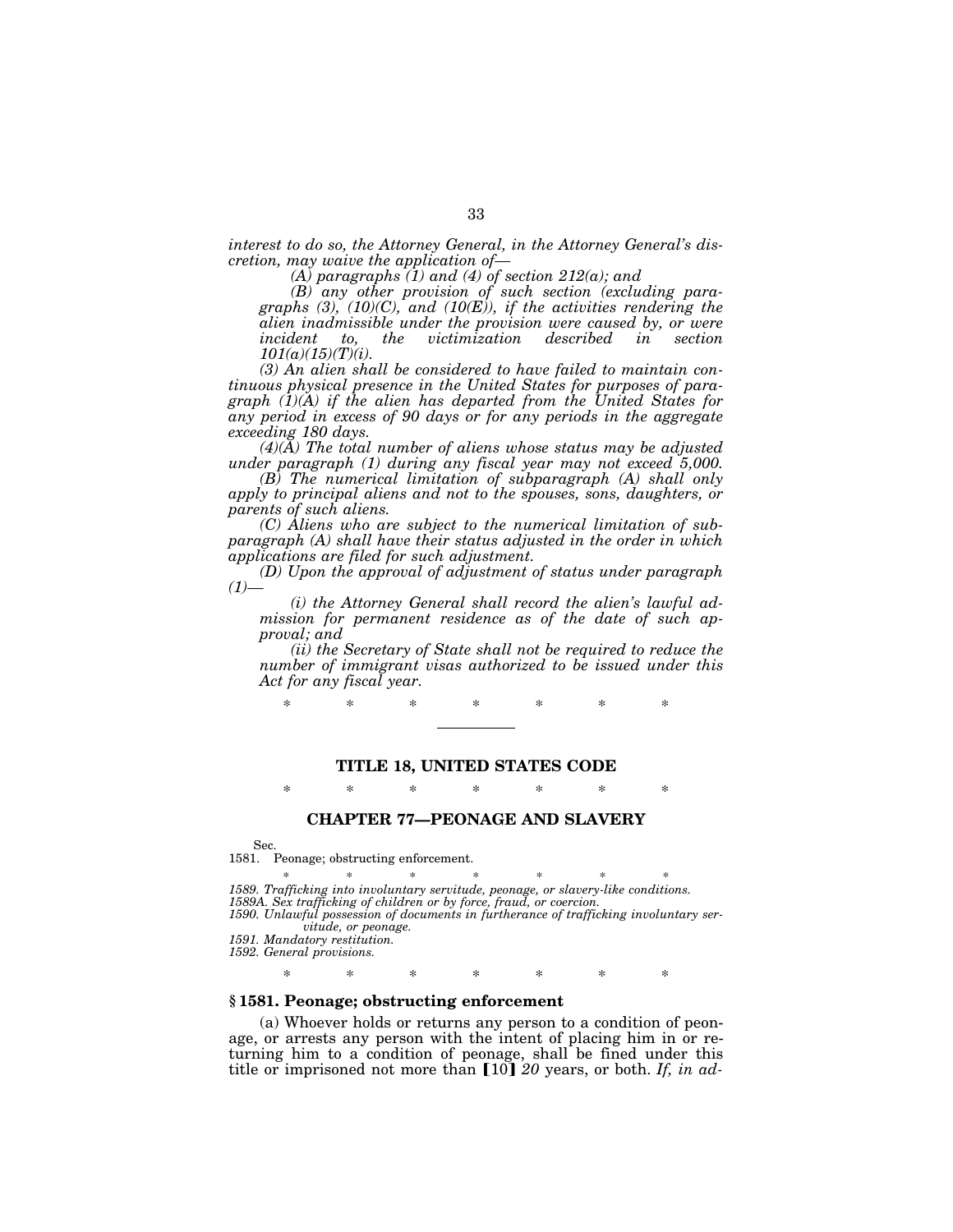*dition to the foregoing elements, death results from a violation of this section, or if such violation includes kidnaping or an attempt to kidnap, aggravated sexual abuse or the attempt to commit aggravated sexual abuse, or an attempt to kill, the defendant shall be fined under this title or imprisoned for any term of years or life, or both.*

\* \* \* \* \* \* \*

# **§ 1583. Enticement into slavery**

Whoever kidnaps or carries away any other person, with the intent that such other person be sold into involuntary servitude, or held as a slave; or

Whoever entices, persuades, or induces any other person to go on board any vessel or to any other place with the intent that he may be made or held as a slave, or sent out of the country to be so made or held—

Shall be fined under this title or imprisoned not more than [10] 20 years, or both. If, in addition to the foregoing elements, *death results from a violation of this section, or if such violation includes kidnaping or an attempt to kidnap, aggravated sexual abuse or the attempt to commit aggravated sexual abuse, or an attempt to kill, the defendant shall be fined under this title or imprisoned for any term of years or life, or both.*

#### **§ 1584. Sale into involuntary servitude**

Whoever knowingly and willfully holds to involuntary servitude or sells into any condition of involuntary servitude, any other person for any term, or brings within the United States any person so held, shall be fined under this title or imprisoned not more than [10] 20 years, or both. If, in addition to the foregoing *elements, death results from a violation of this section, or if such violation includes kidnaping or an attempt to kidnap, aggravated sexual abuse or the attempt to commit aggravated sexual abuse, or an attempt to kill, the defendant shall be fined under this title or imprisoned for any term of years or life, or both.*

\* \* \* \* \* \* \*

## *§ 1589. Trafficking into involuntary servitude, peonage, or slavery-like conditions*

*(a) Whoever recruits, harbors, provides, transports, employs, purchases, sells, or secures, by any means, any person, knowing or having reason to know that the person is or will be subjected to involuntary servitude or peonage or to slavery-like conditions as described in subsection (b) of this section, or in any way, financially or otherwise, knowingly benefits from, or makes use of, the labor or services of a person subjected to a condition of involuntary servitude or peonage, shall be fined under this title or imprisoned not more than 20 years, or both; and if, in addition to the foregoing elements, death results from an act committed in violation of this section, or if such act includes kidnapping or an attempt to kidnap, aggravated sexual abuse or the attempt to commit aggravated sexual abuse, or an attempt to kill, shall be fined under this title or imprisoned for any term of years or life, or both.*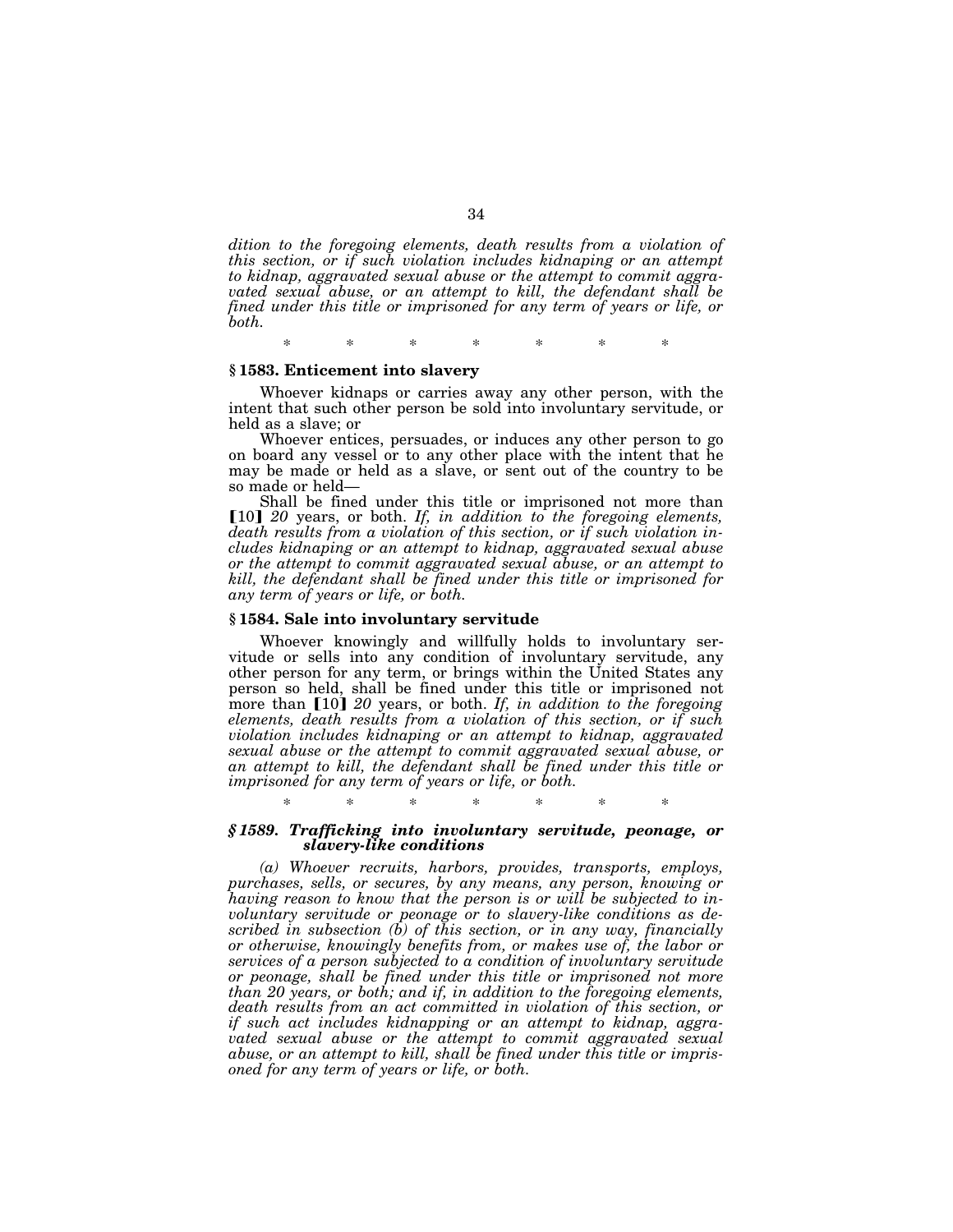*(b) As used in this section, the term ''slavery-like conditions'' means that the labor or services of a person are obtained or maintained through any scheme or artifice to defraud, or by means of any plan or pattern, including but not limited to false and fraudulent pretense and misrepresentations, such that the person reasonably believes that if he did not perform the labor or services serious harm would be inflicted on himself or on another person.*

*(c) This section does not apply to labor performed as a punishment for a crime whereof the party shall have been duly convicted.*

# *§ 1589A. Sex trafficking of children or by force, fraud, or coercion*

*(a) IN GENERAL.—Whoever—*

*(1) recruits, entices, harbors, purchases, sells, transports, or transfers a person, or*

*(2) owns, manages, operates, or shares in the proceeds of an enterprise in which a person has been recruited, enticed, harbored, purchased, sold, transported, or transferred,*

*knowing or having reason to know that the person will be caused by force, fraud, or coercion to engage in a commercial sex act, or that the person has not attained the age of 18 years and will be caused or expected to engage in a commercial sexual act, shall be punished as provided in subsection (b).*

*(b) PUNISHMENT.—The punishment for an offense under subsection (a) is—*

*(1) if the offense was effected by fraud, force, or coercion, or if the person transported had not attained the age of 14 years at the time of such offense, by a fine under this title or imprisonment for any term of years or for life, or both; or*

*(2) if the offense was not effected by fraud, force, or coercion, and the person transported had attained the age of 14 years but had not attained the age of 18 years at the time of such offense, by a fine under this title or imprisonment for not more than 20 years, or both.*

*(c) DEFINITION OF COMMERCIAL SEXUAL ACT.—In this section, the term ''commercial sexual act'' means any sexual act, on account of which anything of value is given to or received by any person, and—*

*(1) which takes place in the United States;*

*(2) which affects United States foreign commerce; or*

*(3) in which either the person caused or expected to participate in the act or the person committing the violation is a United States citizen or an alien admitted for permanent residence in the United States.*

# *§ 1590. Unlawful possession of documents in furtherance of trafficking, involuntary servitude, or peonage*

*(a) Whoever destroys, conceals, removes, confiscates, or possesses any identification, passport, or other immigration documents, or any other documentation of another person—*

*(1) in the course of, or under circumstances which facilitate a violation of section 1581, 1583, 1584, 1589, or 1589A or a conspiracy or attempt to commit such a violation; or*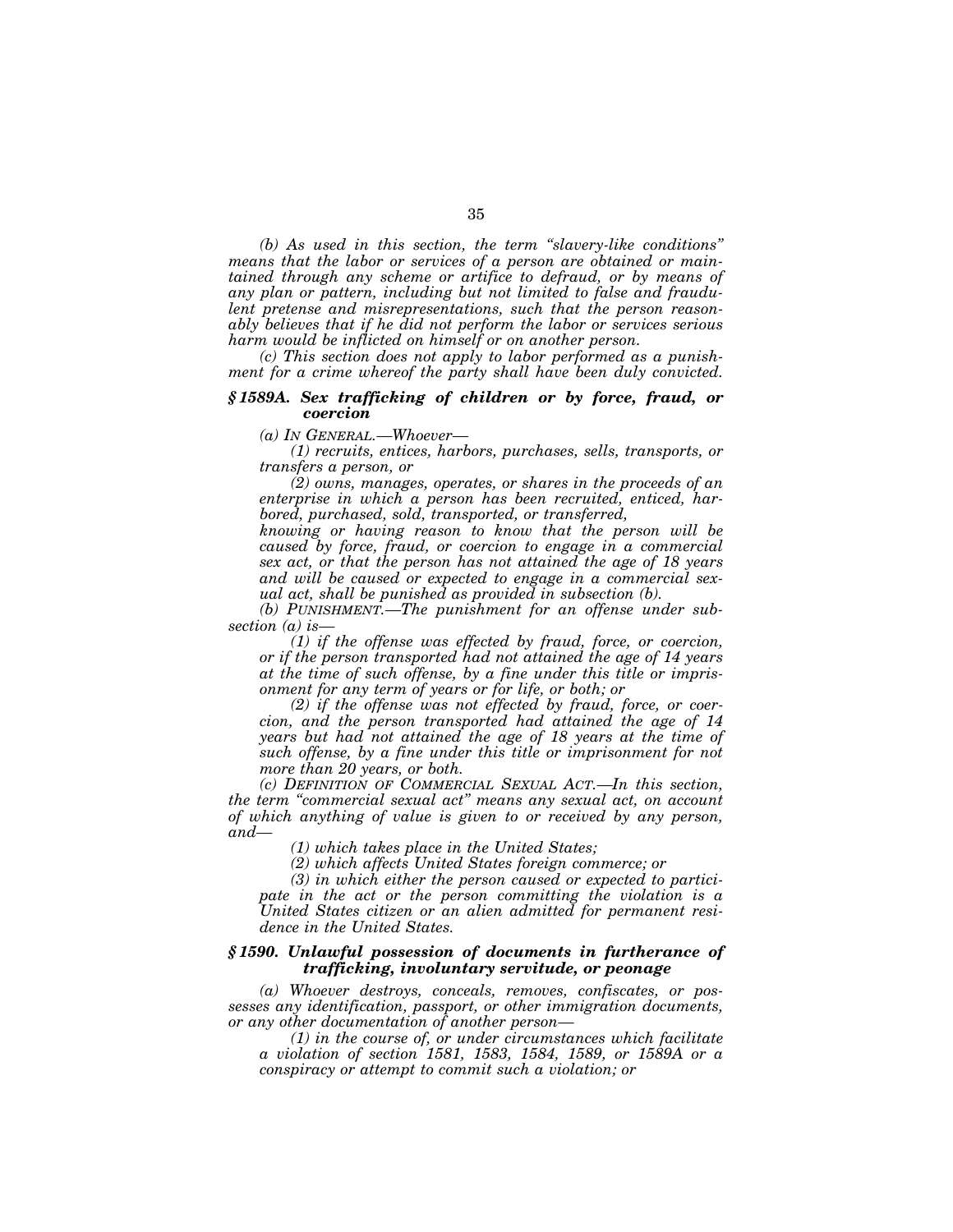*(2) to conceal or impair the investigation or prosecution of a violation of any section described in paragraph (1); or*

*(3) to prevent or restrict, without lawful authority, the person's liberty to move or travel in interstate or foreign commerce, shall be fined under this title or imprisoned for not more than 5 years, or both.*

## *§ 1591. Mandatory restitution*

*(a) Notwithstanding sections 3663 or 3663A, and in addition to any other civil or criminal penalties authorized by law, the court shall order restitution for any offense under this chapter.*

*(b)(1) The order of restitution under this section shall direct the defendant to pay the victim (through the appropriate court mechanism) the full amount of the victims losses, as determined by the court under paragraph (3) of this subsection.*

*(2) An order of restitution under this section shall be issued and enforced in accordance with section 3664 in the same manner as an order under section 3663A.*

*(3) As used in this subsection, the term ''full amount of the victim's losses'' has the same meaning as provide in section 2259(b)(3) and shall in addition include the greater of the gross income or value to the defendant of the victim's services or labor or the value of the victim's labor as guaranteed under the minimum wage and overtime guarantees of the Fair Labor Standards Act (29 U.S.C. 201, et seq.).*

*(c) As used in this section, the term ''victim'' means the individual harmed as a result of a crime under this chapter, including, in the case of a victim who is under 18 years of age, incompetent, incapacitated, or deceased, the legal guardian of the victim or a representative of the victim's estate, or another family member, or any other person appointed as suitable by the court, but in no event shall the defendant be named such representative or guardian.*

## *§ 1592. General provisions*

*(a) In a prosecution under sections 1581, 1583, 1584, or 1589, a condition of involuntary servitude or peonage may be established by proof that the defendant obtained or maintained the labor or service of any person—*

*(1) by the use, or threatened use, of force, violence, physical restraint, or physical injury, or by extortion or the abuse of threatened abuse of law or the legal process;*

*(2) through representations made to any person that physical harm may occur to that person, or to another, in an effort to wrongfully obtain or maintain the labor or services of that person; or*

*(3) by the use of fraud, deceit, or misrepresentation toward any person in an effort to wrongfully obtain or maintain the labor or services of that person, where the person is a minor, one who is mentally disabled, or one who is otherwise particularly susceptible to coercion.*

*(b) An attempt or conspiracy to violate sections 1581, 1583, 1584, 1589, or 1589A shall be punishable in the same manner as a completed violation of each of these sections, respectively.*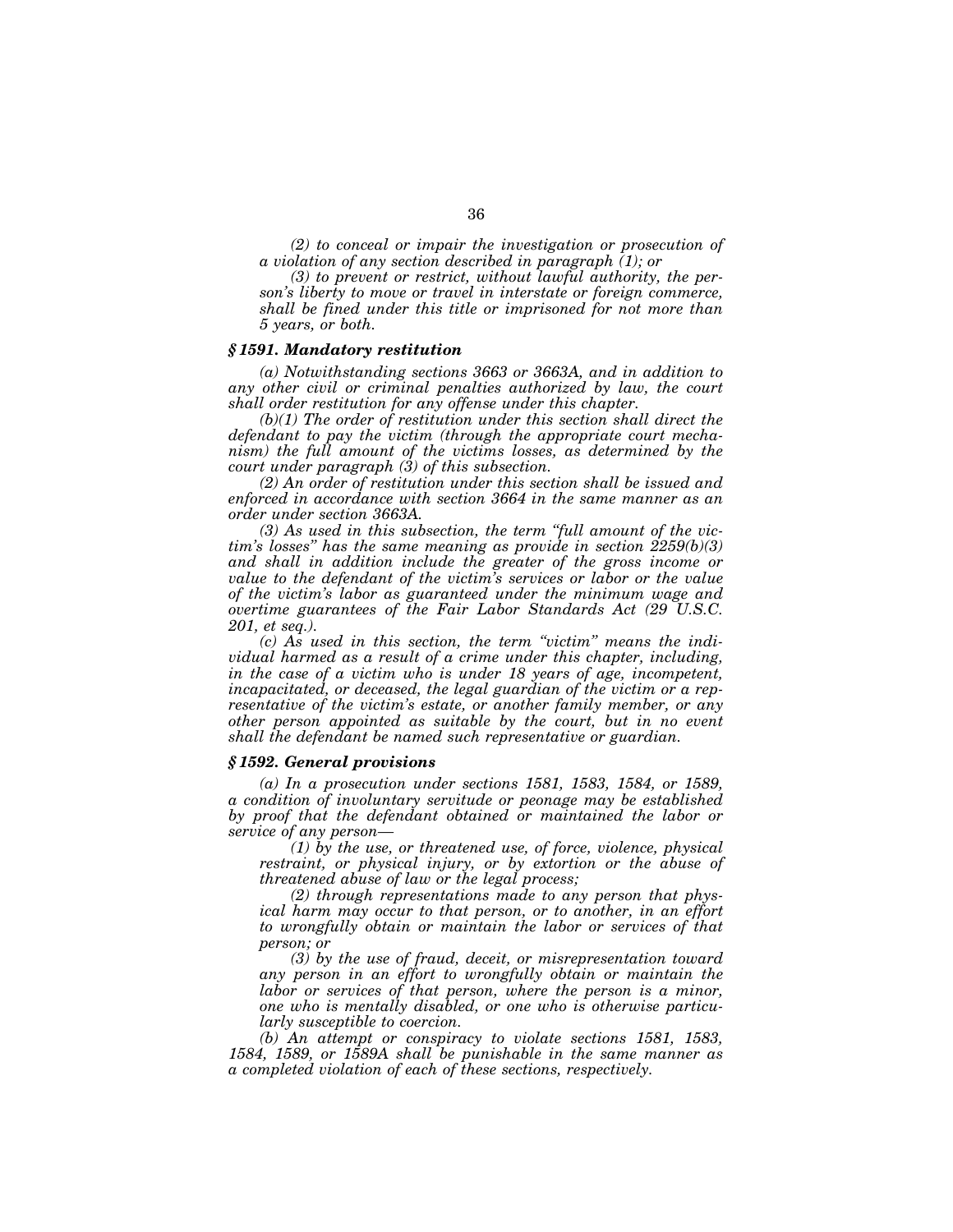*(c)(1) The court, in imposing sentence on any person convicted of a violation of this chapter, shall order, in addition to any other sentence imposed and irrespective of any provision of State law, that such person shall forfeit to the United States—*

*(A) such person's interest in any property, real or personal, that was used or intended to be used to commit or to facilitate the commission of such violation; and*

*(B) any property, real or personal, constituting or derived from, any proceeds that such person obtained, directly or indirectly, as a result of such violation.*

*(2) The criminal forfeiture of property under this subsection, any seizure and disposition thereof, and any administrative or judicial proceeding in relation thereto, shall be governed by the provisions of section 413 of the Comprehensive Drug Abuse Prevention and Control Act of 1970 (21 U.S.C. 853), except subsection (d) of that section.*

*(d)(1) The following shall be subject to forfeiture to the United States and no property right shall exist in them—*

*(A) any property, real or personal, used or intended to be used to commit or to facilitate the commission of any violation of this chapter; and*

*(B) any property, real or personal, which constitutes or is derived from proceeds traceable to any violation of this chapter.*

*(2) The provisions of chapter 46 of this title relating to civil forfeitures shall extend to any seizure or civil forfeiture under this subsection.*

*(f) WITNESS PROTECTION.—Any violation of this chapter shall be considered an organized criminal activity or other serious offense for the purposes of application of chapter 224 (relating to witness protection).*

*\* \* \* \* \* \* \**

# **CHAPTER 96—RACKETEER INFLUENCED AND CORRUPT ORGANIZATIONS**

\* \* \* \* \* \* \*

# **§ 1961. Definitions**

As used in this chapter—

 $(1)$  "racketeering activity" means  $(A)$  any act or threat involving murder, kidnapping, gambling, arson, robbery, bribery, extortion, dealing in obscene matter, or dealing in a controlled substance or listed chemical (as defined in section 102 of the Controlled Substances Act), which is chargeable under State law and punishable by imprisonment for more than one year; (B) any act which is indictable under any of the following provisions of title 18, United States Code: Section 201 (relating to bribery), section  $224$  (relating to sports bribery), sections  $\frac{471}{471}$ , 472, and 473 (relating to counterfeiting), section 659 (relating to theft from interstate shipment) if the act indictable under section 659 is felonious, section 664 (relating to embezzlement from pension and welfare funds), sections 891–894 (relating to extortionate credit transactions), section 1028 (relating to fraud and related activity in connection with identification doc-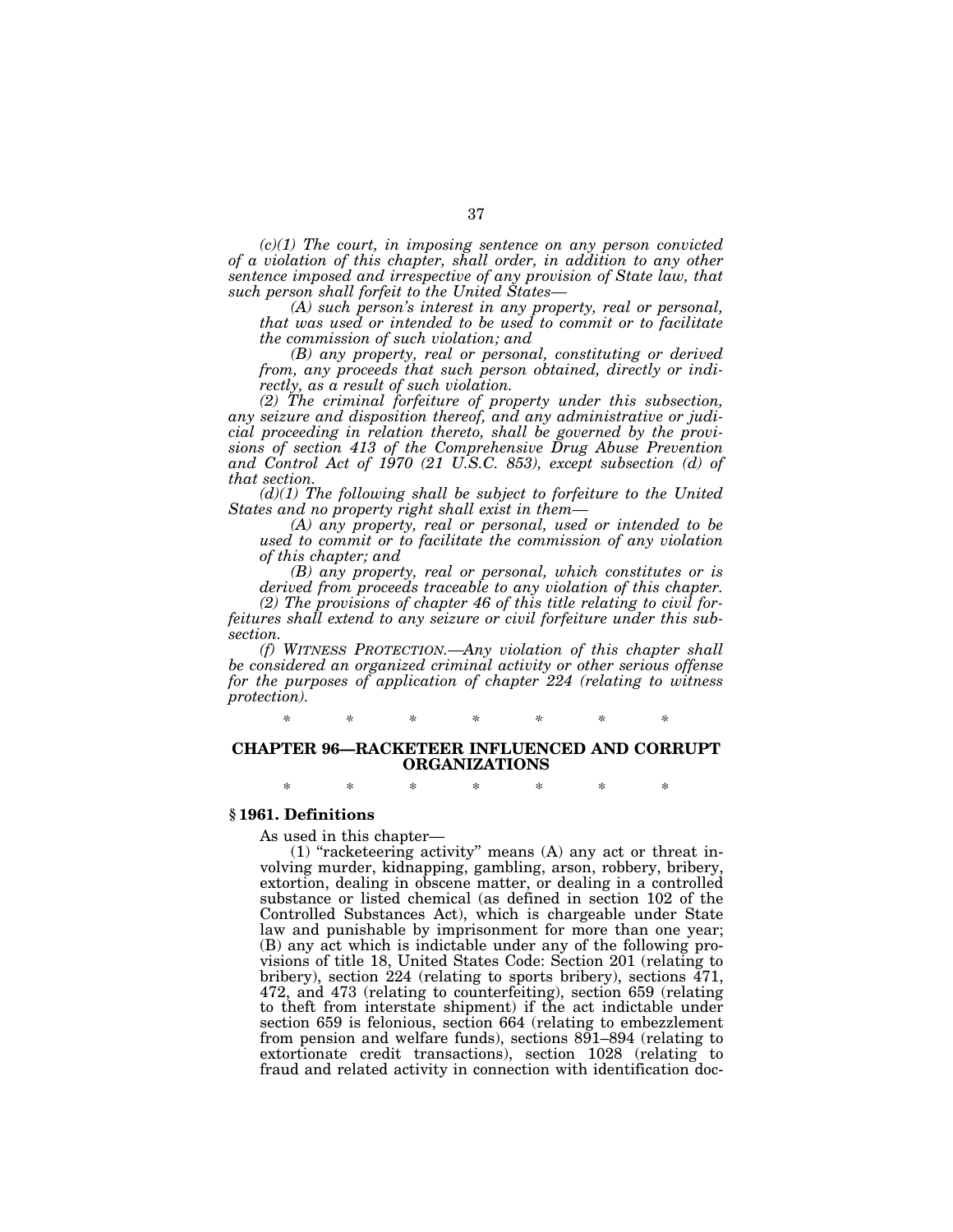uments), section 1029 (relating to fraud and related activity in connection with access devices), section 1084 (relating to the transmission of gambling information), section 1341 (relating to mail fraud), section 1343 (relating to wire fraud), section 1344 (relating to financial institution fraud), section 1425 (relating to the procurement of citizenship or nationalization unlawfully), section 1426 (relating to the reproduction of naturalization or citizenship papers), section 1427 (relating to the sale of naturalization or citizenship papers), sections 1461– 1465 (relating to obscene matter), section 1503 (relating to obstruction of justice), section 1510 (relating to obstruction of criminal investigations), section 1511 (relating to the obstruction of State or local law enforcement), section 1512 (relating to tampering with a witness, victim, or an informant), section 1513 (relating to retaliating against a witness, victim, or an informant), section 1542 (relating to false statement in application and use of passport), section 1543 (relating to forgery or false use of passport), section 1544 (relating to misuse of passport), section 1546 (relating to fraud and misuse of visas, permits, and other documents), sections 1581–1588 (relating to peonage and slavery), section 1951 (relating to interference with commerce, robbery, or extortion), section 1952 (relating to racketeering), section 1953 (relating to interstate transportation of wagering paraphernalia), section 1954 (relating to unlawful welfare fund payments), section 1955 (relating to the prohibition of illegal gambling businesses), section 1956 (relating to the laundering of monetary instruments), section 1957 (relating to engaging in monetary transactions in property derived from specified unlawful activity), section 1958 (relating to use of interstate commerce facilities in the commission of murderfor-hire), *section 1589 (relating to trafficking into involuntary servitude, peonage, or slavery-like conditions), section 1589A (relating to sex trafficking of children or by force, fraud, or coercion),* sections 2251, 2251A, 2252, and 2260 (relating to sexual exploitation of children), sections 2312 and 2313 (relating to interstate transportation of stolen motor vehicles), sections 2314 and 2315 (relating to interstate transportation of stolen property), section 2318 (relating to trafficking in counterfeit labels for phonorecords, computer programs or computer program documentation or packaging and copies of motion pictures or other audiovisual works), section 2319 (relating to criminal infringement of a copyright), section 2319A (relating to unauthorized fixation of and trafficking in sound recordings and music videos of live musical performances), section 2320 (relating to trafficking in goods or services bearing counterfeit marks), section 2321 (relating to trafficking in certain motor vehicles or motor vehicle parts), sections 2341–2346 (relating to trafficking in contraband cigarettes), sections 2421–24 (relating to white slave traffic), (C) any act which is indictable under title 29, United States Code, section 186 (dealing with restrictions on payments and loans to labor organizations) or section  $501(c)$  (relating to embezzlement from union funds), (D) any offense involving fraud connected with a case under title 11 (except a case under section 157 of this title), fraud in the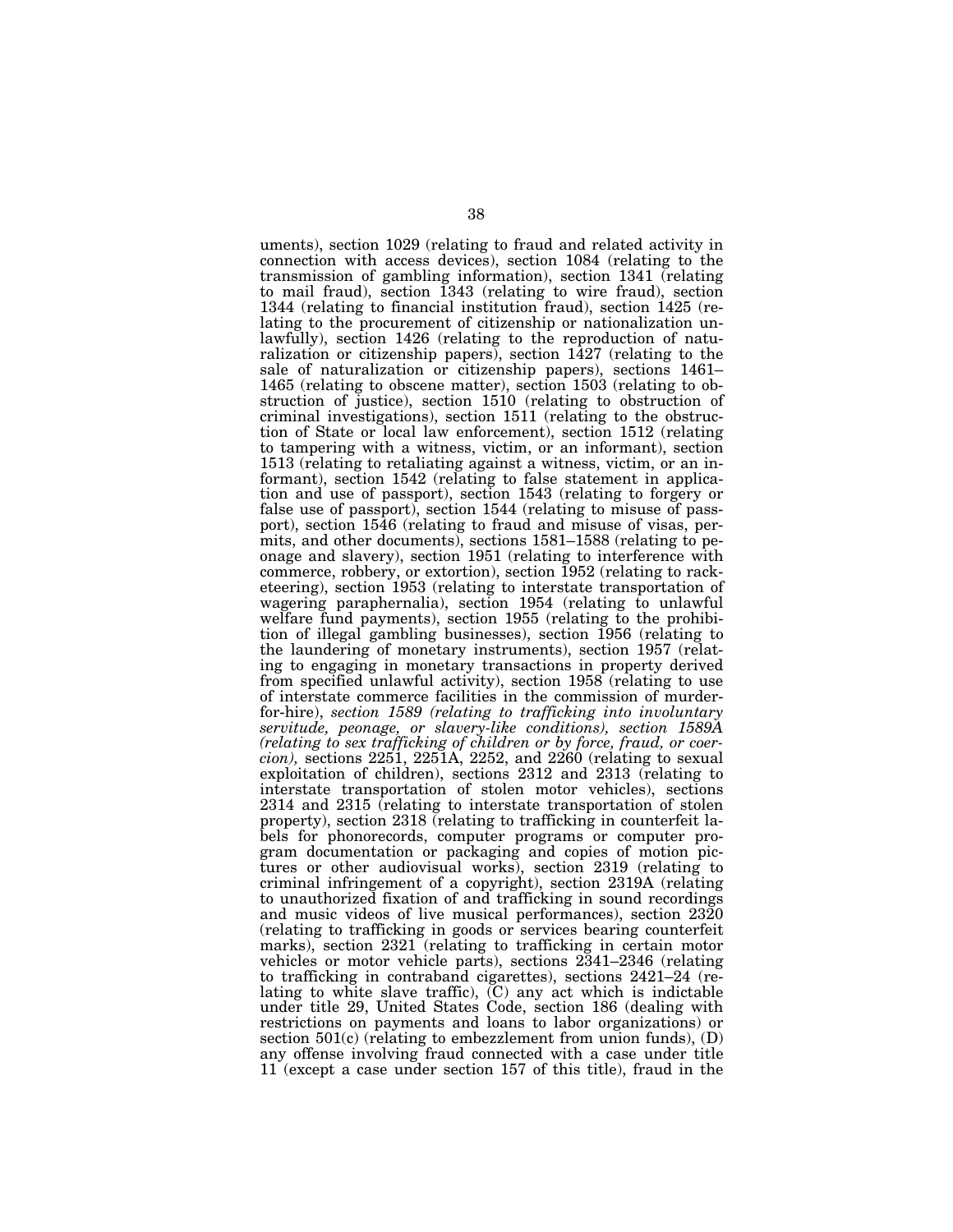sale of securities, or the felonious manufacture, importation, receiving, concealment, buying, selling, or otherwise dealing in a controlled substance or listed chemical (as defined in section 102 of the Controlled Substances Act), punishable under any law of the United States, (E) any act which is indictable under the Currency and Foreign Transactions Reporting Act, or (F) any act which is indictable under the Immigration and Nationality Act, section 274 (relating to bringing in and harboring certain aliens), section 277 (relating to aiding or assisting certain aliens to enter the United States), or section 278 (relating to importation of alien for immoral purpose) if the act indictable under such section of such Act was committed for the purpose of financial gain.

\* \* \* \* \* \* \*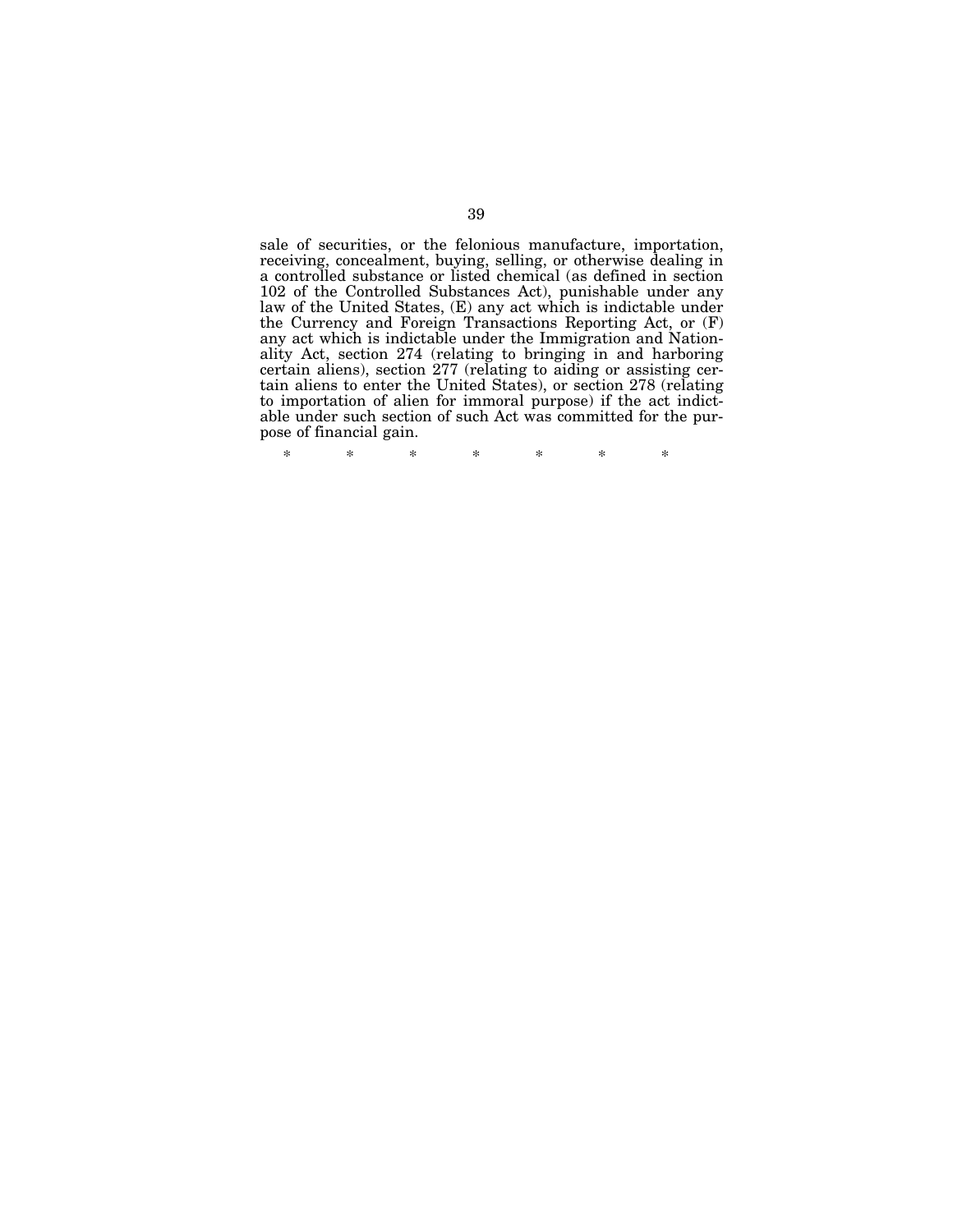# MINORITY VIEWS

We believe the *Trafficking Victims Protection Act of 1999*, H.R. 3244 as reported by the Judiciary Committee, represents a modest improvement over current law with regard to the treatment of victims of sex trafficking and forced servitude. However, the committee's product falls well short of the protections it could have provided to the victims of these horrific acts, particularly compared to the version of this legislation originally introduced by Rep. Chris Smith (R–NJ) and Sam Gejdenson (D–CT).

As reported by the Judiciary Committee, the immigration provisions of the legislation create a new nonimmigrant visa for persons who are victims of severe forms of sex trafficking and forced servitude, but severely restrict the availability of that visa. Namely, the trafficking victim must establish that they: (1) are physically present in the United States or at a U.S. port of entry and that such presence is in connection with the severe form of trafficking in persons; (2) are under 15 years old, or that they were forced or coerced to participate in commercial sex or involuntary servitude to which they did not "voluntarily agree"; and (3) have a well-founded fear of retribution upon removal from the United States resulting from the infliction of severe harm, or would suffer extreme hardship in connection with the trafficking upon removal from the United States.1 In connection with the issuance of such visas, the committee-reported bill also limits the Attorney General's discretion to waive certain grounds of inadmissability for victims of trafficking unless the ground was caused by, or incident to, the trafficking of the victim.2

To the extent a visa is issued for a victim of trafficking, the committee-reported bill goes on to impose numerous additional restrictions on victims. The Majority requires that ''extreme hardship'' be shown in order for the victim to be reunited with their spouse, denies non-minor victims any ability to be reunited with their parents and requires victims who are minors to establish ''extreme hardship" before they can be reunited with their parents.<sup>3</sup> Finally, the committee reported bill only permits 5,000 victims a year to re-

<sup>&</sup>lt;sup>1</sup> H.R. 3244, 106th Cong. § 7(f)(1) (Apr. 4, 2000). In addition, even if the conditions for the non-immigrant visa are established, the committee-reported bill limits the ability of trafficking victims to adjust their status to lawful permanent resident status to persons who can establish<br>that they: (1) are physically present in the United States for a continuous period of 3 years since<br>the date of admission; (2) ar complied with any reasonable request for assistance in the investigation of trafficking; and (4) either have a well-founded fear of retribution upon removal from the United States resulting from the infliction of severe harm, or would suffer extreme hardship in connection with the traf-

ficking upon removal from the United States. Id. at § 7(f)(4).<br>" 2Id. at § 7(f)(3). The Attorney General may waive in any case the grounds of inadmissability<br>for health-related reasons or the likelihood of becoming a publi may waive the remaining applicable inadmissability grounds only if caused by, or incident to, the trafficking of the victim. *Id.* at § 7(f)(3). This restriction is equally true for persons applying for adjustment of status. *Id.* at § 7(f)(4).  ${}^{3}Id.$  at § 7(f)(1).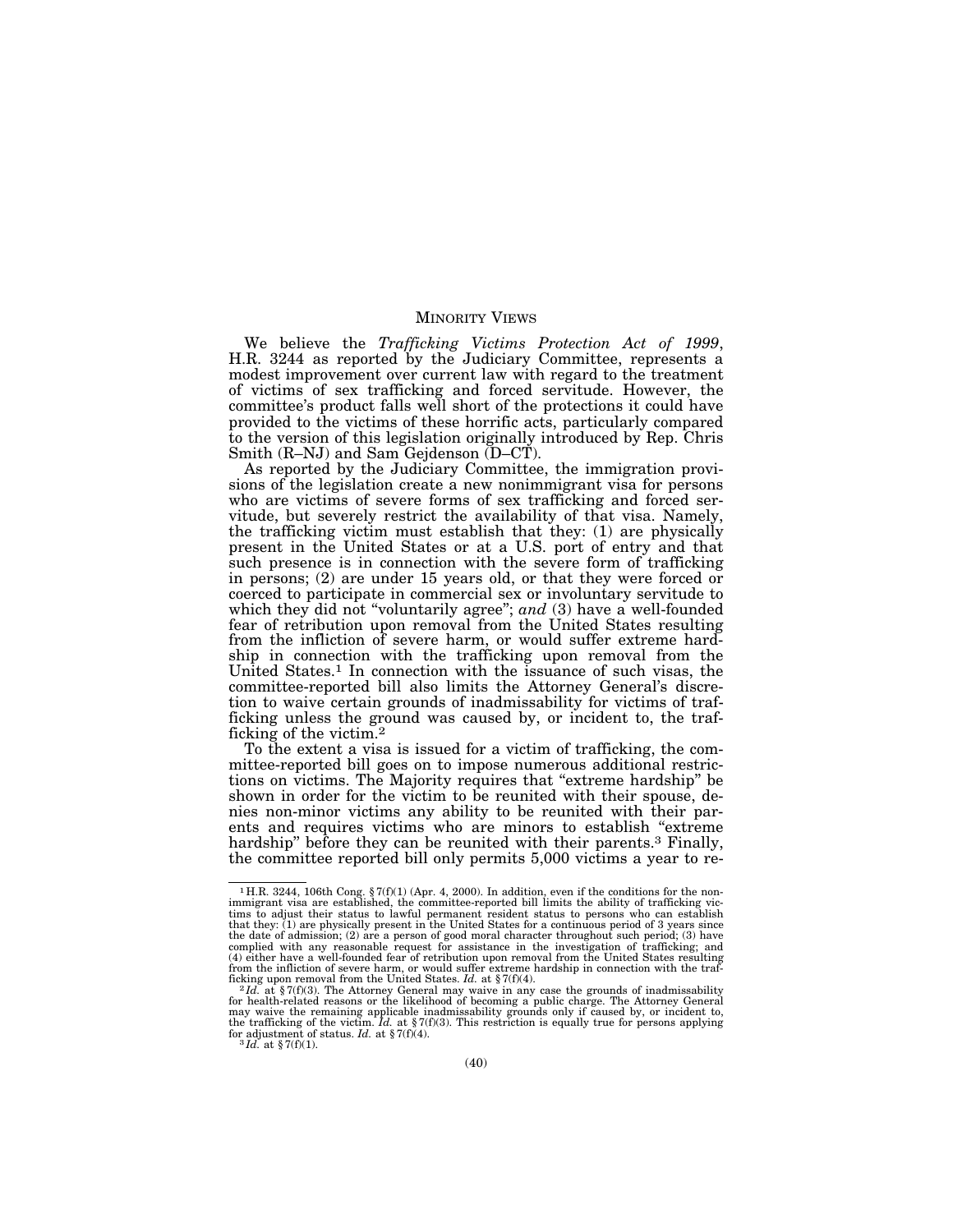ceive nonimmigrant status, even if a greater number meet the applicable criteria.4

We offer these Minority views, because we believe that the restrictions imposed under the committee-reported bill are too harsh, and are likely to unfairly and unnecessarily prevent thousands of victims of sex trafficking and involuntary servitude from being able to obtain relief under our immigration laws. This is hardly consistent with our nation's long standing commitment to protecting victims and their families. A summary of our concerns 5 follows:

# *I. The Majority Imposed Unfair Criteria on Eligibility of Visas for Victims of Sex Trafficking and Involuntary Servitude*

The committee-reported bill incorporated several significant restrictions on the availability of visas for victims of sex trafficking and involuntary servitude. Among other things, the Majority requires that victims establish that their presence is a ''direct result of trafficking;'' that they did not ''voluntarily agree'' to such trafficking; that they have a "a well-founded fear of retribution involving the infliction of severe harm upon removal from the United States'' or ''would suffer extreme hardship in connection with the trafficking upon removal from the United States;'' and limits the Attorney General's authority to waive grounds of inadmissability for trafficking victims. Each one of these requirements represents a marked departure from the spirit and text of the introduced version of the legislation, and each has the potential to prevent real victims of sex trafficking and involuntary servitude from receiving refuge from their tormentors.

# *Requirement that victims establish that they are in the U.S. as a direct result of trafficking*

The requirement that victims may only obtain visas if their presence in the United States is a direct result of trafficking does not provide protection for victims of severe forms of trafficking who are physically present in the United States, but located here subsequent to the initial trafficking event. For example, a child who is sold into sex slavery at a house of prostitution in Mexico or Canada would not be eligible for relief if she escaped and managed to reach a United States border. In our view, the threshold decision of eligibility should depend on whether the victim requires refuge in the United States rather than on the irrelevant fact of whether the person was initially transported here in connection with the trafficking.

<sup>&</sup>lt;sup>4</sup>*Id.* at §7(f)(2). The bill also caps at 5,000 the number of victims a year who are eligible to

adjust their status to that of a lawful permanent resident.  $Id$ . at § 7(f)(4).<br><sup>5</sup>In addition to the immigration-related concerns described herein, we would also note that<br>the legislation contains certain criminal provisi and could result in an additional element of proof in jury instructions. The term "extortion" in<br>Section 1592(a)(1) could prevent the Department of Justice from bringing separate charges<br>under the extortion statute and cre pearing on the list.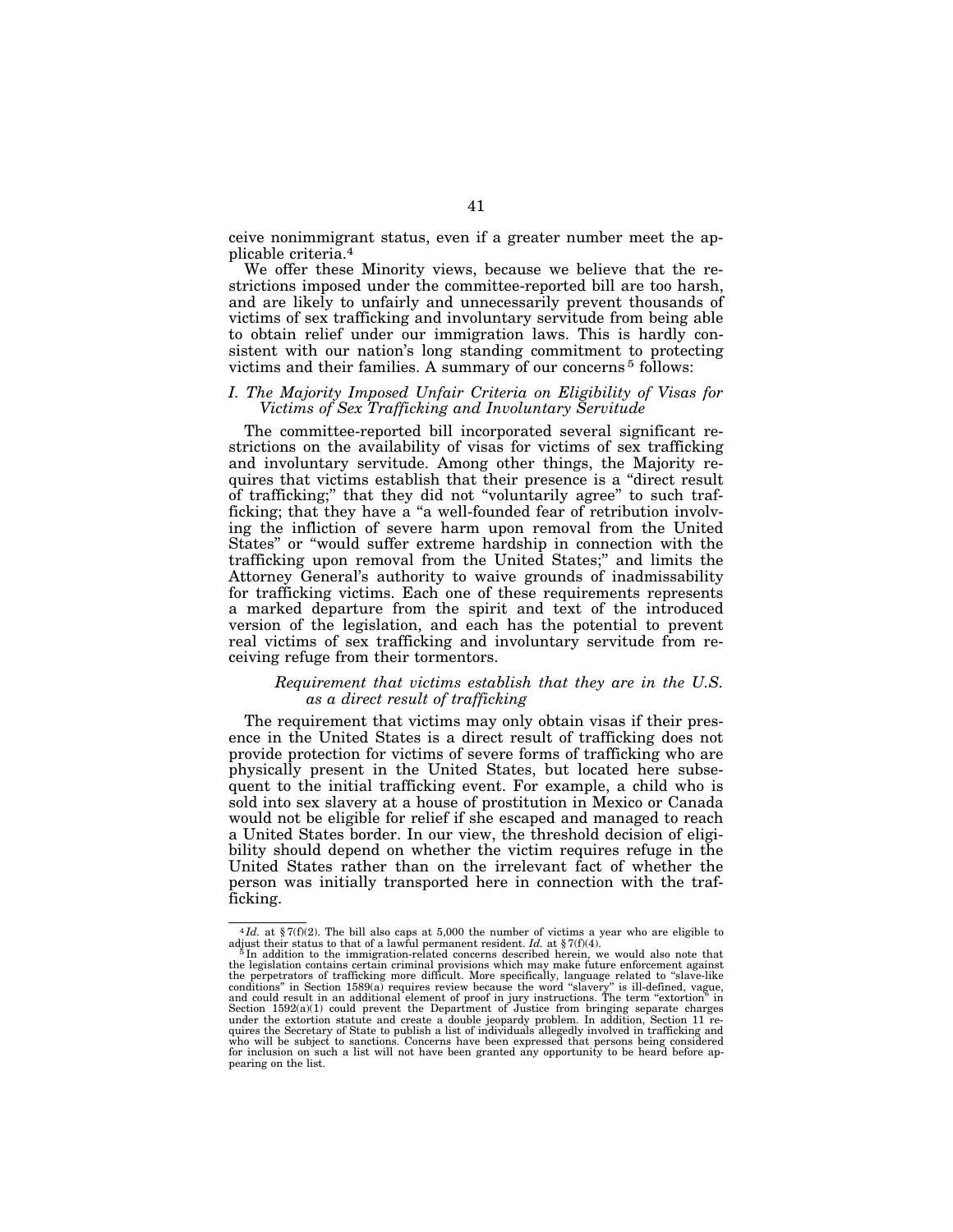# *Requirement that victims establish that they did not ''voluntarily agree'' to the trafficking arrangement*

The requirement that the victim not have voluntarily agreed to any trafficking arrangement is also potentially problematic. The problem is that the term ''voluntary'' could sweep in victims who agreed to a particular improper arrangement, but not to the full extent of sex trafficking or involuntary servitude ultimately imposed upon them. For example, under the committee-reported bill—to cite a real life horror story—consider a case where 5 Latvian women voluntarily agree to serve as exotic dancers in Chicago in exchange for a salary of \$60,000 per year. When they arrive their passports are taken, and their lives and their families' lives are threatened if they don't agree to involuntary servitude.6 Under the committeereported bill, we are concerned the voluntary requirement could prevent victims of this type of arrangement from receiving visas.

#### *Requirement that victims establish that they have a ''well founded fear of retribution'' or that they ''would suffer extreme hardship''*

We also cannot support the committee's inclusion of the burdensome requirement that trafficking victims have a ''a well-founded fear of retribution involving the infliction of severe harm upon removal from the United States'' or ''would suffer extreme hardship in connection with the trafficking upon removal from the United States'' in order to obtain immigration relief.

With regard to the "fear of retribution" standard, the bill does not make clear what acts constitute a well-founded fear of retribution involving the infliction of severe harm. For example, a trafficker likely would sell a child into sex slavery a second time if given the opportunity.7 However, such action would be for commercial gain rather than to punish the child. Under the committee-reported legislation it is not clear that such punishment would fall within the definition of "retribution."

The alternative to the retribution standard is the requirement that the trafficking victim show that she ''would suffer extreme hardship in connection with the trafficking upon removal from the United States.'' The Majority repeatedly noted that in immigration law the "extreme hardship" standard is not difficult to meet. Unfortunately, they cited no evidence to support this proposition and the plain meaning of the standard would suggest otherwise. The legislative history of the "extreme hardship" requirement indicates that it is inappropriate in the context of granting relief for trafficking victims. The ''extreme hardship'' standard previously was an eligibility requirement for "suspension of deportation" available before IIRIRA was enacted in late 1996.8 The case law defined the concept

<sup>6</sup> ''Man Pleads Guilty to Enslaving Latvian Strippers,'' Associated Press (Dec. 4, 1999).

<sup>&</sup>lt;sup>7</sup> "For the traffickers, it is primarily about high profits and low risk. The trafficking industry<br>is one of the fastest growing and most lucrative criminal enterprises in the world." Testimony<br>of Theresa Loar, Director, committee on Internal Operations and Human Rights of the Committee on International Rela-<br>tions, Appx. p. 78, Serial No. 106–66, 106th Cong., 1st sess. (Sept. 14, 1999).<br>- 8 S U.S.C. § 1254(a) (repealed, Pub.L. 104–208, Di

placed suspension of deportation with a new form of relief known as ''cancellation of removal,'' which has the even more difficult standard of ''extremely unusual hardship'' to cancel a removal order against a foreign national. 8 U.S.C. § 1229b(b)(1)(D).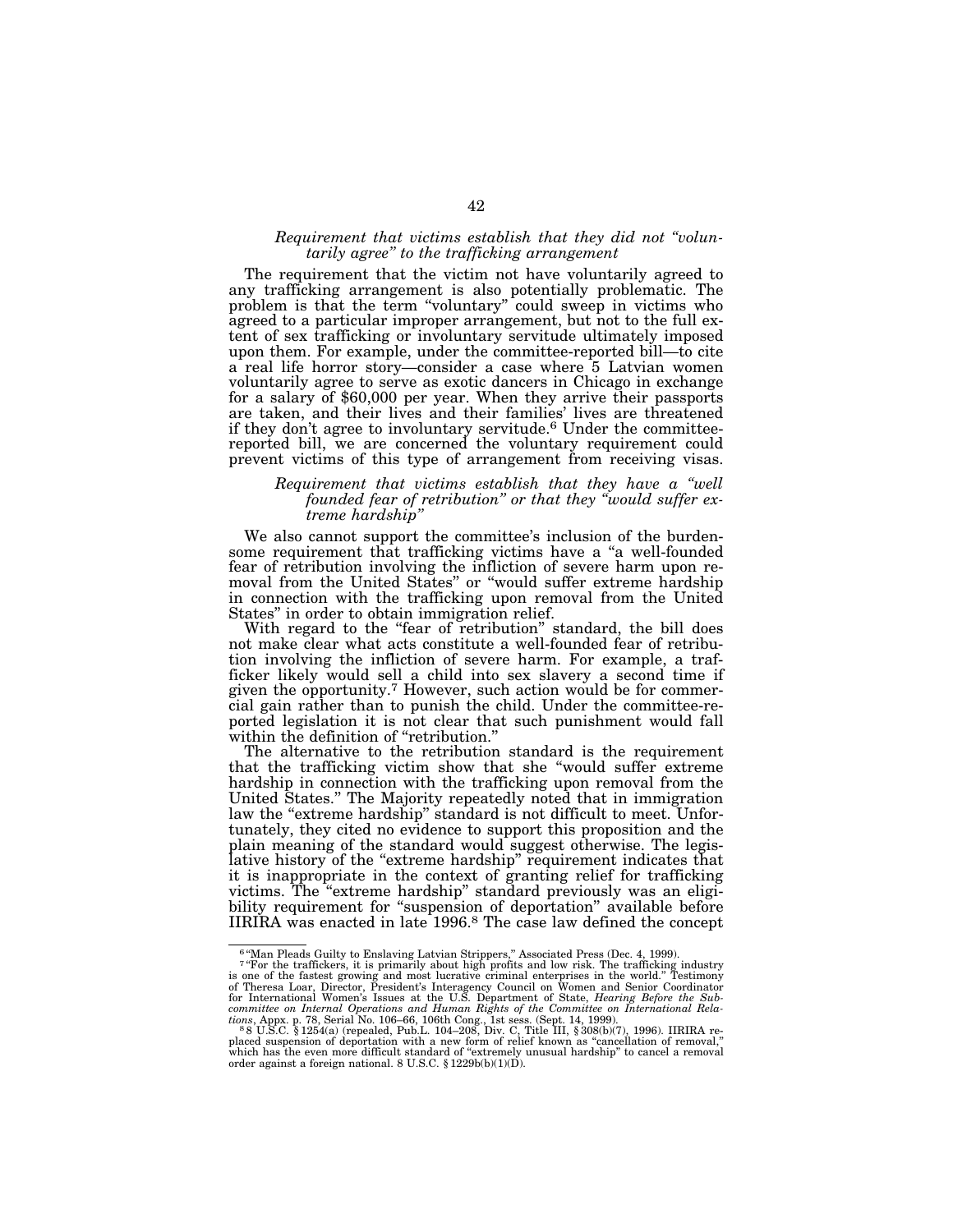of ''extreme hardship'' primarily in terms of the problems that could result from breaking the applicant's ties to the United States after having lived here for so many years.9 Such a standard is inappropriate in this bill because the victim may not have been in the United States for an extended period of time before the police need her assistance in an investigation. Further, in cases where the person is in involuntary servitude or confined against her will, she is unlikely to have established any ties to the United States to enable her to demonstrate extreme hardship.

We believe that the asylum model—as suggested in the original Smith/Gejdenson bill—would be a far more appropriate standard for trafficking victims. The Attorney General may grant asylum when she determines that the person has a well-founded fear of persecution if she returns to her home country.10 Similarly, we believe it would be more equitable if the victim of a severe form of trafficking could take refuge in the United States based on the possible consequences to the individual if she returns home.

At a bare minimum, we would urge reconsideration of the Jackson Lee (D–TX) amendment to eliminate the requirement that "extreme hardship'' be directly related to the trafficking. It would be unconscionable to send a person back to an abusive family member or employer who, while not directly involved in trafficking, was the cause of the person leaving home and eventually being trafficked.

#### *Requirement eliminating Attorney General discretion to waive grounds of inadmissability for deserving victims*

Finally, with regard to the threshold visa requirements, we also have serious concerns with the Majority limiting the Attorney General's authority to grant a waiver of grounds of inadmissability for the issuance of a visa. As noted above, under the legislation, the Attorney General's discretion to grant such relief is limited in most cases to situations when the need is closely associated with the trafficking itself. This restriction could result in grossly unfair results. For example, consider the case where a woman—who was the victim of sex trafficking—had previously sought to obtain an immigration benefit for her child while in the United States by lying about her immigration status. Under the committee-reported legislation, the woman would be inadmissible for making a misrepresentation to procure an immigration benefit.<sup>11</sup> In our view, the Attorney General should have broader discretion to provide waivers for humanitarian purposes such as these.

# *II. The Majority Imposed Unfair Criteria on the Ability of Victims of Sex Trafficking and Involuntary Servitude to be Reunited with their Families*

We also oppose the restrictions the Majority imposed on the ability of victims of sex trafficking and involuntary servitude to be reunited with their spouses and parents. As noted above, the committee-reported substitute totally denies non-minor victims any ability to be reunited in the U.S. with their parents, and also requires that ''extreme hardship'' be established before any victim may be re-

 $^{9}$  *Matter of Anderson*, 16 I&N Dec. 596 (BIA 1978).  $^{10}$ 8 U.S.C. § 1182(a)(6)(C).  $^{11}$  See 8 U.S.C. § 1182(a)(6)(C).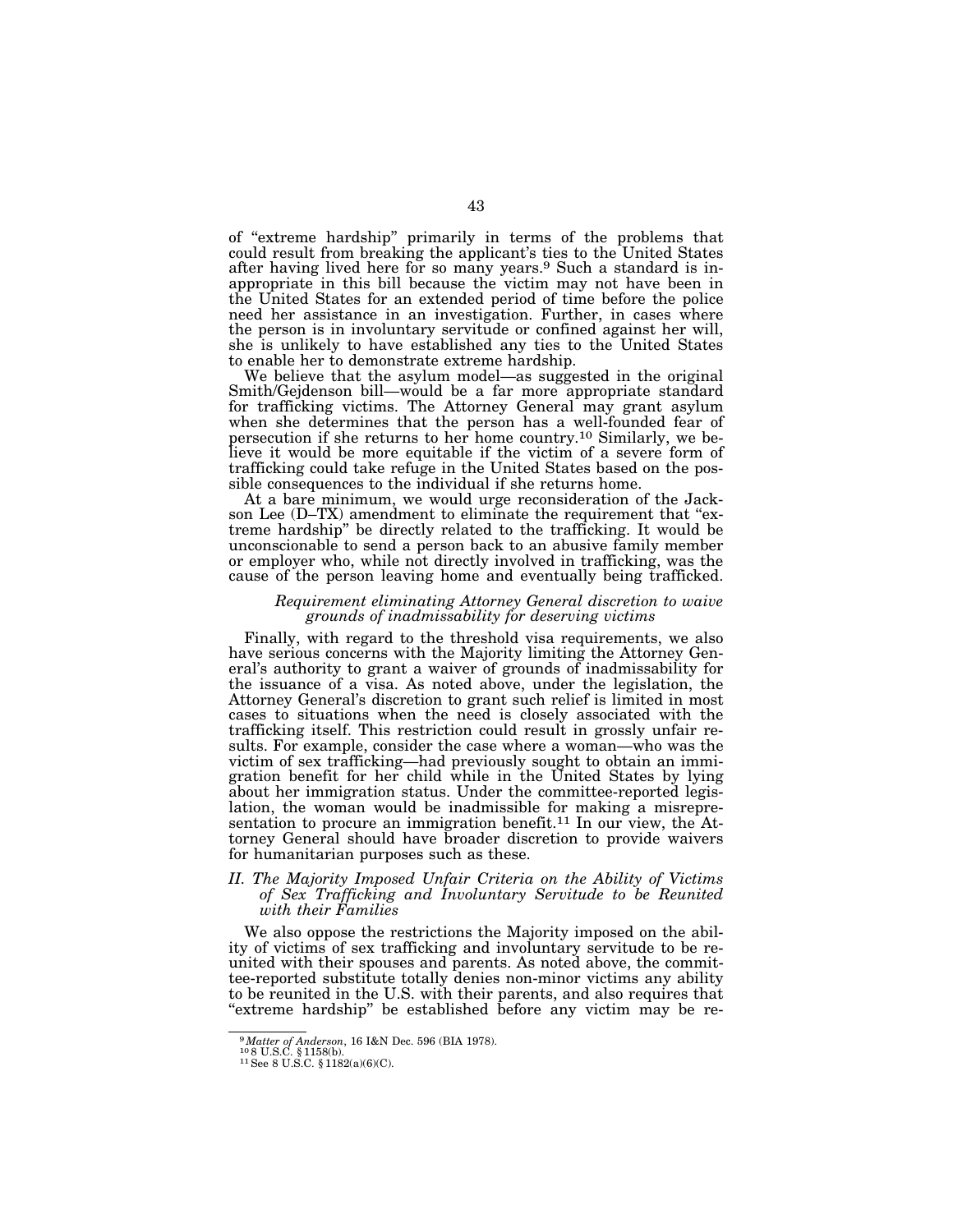united with their spouse and before a victim who is a minor may be reunited with his parents.

These restrictions are unduly harsh and unjustified.12 Given the horrific ordeal of sex trafficking and slavery that such victims have experienced, it is difficult for us to understand why the Majority would prevent them from reuniting with their parents or spouses. Surely a nation of immigrants such as ourselves can find it within our hearts to allow trafficking victims to be reunited with their families.

# *III. The Annual Cap on Visas for Victims of Sex Trafficking and Involuntary Servitude Imposed by the Majority is Arbitrary and Unfair*

We also strongly object to the 5,000 per year cap on trafficking victim visas imposed by the Majority.13 The Majority was not able to cite a single shred of evidence—in the hearing or the markup supporting such a low cap.

It is an unfortunate fact of life that we can never predict how many people will be the victim of trafficking, how serious their plights will be, or how many of them will seek refuge in our country. Congress has granted similar discretion to increase the refugee caps,14 and there are no caps for asylum candidates. In our view it is beneath this country to suggest that we have room for 5,000 victims of sex trafficking and slavery, but not for the 5001st victim.

As a matter of fact, the only evidence we have been able to find suggests that the cap imposed by the Majority is far too low.15 This evidence comes in the form of a recent exhaustive report by the Central Intelligence Agency, ''International Trafficking in Women to the United States: A Contemporary Manifestation of Slavery,'' concluding that as many as 50,000 women and children a year are brought to the United States to work as prostitutes, abused laborers or servants.16 Even if this report overestimates the number of trafficking victims by a factor of  $\overline{7}$  or 8, the Majority will have set the cap too low and denied thousands of victims of trafficking any right to remain in this country.

#### **CONCLUSION**

We agree with Gary A. Haugen, the President of the International Justice Mission, who testified:

[T]he coercive nature of the sex trade is powerfully masked behind dark, padlocked doors and hidden corridors. The deprivations of food, the beating with electrical wires, metal rods and leather straps, the cigarette burns, and the brutal rapes are conducted in the hidden rooms and upper

<sup>12</sup> Rep. Jackson Lee's amendment to remove the extreme hardship standard was rejected by

the Majority.<br>
<sup>13</sup> A corollary annual cap applies for victims seeking to adjust their status to lawful perma-<br>
nent residents and creates similar concerns.

nent residents and creates similar concerns.<br><sup>14</sup>In cases where an unforeseen emergency refugee situation exists, the President has the discretion, after appropriate consultation, to exceed the designated ceiling on the a

given the Attorney General the authority to exceed these caps for humanitarian reasons. <sup>16</sup> *New York Times*, ''Vast Trade in Forced Labor Portrayed in CIA Report,'' Joel Brinkley

<sup>(</sup>April 2, 2000).